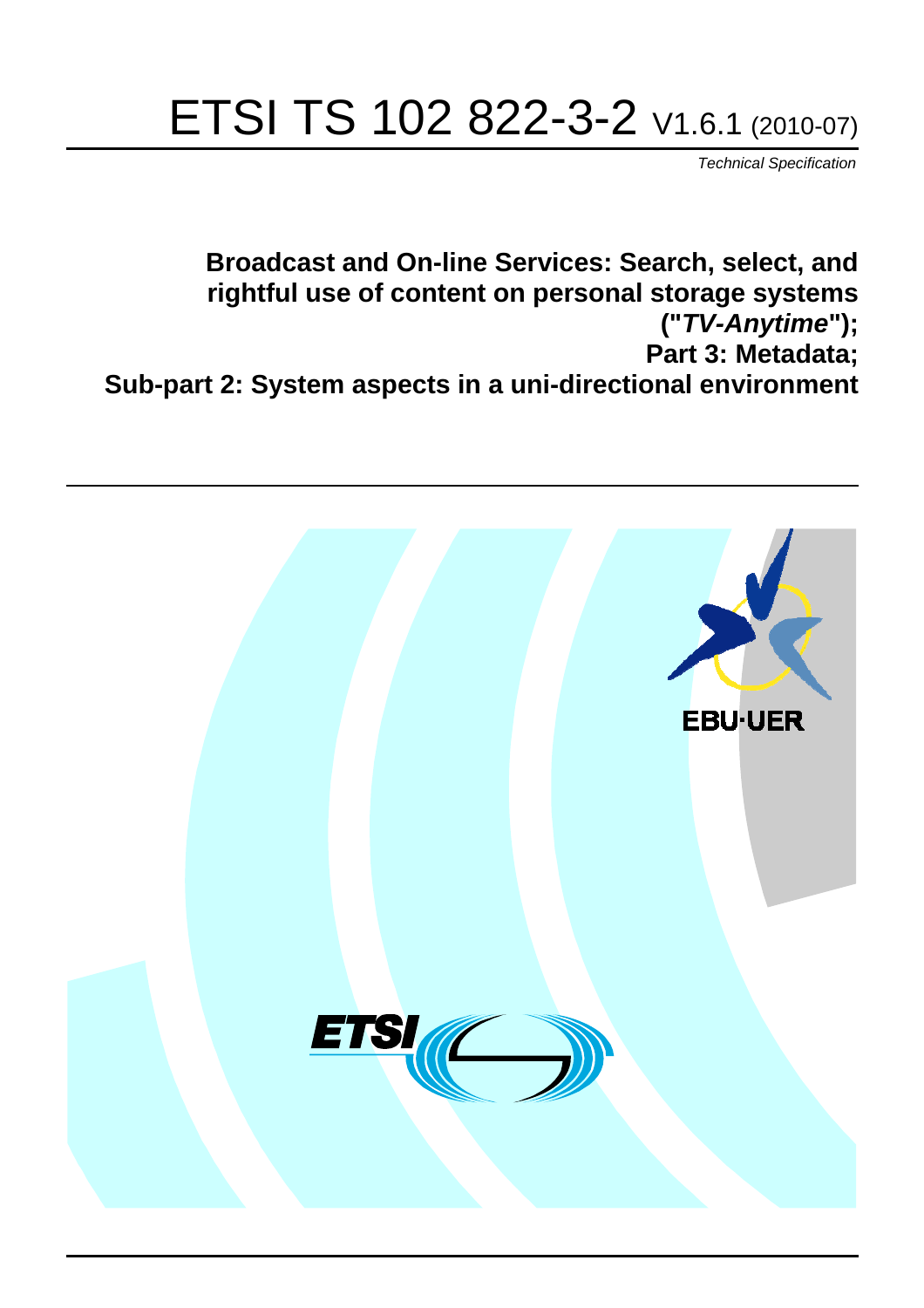Reference

RTS/JTC-TVA-46-03-02

Keywords broadcasting, content, data, TV, video

#### *ETSI*

#### 650 Route des Lucioles F-06921 Sophia Antipolis Cedex - FRANCE

Tel.: +33 4 92 94 42 00 Fax: +33 4 93 65 47 16

Siret N° 348 623 562 00017 - NAF 742 C Association à but non lucratif enregistrée à la Sous-Préfecture de Grasse (06) N° 7803/88

#### *Important notice*

Individual copies of the present document can be downloaded from: [http://www.etsi.org](http://www.etsi.org/)

The present document may be made available in more than one electronic version or in print. In any case of existing or perceived difference in contents between such versions, the reference version is the Portable Document Format (PDF). In case of dispute, the reference shall be the printing on ETSI printers of the PDF version kept on a specific network drive within ETSI Secretariat.

Users of the present document should be aware that the document may be subject to revision or change of status. Information on the current status of this and other ETSI documents is available at <http://portal.etsi.org/tb/status/status.asp>

If you find errors in the present document, please send your comment to one of the following services: [http://portal.etsi.org/chaircor/ETSI\\_support.asp](http://portal.etsi.org/chaircor/ETSI_support.asp)

#### *Copyright Notification*

No part may be reproduced except as authorized by written permission. The copyright and the foregoing restriction extend to reproduction in all media.

> © European Telecommunications Standards Institute 2010. © European Broadcasting Union 2010. All rights reserved.

**DECT**TM, **PLUGTESTS**TM, **UMTS**TM, **TIPHON**TM, the TIPHON logo and the ETSI logo are Trade Marks of ETSI registered for the benefit of its Members. **3GPP**TM is a Trade Mark of ETSI registered for the benefit of its Members and of the 3GPP Organizational Partners.

**LTE**™ is a Trade Mark of ETSI currently being registered

for the benefit of its Members and of the 3GPP Organizational Partners.

**GSM**® and the GSM logo are Trade Marks registered and owned by the GSM Association.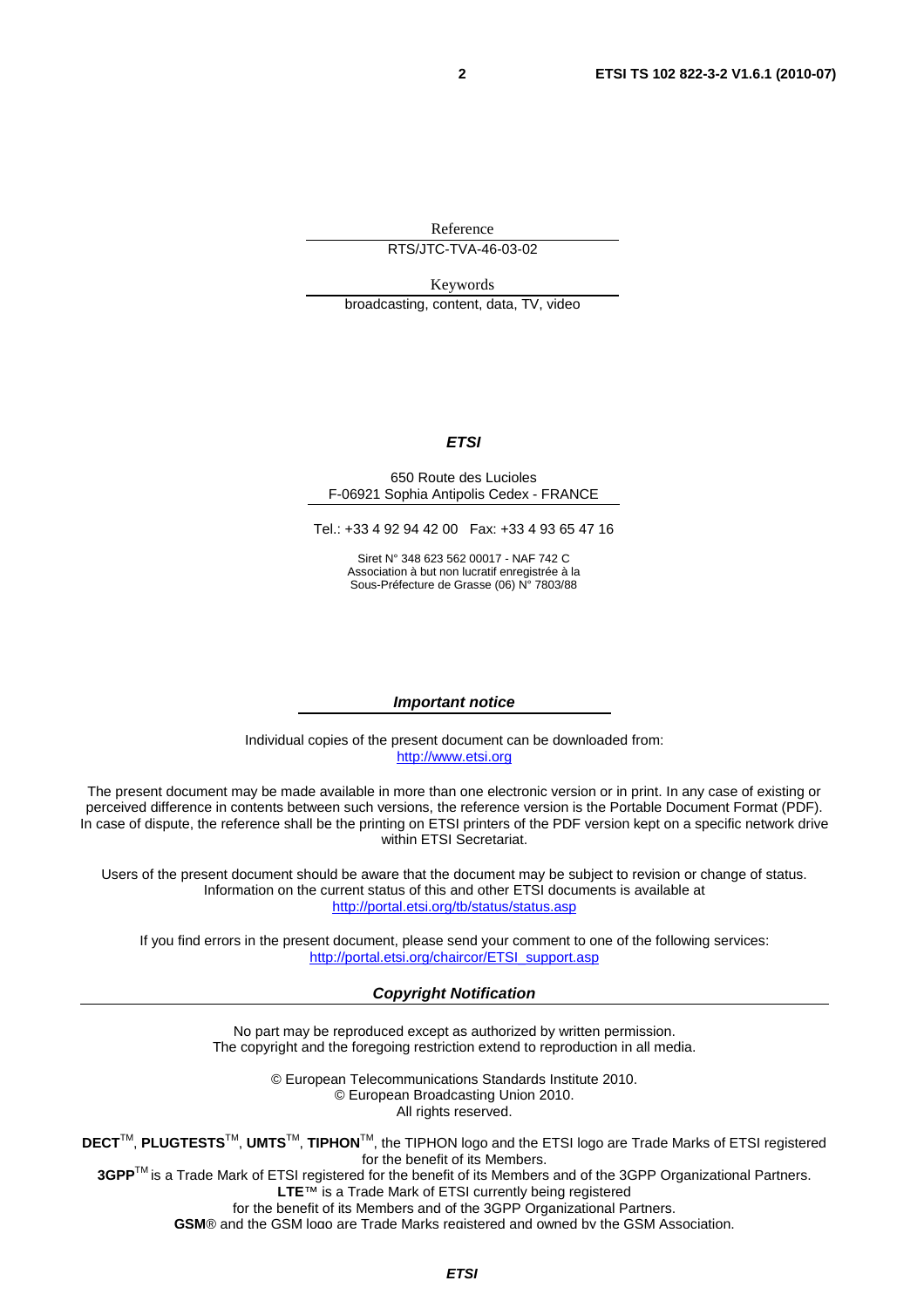# Contents

| 1                     |  |  |
|-----------------------|--|--|
| $\overline{2}$        |  |  |
| 2.1                   |  |  |
| 2.2                   |  |  |
| 3                     |  |  |
| 3.1                   |  |  |
| 3.2                   |  |  |
| 3.3                   |  |  |
|                       |  |  |
| 4<br>4.1              |  |  |
| 4.1.1                 |  |  |
| 4.1.2                 |  |  |
| 4.1.3                 |  |  |
| 4.1.4                 |  |  |
| 4.2                   |  |  |
| 4.2.1                 |  |  |
| 4.2.2                 |  |  |
| 4.2.3                 |  |  |
| 4.2.4                 |  |  |
| 4.2.5                 |  |  |
| 4.3                   |  |  |
| 4.3.1                 |  |  |
| 4.3.1.1               |  |  |
| 4.3.1.2               |  |  |
| 4.3.1.3               |  |  |
| 4.3.1.4               |  |  |
| 4.3.1.5               |  |  |
| 4.3.1.6               |  |  |
| 4.3.1.7               |  |  |
| 4.3.1.8               |  |  |
| 4.3.1.9               |  |  |
| 4.3.1.9.1             |  |  |
| 4.3.1.9.2<br>4.3.1.10 |  |  |
| 4.3.1.11              |  |  |
| 4.3.1.12              |  |  |
| 4.3.1.13              |  |  |
| 4.3.1.13.1            |  |  |
| 4.3.1.13.2            |  |  |
| 4.3.1.14              |  |  |
| 4.3.1.14.1            |  |  |
| 4.3.1.14.2            |  |  |
| 4.3.1.15              |  |  |
| 4.3.1.16              |  |  |
| 4.3.1.17              |  |  |
| 4.3.1.18              |  |  |
| 4.3.1.19              |  |  |
| 4.3.1.20              |  |  |
| 4.3.1.21              |  |  |
| 4.3.1.22              |  |  |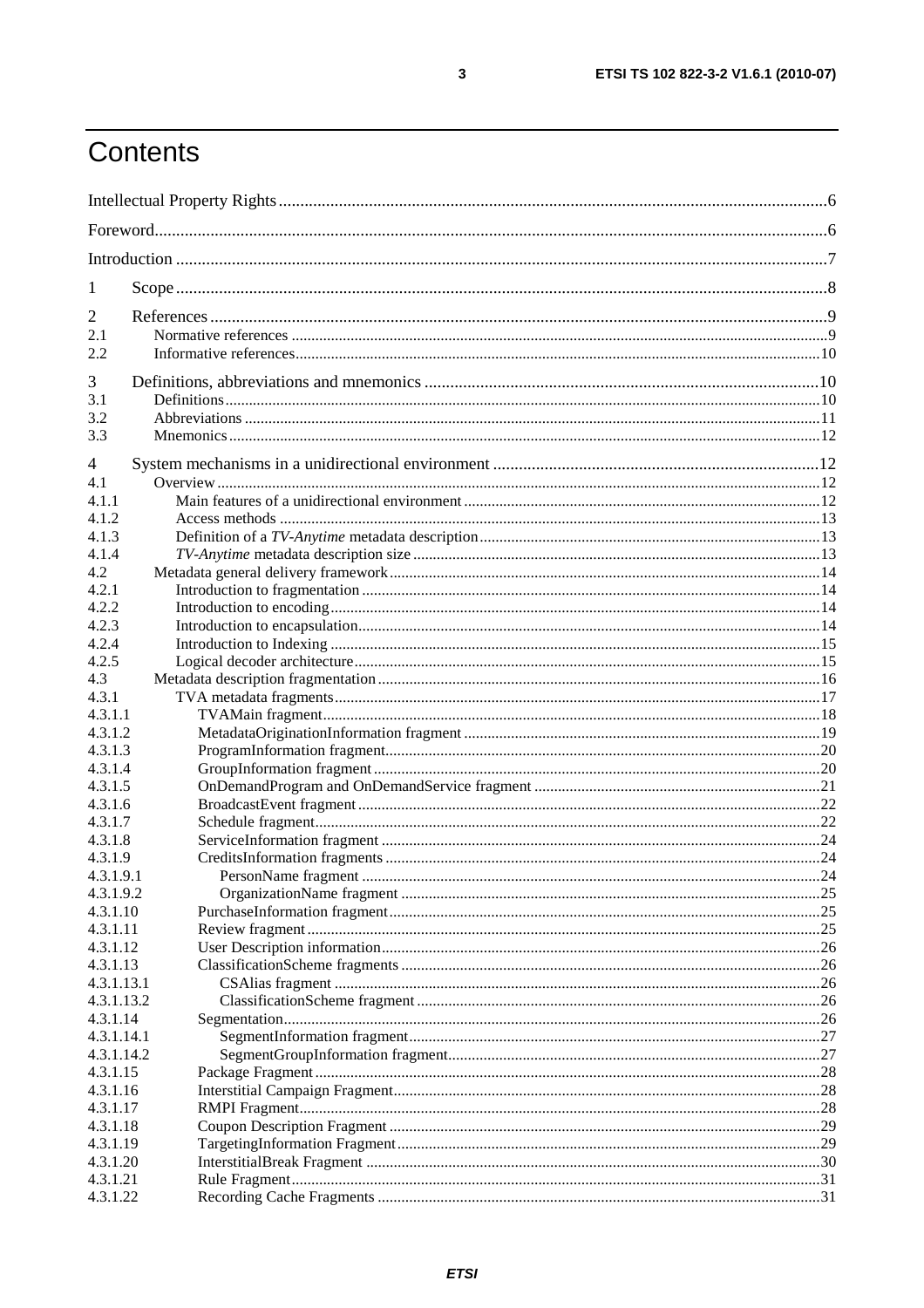| 4.3.1.22.1 |  |
|------------|--|
| 4.3.1.22.2 |  |
| 4.3.1.22.3 |  |
| 4.3.1.23   |  |
| 4.3.2      |  |
| 4.3.3      |  |
| 4.3.4      |  |
| 4.3.5      |  |
| 4.3.6      |  |
| 4.4        |  |
| 4.4.1      |  |
| 4.4.1.1    |  |
| 4.4.2      |  |
| 4.4.2.1    |  |
| 4.4.2.1.1  |  |
| 4.4.2.1.2  |  |
| 4.4.2.2    |  |
| 4.4.2.2.1  |  |
| 4.4.2.3    |  |
| 4.4.2.4    |  |
| 4.4.2.4.1  |  |
| 4.4.2.4.2  |  |
| 4.4.2.4.3  |  |
| 4.4.2.4.4  |  |
| 4.5        |  |
| 4.5.1      |  |
| 4.5.1.1    |  |
| 4.5.1.2    |  |
| 4.5.1.3    |  |
| 4.5.2      |  |
| 4.5.2.1    |  |
| 4.5.2.2    |  |
| 4.5.2.2.1  |  |
| 4.6        |  |
| 4.6.1      |  |
| 4.6.1.1    |  |
| 4.6.1.2    |  |
| 4.6.1.3    |  |
| 4.6.1.3.1  |  |
| 4.6.1.4    |  |
| 4.6.1.4.1  |  |
| 4.6.1.5    |  |
| 4.7        |  |
| 4.7.1      |  |
|            |  |
| 4.7.2      |  |
| 4.7.3      |  |
| 4.7.4      |  |
| 4.7.5      |  |
| 4.8        |  |
| 4.8.1      |  |
| 4.8.2      |  |
| 4.8.3      |  |
| 4.8.4      |  |
| 4.8.4.1    |  |
| 4.8.5      |  |
| 4.8.5.1    |  |
| 4.8.5.1.1  |  |
| 4.8.5.1.2  |  |
| 4.8.5.2    |  |
| 4.8.5.3    |  |
| 4.8.5.4    |  |
| 4.8.5.4.1  |  |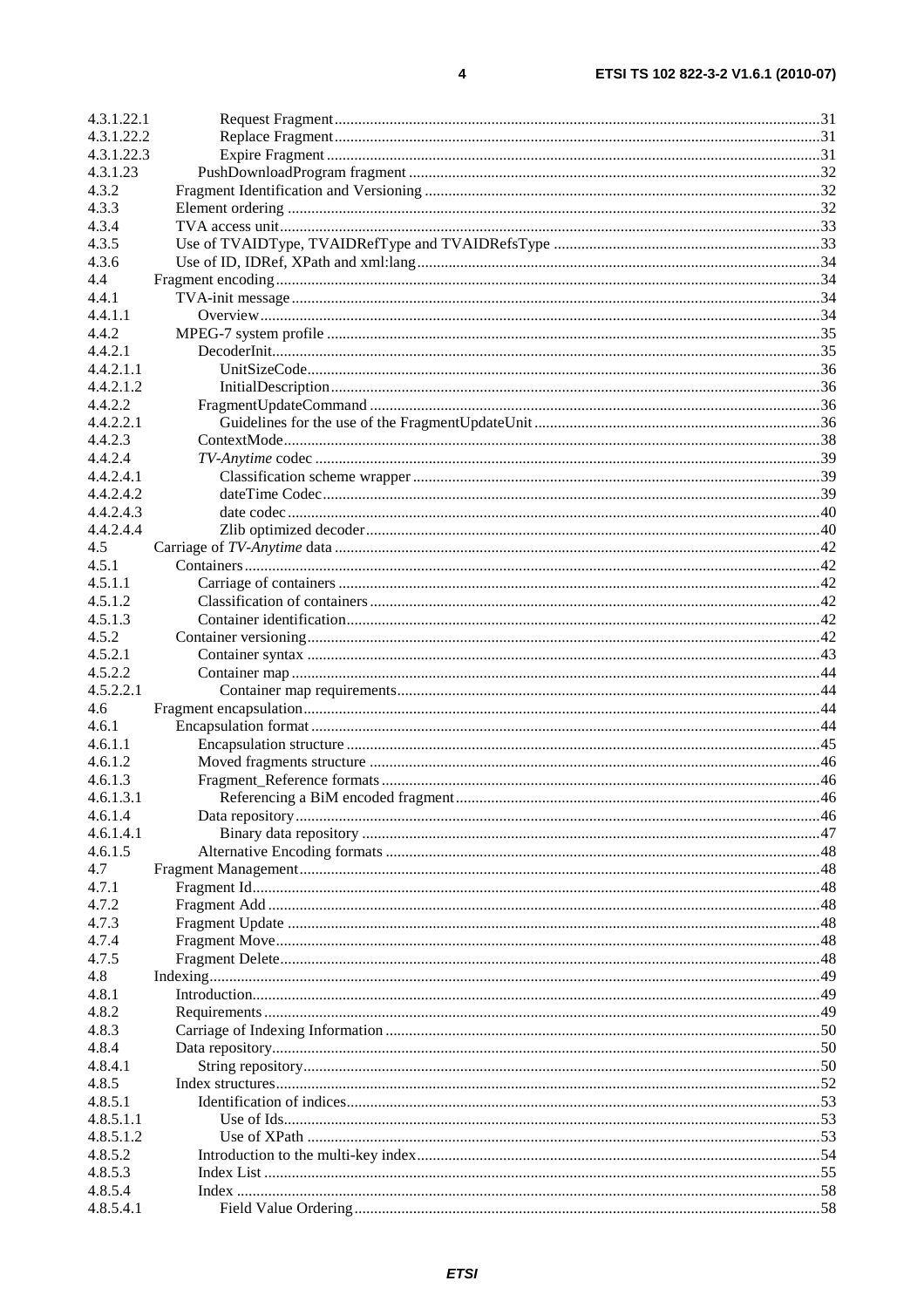| 4.8.5.5   |                               |  |
|-----------|-------------------------------|--|
| 4.8.5.5.1 |                               |  |
| 4.8.5.5.2 |                               |  |
| 4.8.5.6   |                               |  |
| 4.8.5.7   |                               |  |
| 4.8.5.7.1 |                               |  |
| 4.8.5.7.2 |                               |  |
| 4.8.6     |                               |  |
| 4.8.7     |                               |  |
| 4.9       |                               |  |
| 4.10      |                               |  |
| 4.10.1    |                               |  |
| 4.10.2    |                               |  |
| 4.10.3    |                               |  |
| 4.10.4    |                               |  |
|           |                               |  |
|           | <b>Annex A (informative):</b> |  |
|           |                               |  |
|           |                               |  |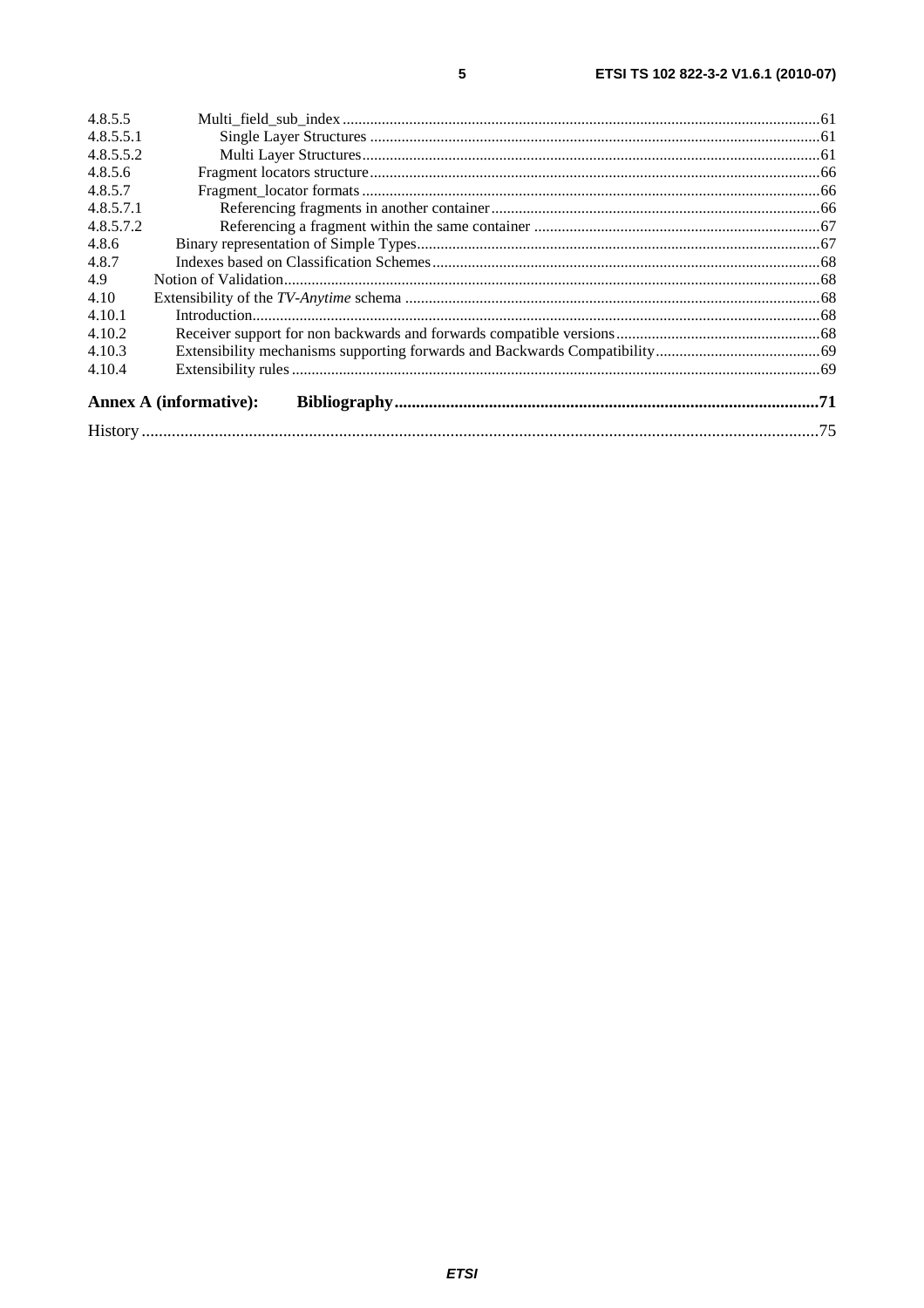# Intellectual Property Rights

IPRs essential or potentially essential to the present document may have been declared to ETSI. The information pertaining to these essential IPRs, if any, is publicly available for **ETSI members and non-members**, and can be found in ETSI SR 000 314: *"Intellectual Property Rights (IPRs); Essential, or potentially Essential, IPRs notified to ETSI in respect of ETSI standards"*, which is available from the ETSI Secretariat. Latest updates are available on the ETSI Web server [\(http://webapp.etsi.org/IPR/home.asp\)](http://webapp.etsi.org/IPR/home.asp).

Pursuant to the ETSI IPR Policy, no investigation, including IPR searches, has been carried out by ETSI. No guarantee can be given as to the existence of other IPRs not referenced in ETSI SR 000 314 (or the updates on the ETSI Web server) which are, or may be, or may become, essential to the present document.

# Foreword

This Technical Specification (TS) has been produced by Joint Technical Committee (JTC) Broadcast of the European Broadcasting Union (EBU), Comité Européen de Normalisation ELECtrotechnique (CENELEC) and the European Telecommunications Standards Institute (ETSI).

NOTE: The EBU/ETSI JTC Broadcast was established in 1990 to co-ordinate the drafting of standards in the specific field of broadcasting and related fields. Since 1995 the JTC Broadcast became a tripartite body by including in the Memorandum of Understanding also CENELEC, which is responsible for the standardization of radio and television receivers. The EBU is a professional association of broadcasting organizations whose work includes the co-ordination of its members' activities in the technical, legal, programme-making and programme-exchange domains. The EBU has active members in about 60 countries in the European broadcasting area; its headquarters is in Geneva.

European Broadcasting Union CH-1218 GRAND SACONNEX (Geneva) Switzerland Tel: +41 22 717 21 11 Fax: +41 22 717 24 81

The present document is part 3, sub-part 2 of a multi-part deliverable covering Broadcast and On-line Services: Search, select and rightful use of content on personal storage systems ("*TV-Anytime*"), as identified below:

- Part 1: "Benchmark Features";
- Part 2: "Phase 1 System description";

#### **Part 3: "Metadata":**

Sub-part 1: "Phase 1 - Metadata schemas";

 **Sub-part 2: "System aspects in a uni-directional environment";** 

Sub-part 3: "Phase 2 - Extended Metadata Schema";

Sub-part 4: "Phase 2 - Interstitial metadata";

- Part 4: "Phase 1 Content referencing";
- Part 5: "Rights Management and Protection (RMP)";
- Part 6: "Delivery of metadata over a bi-directional network";
- Part 7: "Bi-directional metadata delivery protection";
- Part 8: "Phase 2 Interchange Data Format";
- Part 9: "Phase 2 Remote Programming".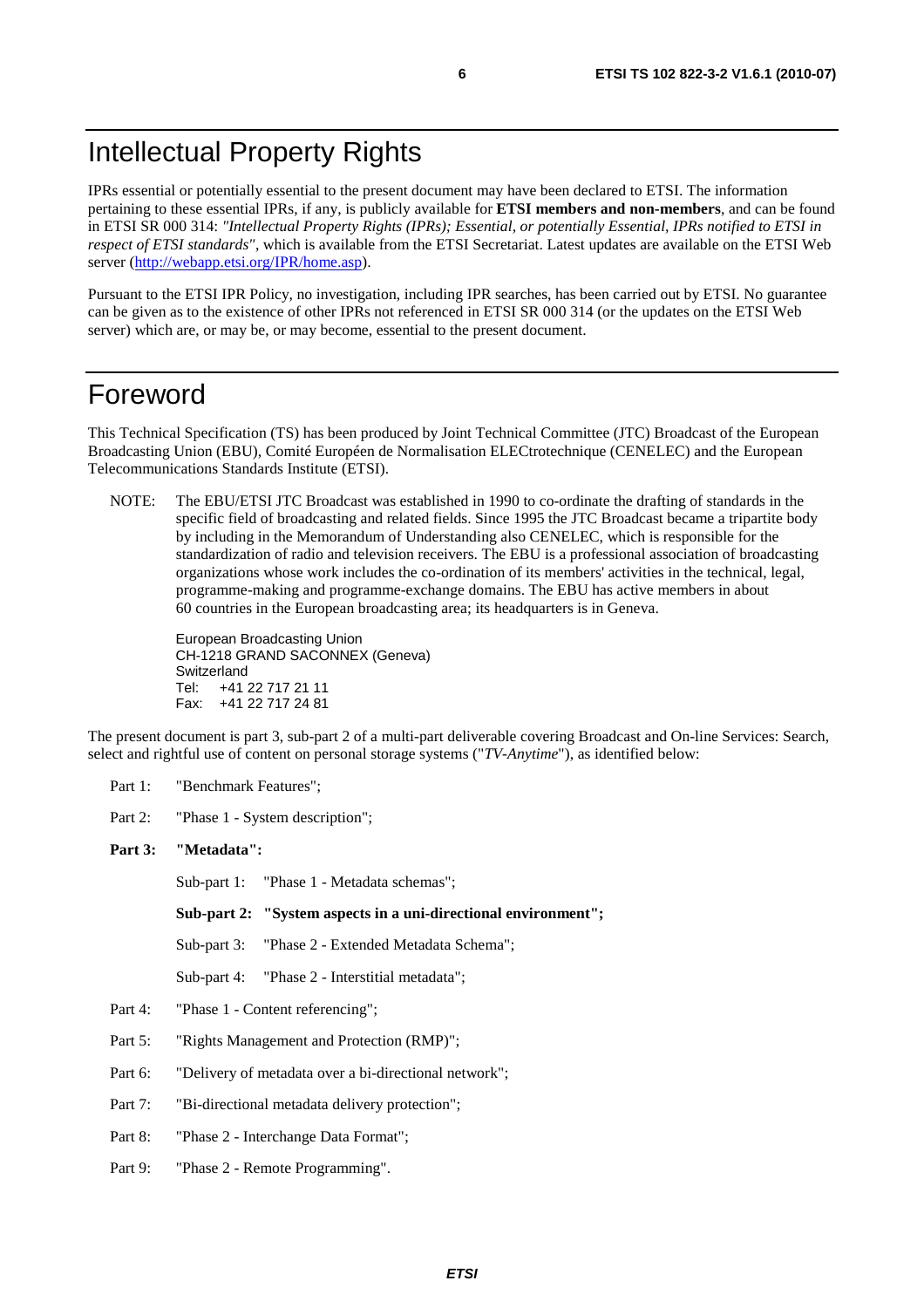The present document is based on a submission by the *TV-Anytime* forum [\(http://www.TV-Anytime.org](http://www.tv-anytime.org/)).

"*TV-Anytime*" (TVA) is a full and synchronized set of specifications established by the *TV-Anytime* Forum. TVA features enable the search, selection, acquisition and rightful use of content on local and/or remote personal storage systems from both broadcast and online services.

TS 102 822-1 [7] and TS 102 822-2 [8] set the context and system architecture in which the standards for Metadata, Content referencing, Bi-directional metadata and Metadata protection are to be implemented in the *TV-Anytime* environment. TS 102 822-1 [7] provides benchmark business models against which the *TV-Anytime* system architecture is evaluated to ensure that the specification enable key business applications. TS 102 822-2 [8] presents the *TV-Anytime* System Architecture. These two documents are placed ahead of the others for their obvious introductory value. Note that these first two documents are largely informative, while the remainder of the series is normative.

The features are supported and enabled by the specifications for Metadata (TS 102 822-3-1 [9], TS 102 822-3-2 (the present document), TS 102 822-3-3 [10] and TS 102 822-3-4 [11]), Content Referencing (TS 102 822-4 [12]), Rights Management (TS 102 822-5-1 [13] and TS 102 822-5-2 [14]), Bi-directional Metadata Delivery (TS 102 822-6-1 [15], TS 102 822-6-2 [16] and TS 102 822-6-3 [17]) and Protection (TS 102 822-7 [18]), Interchange Data Format (TS 102 822-8 [19]) and Remote Programming (TS 102 822-9 [20]). All Phase 1 and 2 Features listed in TS 102 822-1 [7] are enabled by the normative *TV-Anytime* tools specifications.

The metadata specifications TS 102 822-3-1 [9], TS 102 822-3-3[10], TS 102 822-3-4 [11], TS 102 822-8 [19] and TS 102 822-9 [20] address the description language, structure and semantics of *TV-Anytime* metadata descriptions. The present document introduces new network agnostic technologies used to process these descriptions for the purpose of transmission in a unidirectional environment.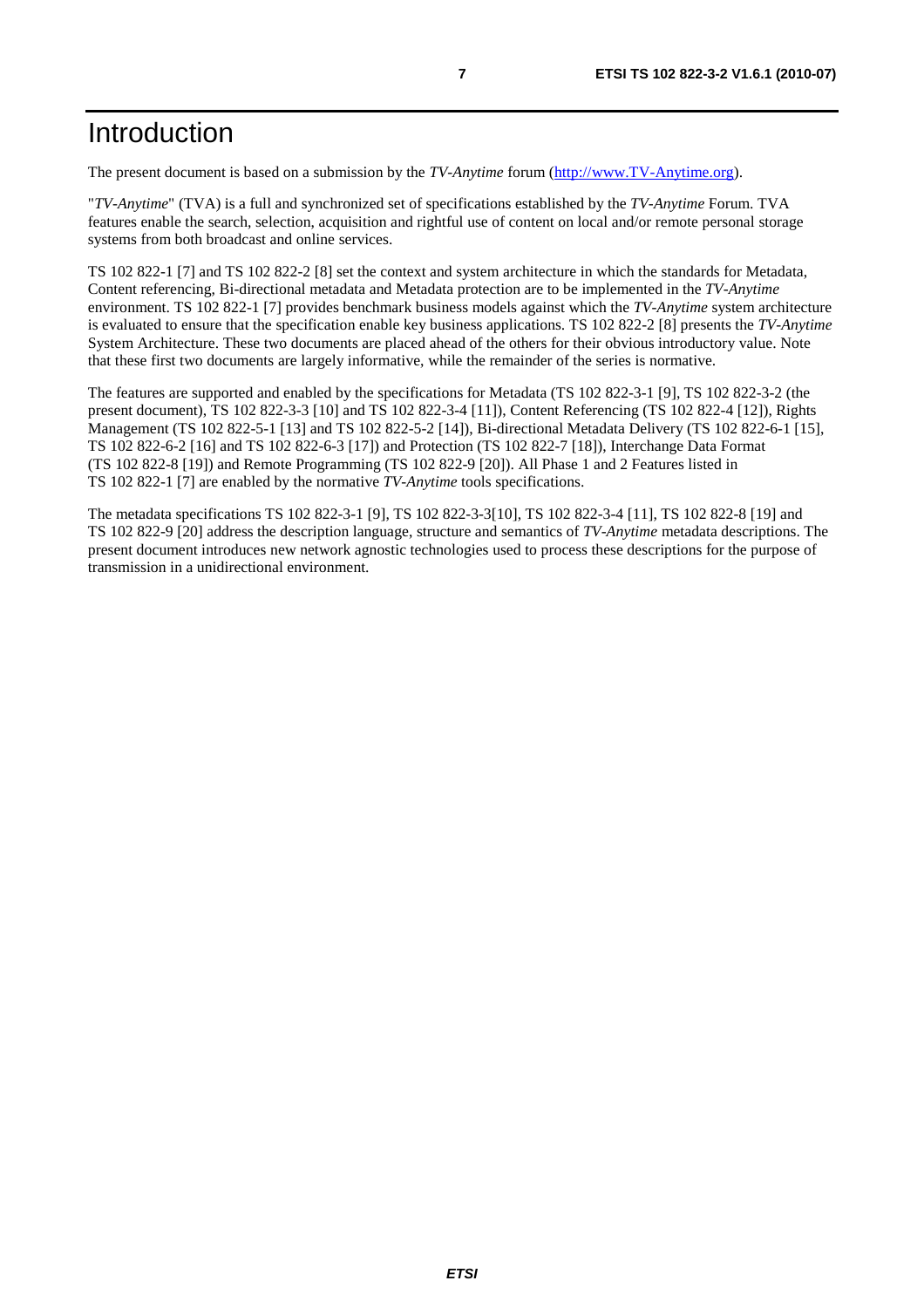# 1 Scope

The present document is one in a series of Technical Specification documents produced by the *TV-Anytime* Forum. These documents establish the fundamental specifications for the services, systems and devices that will conform to the *TV-Anytime* standard, to a level of detail that is implementable for compliant products and services.

TS 102 822-1 [7] and TS 102 822-2 [8] set the context and system architecture in which the standards for Metadata, Content referencing, Bi-directional metadata and Metadata protection are to be implemented in the *TV-Anytime* environment. TS 102 822-1 [7] provides benchmark business models against which the *TV-Anytime* system architecture is evaluated to ensure that the specification enable key business applications. TS 102 822-2 [8] presents the *TV-Anytime* System Architecture. These first two documents are largely informative, while the remainder of the series is normative.

Although each in the series of documents is intended to stand alone, a complete and coherent sense of the *TV-Anytime* system standard can be gathered by reading all the specification documents in numerical order.

Figure 1 depicts the combined scope of the *TV-Anytime* Specifications on Metadata TS 102 822-3-1 [9], TS 102 822-3-3 [10], TS 102 822-3-4 [11], TS 102 822-8 [19], TS 102 822-9 [20] and the present document "System Aspects in a Unidirectional Environment".



 $\triangleright$  Format and semantics of delivery layer

**Figure 1: Overview of the scope of TVA Specification on Metadata and System** 

The metadata specifications TS 102 822-3-1 [9], TS 102 822-3-3[10], TS 102 822-3-4 [11], TS 102 822-8 [19] and TS 102 822-9 [20] address the description language, structure and semantics of *TV-Anytime* metadata descriptions. The present document introduces new network agnostic technologies used to process these descriptions for the purpose of transmission in a unidirectional environment.

The actual format and semantics of the delivery layer are specific to the particular uni-directional environment in which *TV-Anytime* is deployed. However, in order for the encoding and encapsulation mechanisms to operate as intended the delivery layer must meet certain requirements. These normative requirements are defined in annex B of TS 102 822-2 [8].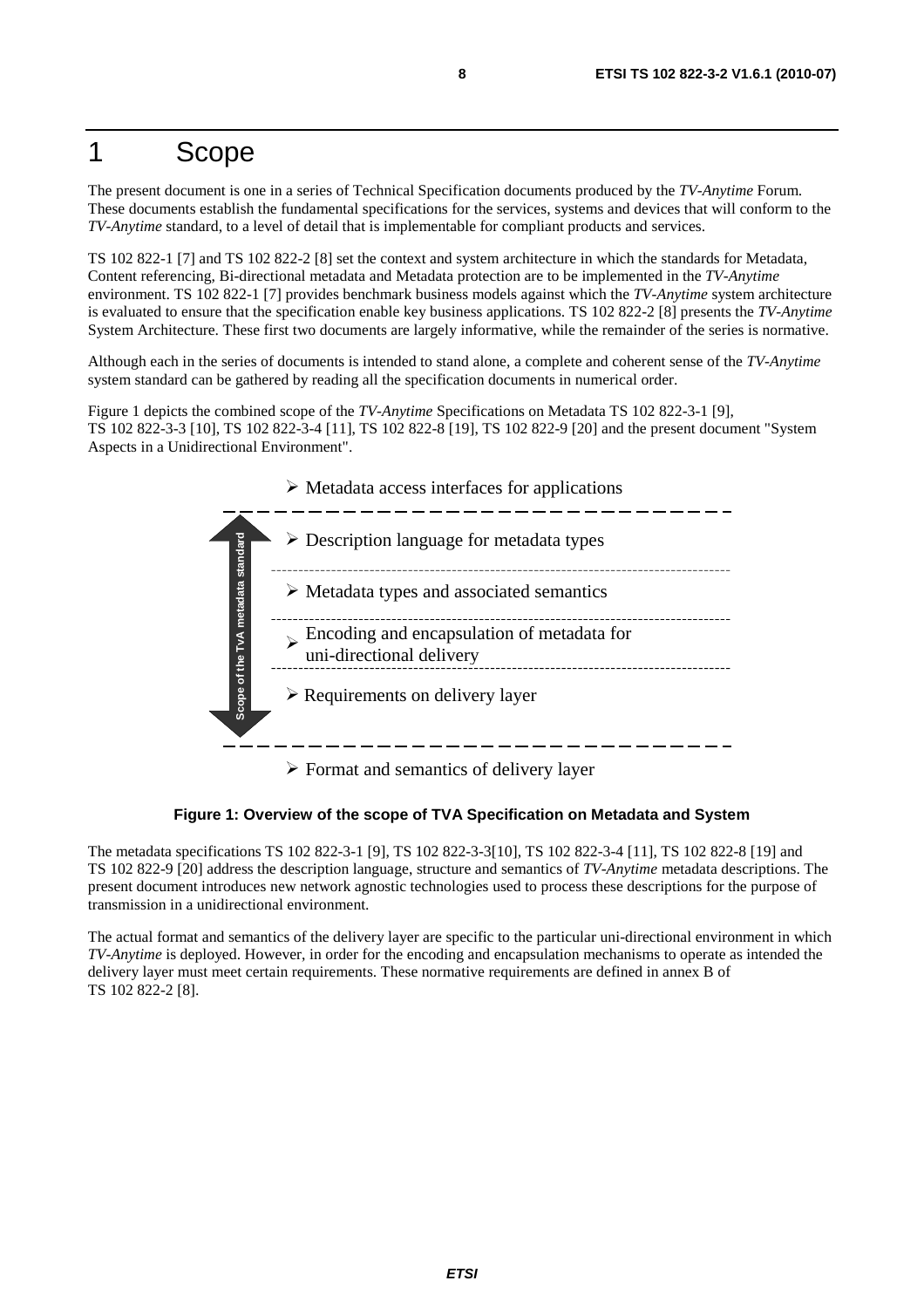# 2 References

References are either specific (identified by date of publication and/or edition number or version number) or non-specific. For specific references, only the cited version applies. For non-specific references, the latest version of the reference document (including any amendments) applies.

Referenced documents which are not found to be publicly available in the expected location might be found at [http://docbox.etsi.org/Reference.](http://docbox.etsi.org/Reference)

NOTE: While any hyperlinks included in this clause were valid at the time of publication ETSI cannot guarantee their long term validity.

# 2.1 Normative references

The following referenced documents are necessary for the application of the present document.

- [1] ISO/IEC 10646 (2003): "Information technology Universal Multiple-Octet Coded Character Set (UCS)".
- [2] XML Schema, W3C Recommendations (version 20010502).
- NOTE: Available at: [http://www.w3.org/TR/2001/REC-xmlschema-0-20010502,](http://www.w3.org/TR/2001/REC-xmlschema-0-20010502) [http://www.w3.org/TR/2001/REC-xmlschema-1-20010502,](http://www.w3.org/TR/2001/REC-xmlschema-1-20010502) [http://www.w3.org/TR/2001/REC-xmlschema-2-20010502.](http://www.w3.org/XML/Schema)
- [3] IEEE 754-2008: "IEEE Standard for Floating-Point Arithmetic".
- [4] ISO/IEC 15938-1 (2002): "Information technology Multimedia content description interface Part 1: Systems".
- [5] ISO/IEC 15938-2 (2002): "Information technology Multimedia content description interface Part 2: Description definition language".
- [6] Zlib: "The Zlib API".
- NOTE: Available at:<http://www.gzip.org/zlib>.
- [7] ETSI TS 102 822-1: "Broadcast and On-line Services: Search, select, and rightful use of content on personal storage systems ("TV-Anytime"); Part 1: Benchmark Features".
- [8] ETSI TS 102 822-2: "Broadcast and On-line Services: Search, select, and rightful use of content on personal storage systems ("TV-Anytime"); Part 2: Phase 1 - System description".
- [9] ETSI TS 102 822-3-1: "Broadcast and On-line Services: Search, select, and rightful use of content on personal storage systems ("TV-Anytime"); Part 3: Metadata; Sub-part 1: Phase 1 - Metadata schemas".
- [10] ETSI TS 102 822-3-3: "Broadcast and On-line Services: Search, select, and rightful use of content on personal storage systems ("TV-Anytime"); Part 3: Metadata; Sub-part 3: Phase 2 - Extended Metadata Schema".
- [11] ETSI TS 102 822-3-4: "Broadcast and On-line Services: Search, select, and rightful use of content on personal storage systems ("TV-Anytime"); Part 3: Metadata; Sub-part 4: Phase 2 - Interstitial metadata".
- [12] ETSI TS 102 822-4: "Broadcast and On-line Services: Search, select, and rightful use of content on personal storage systems ("TV-Anytime"); Part 4: Phase 1 - Content referencing".
- [13] ETSI TS 102 822-5-1: "Broadcast and On-line Services: Search, select, and rightful use of content on personal storage systems ("TV-Anytime"); Part 5: Rights Management and Protection (RMP) Sub-part 1: Information for Broadcast Applications".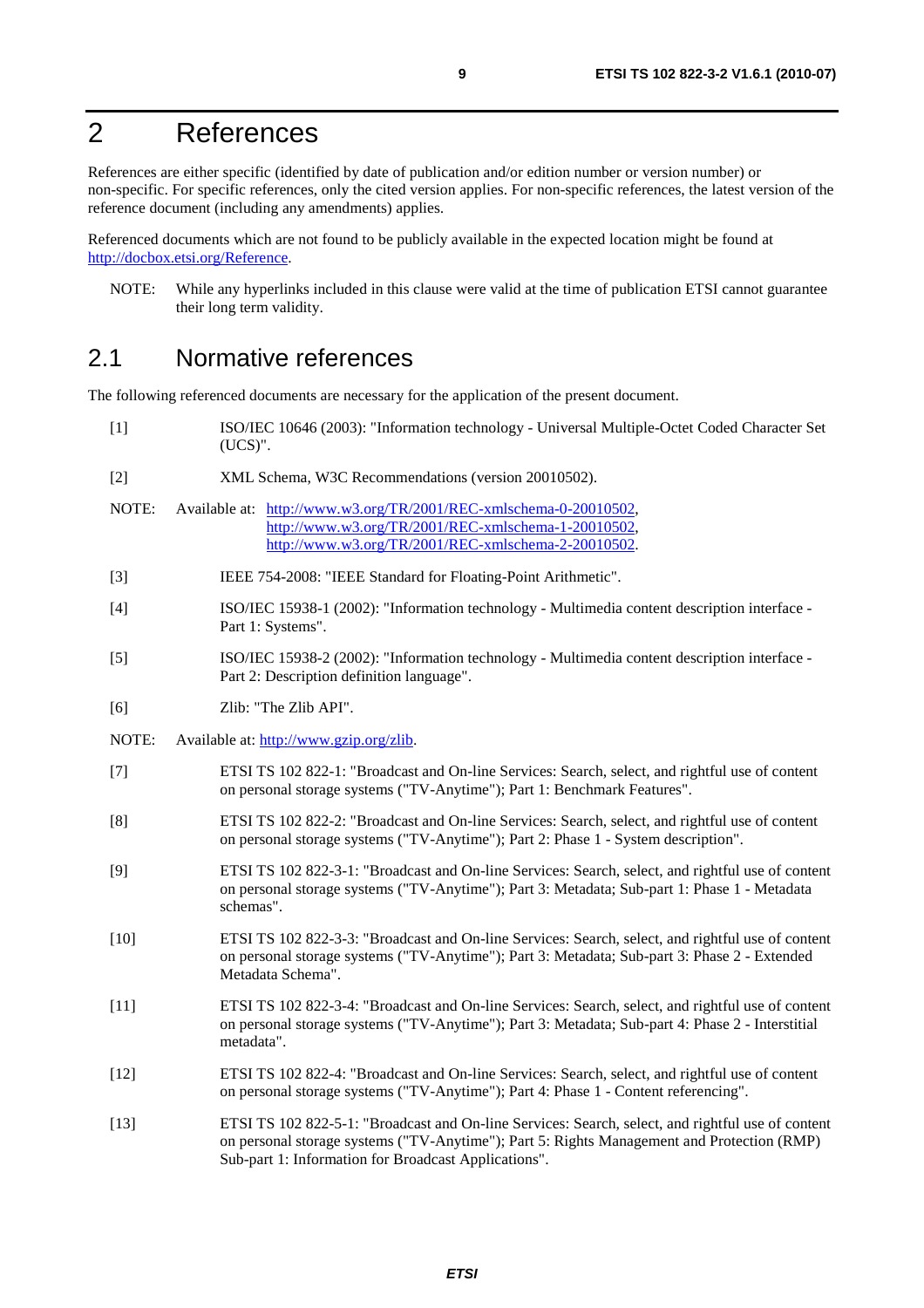- [14] ETSI TS 102 822-5-2: "Broadcast and On-line Services: Search, select, and rightful use of content on personal storage systems ("TV-Anytime"); Part 5: Rights Management and Protection (RMP) Sub-part 2: RMPI binding".
- [15] ETSI TS 102 822-6-1: "Broadcast and On-line Services: Search, select, and rightful use of content on personal storage systems ("TV-Anytime"); Part 6: Delivery of metadata over a bi-directional network; Sub-part 1: Service and transport".
- [16] ETSI TS 102 822-6-2: "Broadcast and On-line Services: Search, select, and rightful use of content on personal storage systems ("TV-Anytime"); Part 6: Delivery of metadata over a bi-directional network; Sub-part 2: Phase 1 - Service discovery".
- [17] ETSI TS 102 822-6-3: "Broadcast and On-line Services: Search, select, and rightful use of content on personal storage systems ("TV-Anytime"); Part 6: Delivery of metadata over a bi-directional network; Sub-part 3: Phase 2 - Exchange of Personal Profile".
- [18] ETSI TS 102 822-7: "Broadcast and On-line Services: Search, select, and rightful use of content on personal storage systems ("TV-Anytime Phase 1"); Part 7: Bi-directional metadata delivery protection".
- [19] ETSI TS 102 822-8: "Broadcast and On-line Services: Search, select, and rightful use of content on personal storage systems ("TV-Anytime"); Part 8: Phase 2 - Interchange data format".
- [20] ETSI TS 102 822-9: "Broadcast and On-line Services: Search, select, and rightful use of content on personal storage systems ("TV-Anytime"); Part 9: Phase 2 - Remote Programming".
- [21] ISO/IEC 8601: "Data elements and interchange formats Information interchange Representation of dates and times".

# 2.2 Informative references

The following referenced documents are not necessary for the application of the present document but they assist the user with regard to a particular subject area.

Not applicable.

# 3 Definitions, abbreviations and mnemonics

# 3.1 Definitions

For the purposes of the present document, the following terms and definitions apply:

**application:** specific set of functions running on the PDR

NOTE: Some applications use metadata, either automatically or under *consumer* control.

**head end:** source of emission of the transport stream where metadata is inserted

**metadata:** data about content

EXAMPLE: The title, genre and summary of a television programme.

NOTE: In the context of *TV-Anytime*, metadata also includes consumer profile and history data.

**MPEG:** ongoing effort by the Motion Pictures Expert Group (working group SC29 WG11 of ISO/IEC) to specify a standard set of content-related metadata applicable to a broad range of applications

NOTE: Defined by *TV-Anytime* in TS 102 822-3-1 [9].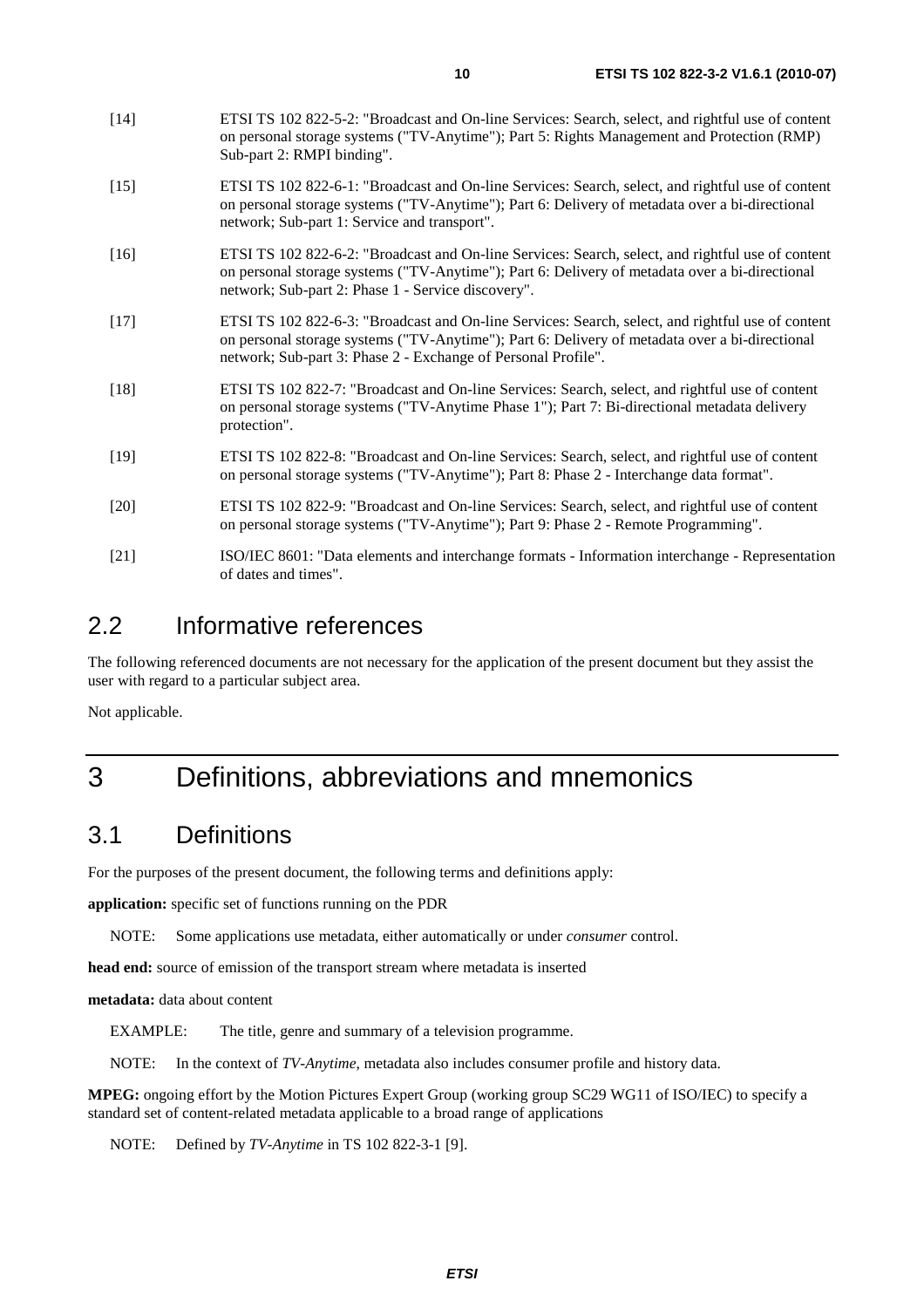**partial description:** reconstructed portion of the *TV-Anytime* metadata description in the PDR obtained after having decoded a subset of the metadata fragment stream

NOTE: The present document instantiates the *TV-Anytime* schema and should therefore be schema valid with respect to it.

**segment:** continuous portion of a piece of content, for example a single news topic in a news programme

**segmentation:** process of creating segments from a piece of content

**transport stream:** transport stream is made up of the A/V and/or the *TV-Anytime* data streams including the metadata

**TVA access unit:** container which holds one or more TVA fragments when carried over the transport stream

**TVA fragment:** self-consistent atomic portion of a metadata description sent to the decoder

**TVA metadata description:** actual document instantiating the TVA schema which is to be sent to the PDR

NOTE: The present document may be subject to partial updates in time using the fragmentation mechanism. In any case, it should be schema valid with respect to the TVA schema.

**TVA metadata fragment stream:** set of the many TVA fragments constituting a single TVA metadata description and inserted in the transport stream received by the decoder

**TVA MPEG-7 profile:** implementation profile of the ISO/IEC 15938-1 [4] standard, adopted by *TV-Anytime* for the encoding of the metadata description as specified in the present document

**TVA schema:** set of rules describing the syntax and semantics of the metadata

### 3.2 Abbreviations

For the purposes of the present document, the following abbreviations apply:

| AU<br>BiM<br><b>CRID</b>                                                                                              | Access Unit<br>Binary format of MPEG-7<br><b>Content Reference IDentifier</b>                                                                                                                                                                                                                                   |
|-----------------------------------------------------------------------------------------------------------------------|-----------------------------------------------------------------------------------------------------------------------------------------------------------------------------------------------------------------------------------------------------------------------------------------------------------------|
| NOTE:                                                                                                                 | An identifier for content that is independent of its location.                                                                                                                                                                                                                                                  |
| <b>DDL</b>                                                                                                            | <b>Description Definition Language</b>                                                                                                                                                                                                                                                                          |
| NOTE:                                                                                                                 | The language used to define description schemes in MPEG-7 (see ISO/IEC 15938-2 [5]).                                                                                                                                                                                                                            |
| DL<br>DSM-CC<br>ECG                                                                                                   | Delivery Layer<br>Digital Storage Media Command and Control<br><b>Electronic Content Guide</b>                                                                                                                                                                                                                  |
| NOTE:                                                                                                                 | A means of presenting available content to the consumer, allowing selection of desired content.                                                                                                                                                                                                                 |
| <b>GMT</b><br><b>IPR</b><br><b>MPEG</b><br><b>PDR</b><br><b>TVA</b><br>UI<br>URI<br><b>UTF</b><br>XML<br><b>XPath</b> | Greenwich Mean Time<br><b>Intellectual Property Rights</b><br><b>Motion Pictures Expert Group</b><br>Personal Digital Recorder<br>TV-Anytime<br><b>User Interface</b><br>Uniform Resource Identifier<br>Universal character set Transformation Format<br>eXtensible Markup Language<br><b>XML Path Language</b> |
|                                                                                                                       |                                                                                                                                                                                                                                                                                                                 |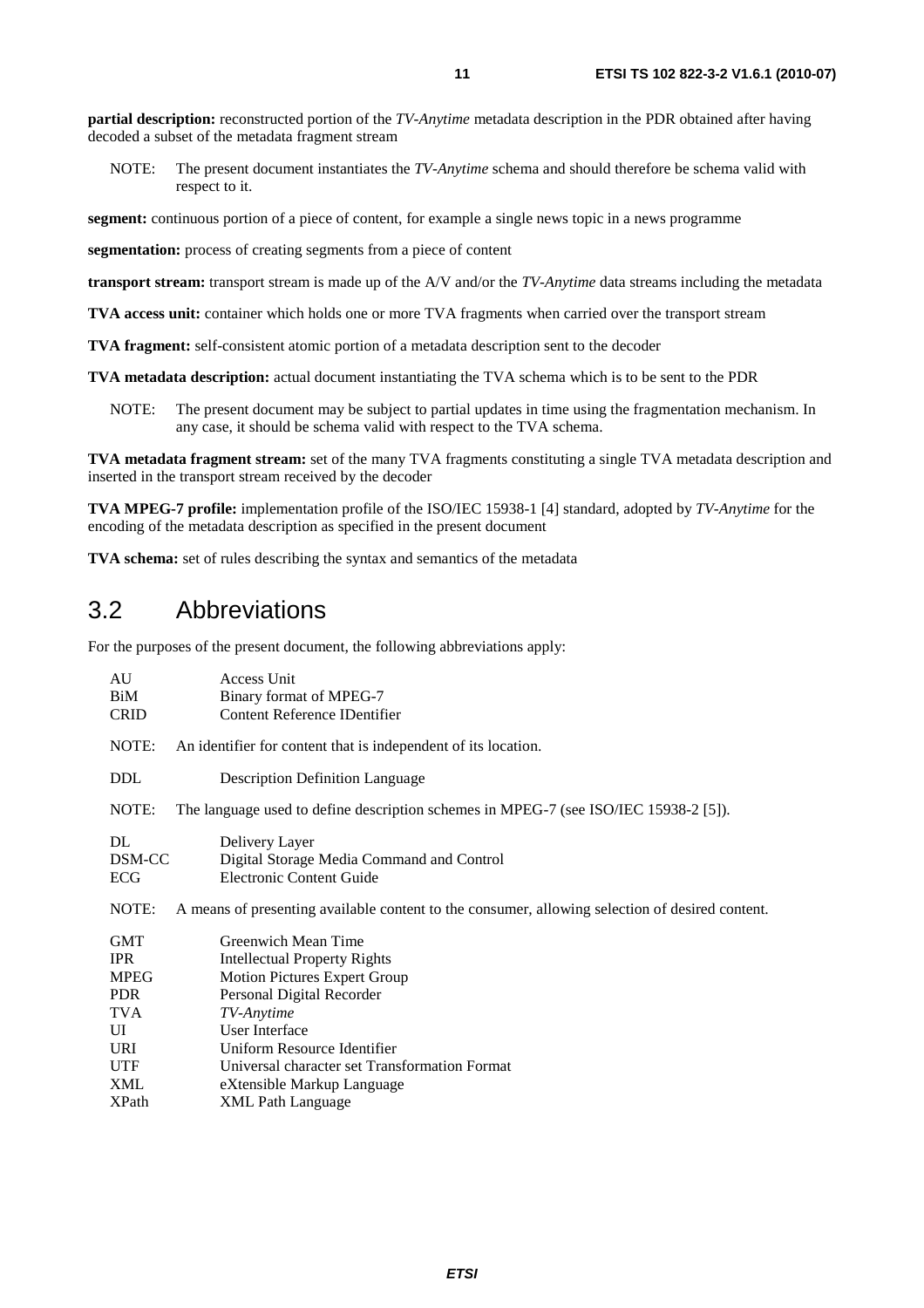# 3.3 Mnemonics

For the purposes of the present document, the following mnemonics are defined to describe the different data types used:

**bslbf:** Bit string, left bit first, where "left" is the order in which bit strings are written. Bit strings are generally written as a string of 1 s and 0 s within single quote marks, e.g. "1000 0001". Blanks within a bit string are for ease of reading and have no significance.

**reserved:** A binary syntax element whose length is indicated in the syntax table. The value of each bit of this field shall be set to "1". These bits may be used in the future for TVA defined extensions.

**uimsbf:** Unsigned integer, most significant bit first (big-endian).

**vluimsbf8:** Variable length coded unsigned integer, most significant bit first. The size of vluimsbf8 is a multiple of one byte. The first bit of each byte specifies if set to "1" that another byte is present for this vluimsbf8 code word. The unsigned integer is encoded by the concatenation of the seven least significant bits of each byte belonging to this vluimsbf8 code word.

**vluimsbf5:** Variable length code unsigned integer, most significant bit first. The first n bits which are 1 except for the n-th bit which is 0, indicates that the integer is encoded by n times 4 bits.

# 4 System mechanisms in a unidirectional environment

# 4.1 Overview

### 4.1.1 Main features of a unidirectional environment

Unidirectional environments deliver content and metadata from the transmitting device (head-end) to the terminal device Personal Digital Recorder (PDR) over a one-way link. No communication is possible from the PDR to the head-end.



**Figure 2: Unidirectional environment** 

The restrictions imposed by a unidirectional environment mean that a *TV-Anytime* metadata delivery system needs to have the following attributes.

All the *TV-Anytime* metadata descriptions required by the applications running on the PDR will need to be available in the streams provided by the DL to the terminal at the time when those applications need them.

Since the head-end is never advised that the PDR is connected and no acknowledgement is provided to indicate that the data has been correctly transmitted, the data will need to be broadcast cyclically during the time that they are potentially needed by the applications.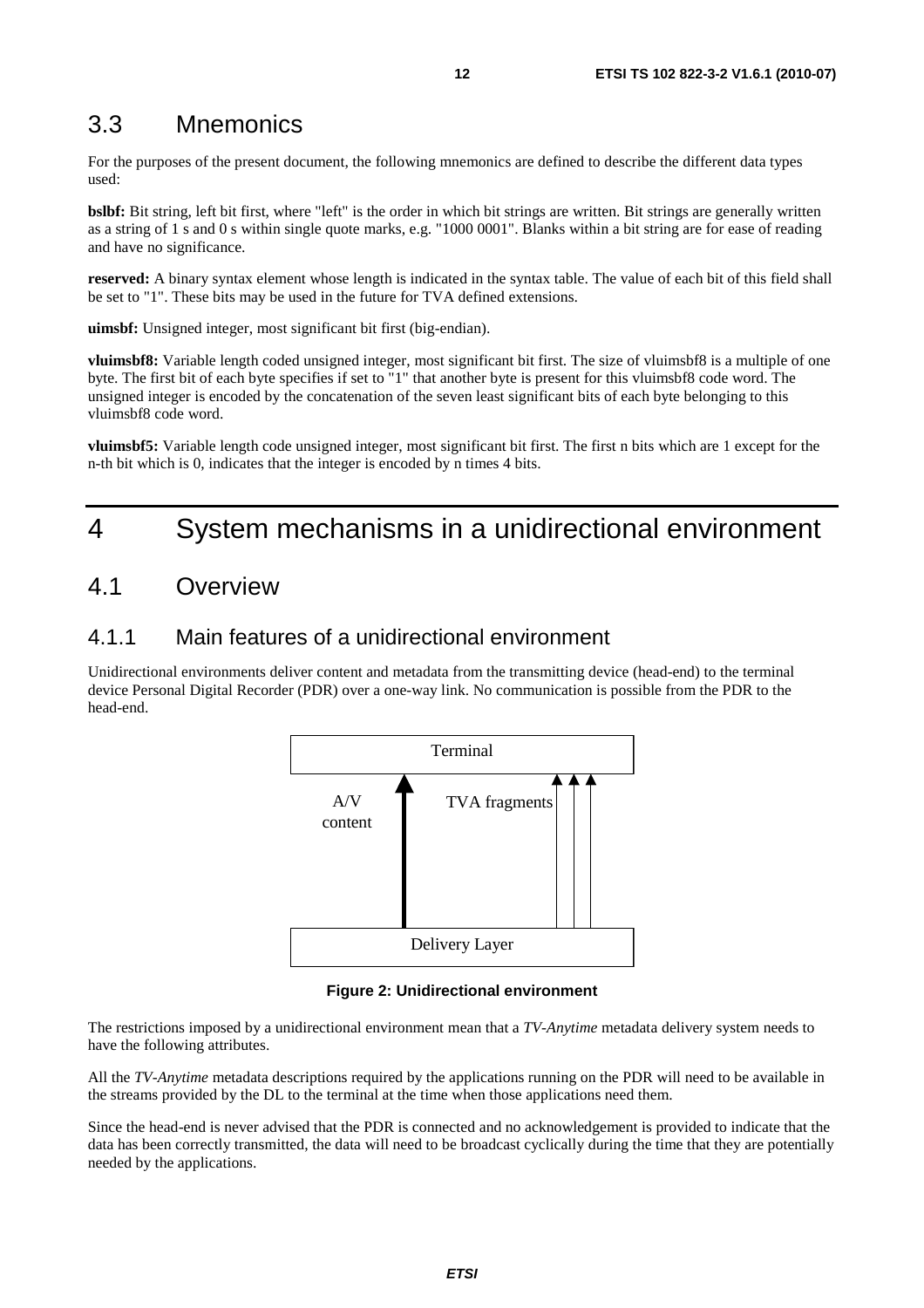Unidirectional environments are in practice limited in the amount of bandwidth that can be allocated to metadata, the size occupied by the *TV-Anytime* metadata description in the transport stream needs to be kept as small as possible.

### 4.1.2 Access methods

Resources available to PDRs will vary, as will the nature of different unidirectional environments. Because of this it is anticipated that there are a number of ways in which a receiver may wish to acquire and navigate *TV-Anytime* metadata descriptions. The present document has been designed to support the following methods of acquisition:

- **Method 1:** Acquire from the metadata stream and cache the data to disk with the receiver provides its own methods of navigation.
- **Method 2:** Use the TVA Indexing solution to enable online navigation of the metadata stream.
- **Method 3:** Cache both TVA indexing information and data to disk to provide an enhanced version of method 2.

### 4.1.3 Definition of a *TV-Anytime* metadata description

A *TV-Anytime* metadata *description* is the present document, which is to be sent to the PDR. It is produced in accordance with the schema specified in the *TV-Anytime* metadata specification (see TS 102 822-3-1 [9], clause 6, TS 102 822-3-3 [10], TS 102 822-3-4 [11], TS 102 822-8 [19], TS 102 822-9 [20]). *TV-Anytime* has selected the MPEG-7 DDL language [5], based on XML schema [2], to define its schema. MPEG-7 DDL is used to define the syntax, the types and default values that comprise the *TV-Anytime* specification. A *TV-Anytime* description can therefore be represented as an XML document instantiating the *TV-Anytime* schema and containing a single root element called *TVAMain*. Within the TVAMain element any number of *TV-Anytime* types can be instantiated. Such a description can then be declared schema valid with respect to the TVA schema.

### 4.1.4 *TV-Anytime* metadata description size

In many systems a *TV-Anytime* description can become very large. As an example, a valid *TV-Anytime* document could contain all the descriptive data supplied by a single provider to feed an ECG for the next 15 days. The data-set could consist of a set of descriptions for the whole list of programmes, series and groups of contents which are going to be played out for this period, the full schedule of all the related events, the description of the channels on which they are going to be broadcast, the classification scheme tables, the cast list tables, etc. This entire dataset is contained in the same document.

Sending this dataset as an XML document is inefficient for the following reasons:

- XML is a verbose textual format, making an XML document carrying this amount of data very large. In an environment with restricted bandwidth this will result in slow download times.
- Not all of the information carried will be relevant to the terminal at any one instance. Some part of the description may require to be accessed often whilst other parts may only be accessed occasionally.
- Some parts of an XML document may need to be updated without affecting other parts (e.g. modification of a single schedule event if one programme is replaced by another).
- Some parts of an XML document may need to be accessed and updated more often and more efficiently than the rest of the data set (e.g. dynamic segmentation metadata).

In order to overcome the problems associated with delivering *TV-Anytime* metadata as a single, homogenous document, *TV-Anytime* defines *fragmentation, encoding, encapsulation* and *indexing* mechanisms to apply to the *TV-Anytime* metadata descriptions before being transmitted to the terminal in a unidirectional environment.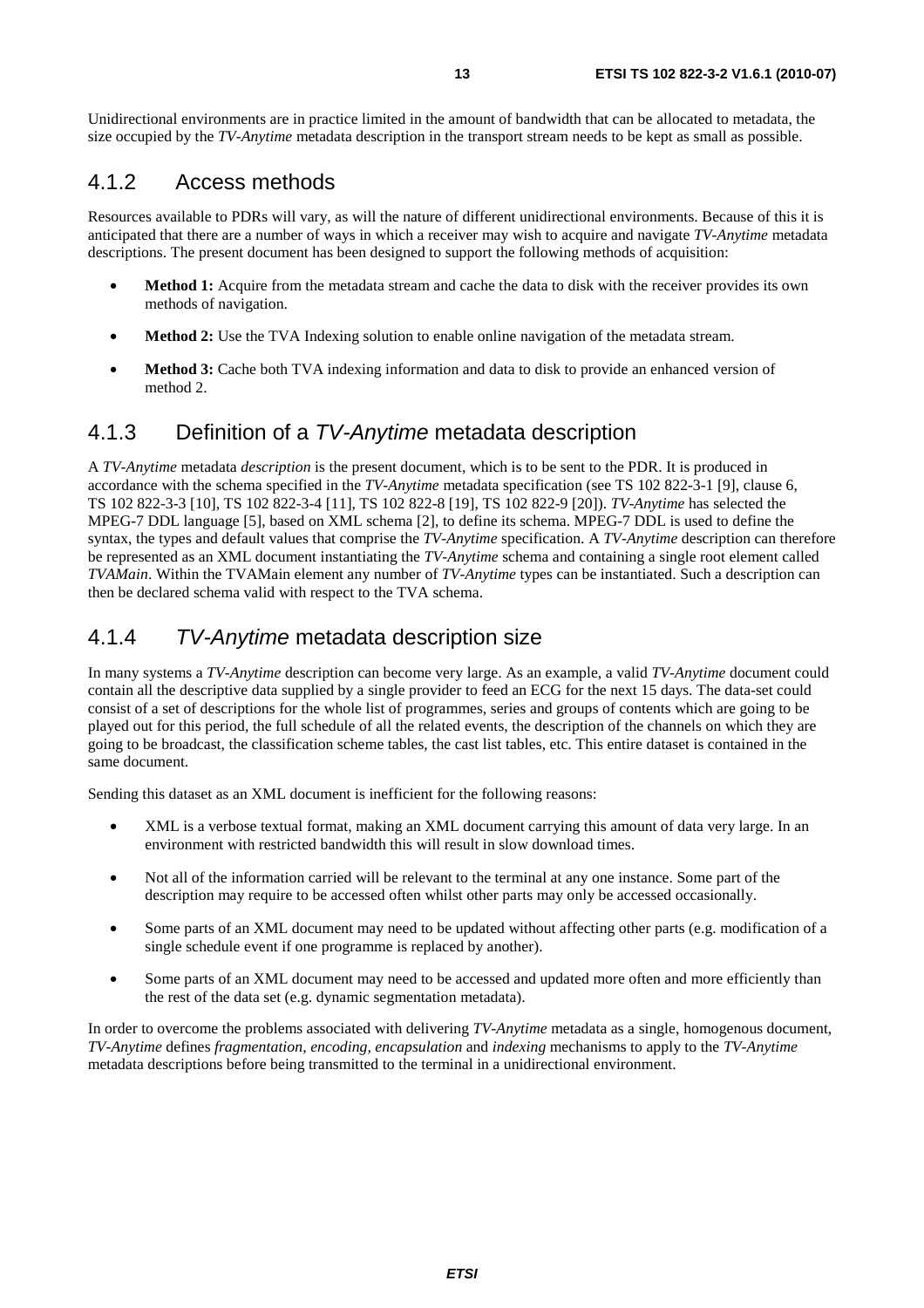# 4.2 Metadata general delivery framework

The delivery of *TV-Anytime* metadata can be viewed as five distinct processes.



**Figure 3: Processes associated with delivery of metadata** 

### 4.2.1 Introduction to fragmentation

Fragmentation is the generic decomposition mechanism of a TVA metadata description into self-consistent units of data, called *TVA fragments*. The definition of TVA fragment types allowed by *TV-Anytime* can be found in clause 4.3.

The *self-consistency* capability of a TVA fragment means that:

- Fragments can be obtained in a random order.
- Each fragment can be transmitted and updated independently.
- After a fragment has been received and decoded, the resulting partial description is valid with respect to the TVA schema.

The set of all TVA fragments constituting a single TVA metadata description is transmitted to the terminal within a unidirectional environment as a stream of data. This stream is termed a *TVA metadata fragment stream*.

A TVA metadata fragment stream shall always be accessed via the TVA-init message which represents the entry point, as described in clause 4.4.1, followed by the TVA fragment containing the TVAMain root element, as described in clause 4.3.1.1. Optionally, the TVAMain fragment may be included in the TVA-init message as indicated in clause 4.4.1.

The transport of TVA metadata shall be fragmented as defined in the present document.

### 4.2.2 Introduction to encoding

To enable the efficient (in terms of bandwidth, navigability and updating) delivery of data within a unidirectional environment, it is necessary to represent the TVA metadata fragments in a binary format.

*TV-Anytime* has chosen the MPEG-7 BiM method as defined in ISO/IEC 15938-1 [4] (MPEG-7 Systems part) as the preferred method that would facilitate wide interoperability. However *TV-Anytime* appreciates that in some controlled environments, it may be desirable to enable the delivery of metadata using alternate encoding systems. To allow this, appropriate hooks are provided where necessary and the means to indicate the method of encoding used.

### 4.2.3 Introduction to encapsulation

Once the fragments have been encoded they need to be *encapsulated*. The process of encapsulation provides further information to enable a receiving device to manage a set of transmitted TVA fragments. A receiver needs to be able to uniquely identify a fragment within the TVA metadata fragment stream and also to be able to identify when the data within a fragment changes. This information is provided by the encapsulation layer.

For the transmission of fragments, the encapsulation mechanism shall be used.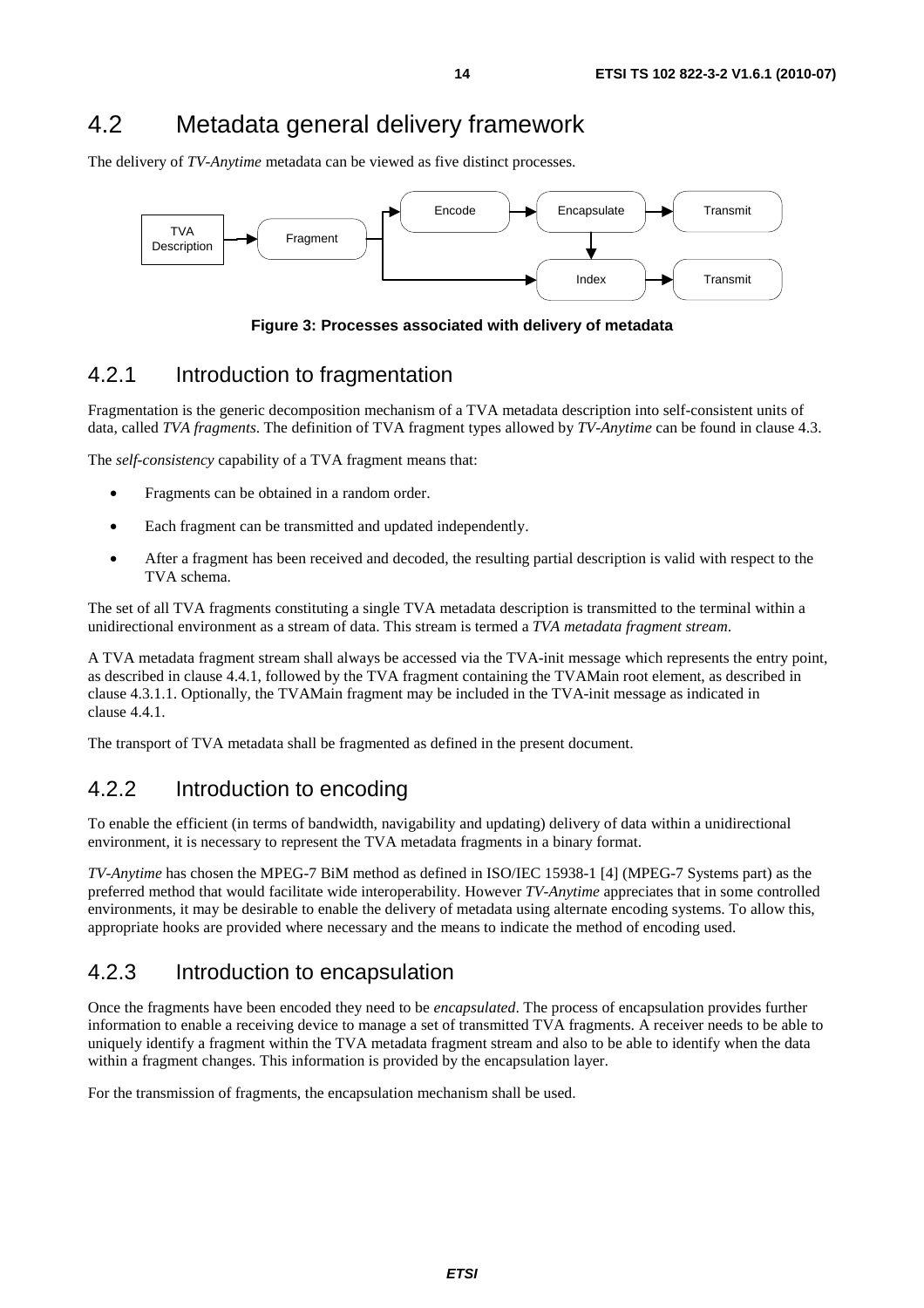### 4.2.4 Introduction to Indexing

Within a *TV-Anytime* metadata fragment stream there are likely to be many hundreds of fragments. Due to the volume of information necessary to provide the enhanced functionality expected of a PDR it is important that there is an efficient mechanism for locating information from within the TVA metadata fragment stream. Indexing provides this functionality by allowing multiple views on the TVA metadata description. In addition to enable a device to quickly find a fragment of interest, indices can also for example be used to provide enhanced UI functionality such as an A-Z listing for Content Titles, Genre Listing, etc.

Indexing is an **optional** part of the present document, however it is seen as a powerful mechanism when TVA metadata is to be delivered to receivers that have limited processing and storage capabilities.

### 4.2.5 Logical decoder architecture

The components of the logical decoder architecture are shown below. Each of these components has a specific role in the process of reconstructing a TVA description or in the navigation of the TVA fragments via the indexing system.



**Figure 4: Functional metadata processing architecture in a unidirectional environment**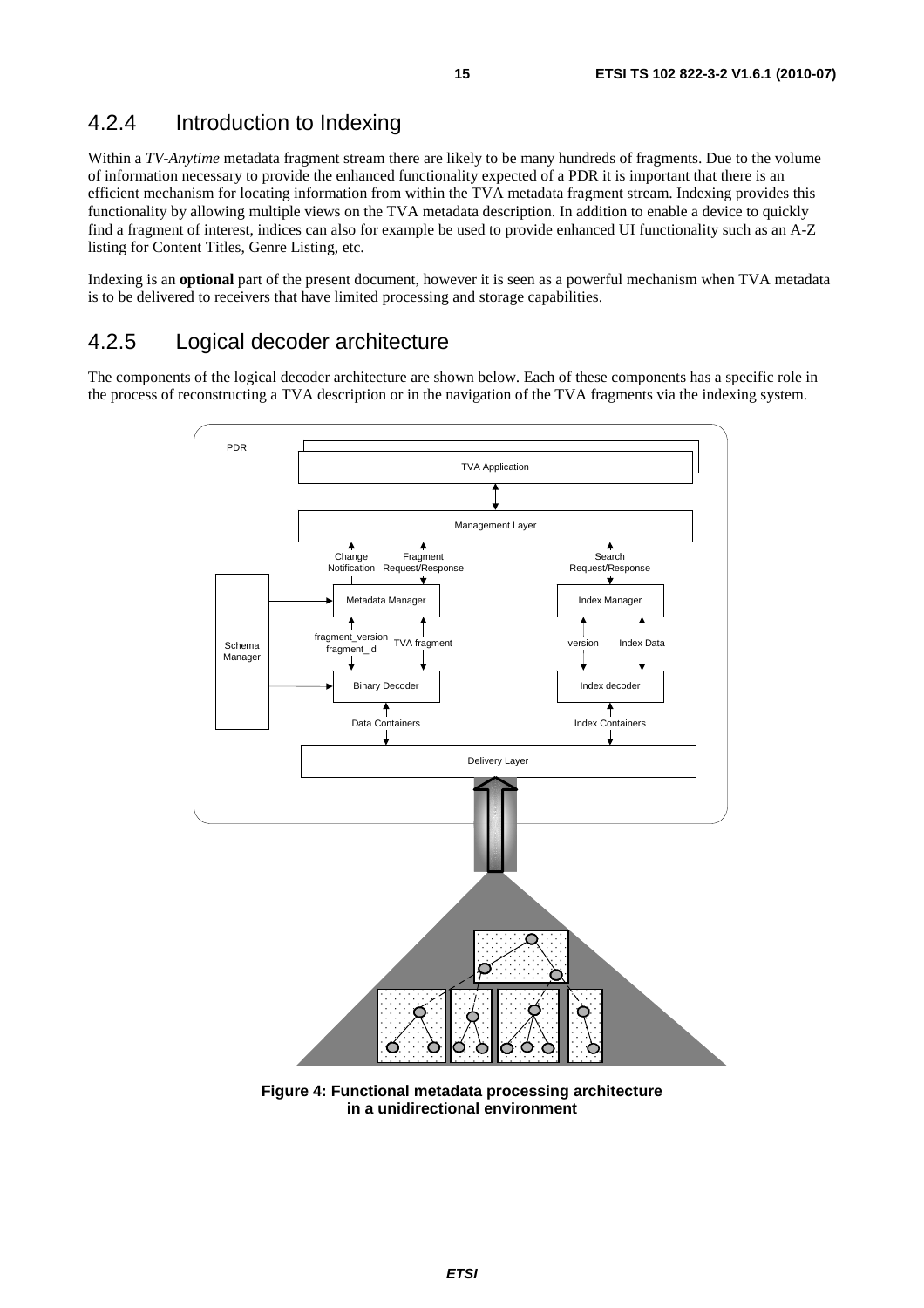- **Delivery Layer:** The delivery layer provides the mechanism on which the TVA metadata fragment stream is transmitted. The system shall locate the TVA-init message within the delivery layer, to initialize the metadata management system. The TVA-init provides information about the encoding of the TVA fragments and whether Indexing data is available. Once the metadata management system has been configured, the system is ready to process TVA fragments and indexing data. TVA fragments are encapsulated within a data container. Depending on the caching model used one or more data containers e.g. acquire container "N" or acquire all data containers - are requested by the management system.
- **Binary Decoder:** The binary decoder takes a data container and decodes the TVA fragment and delivers the decoded TVA fragment along with the fragments version and unique identifier to the Metadata Manager. The schema to which all fragments within the TVA metadata fragment stream shall conform is defined within the DecoderInit part of the TVA-init message.
- **The Schema Manager:** This is a black box component in the terminal which provides the Binary Decoder with details about the schemas, declared in the TVA-init message and instantiated by the related TVA metadata description. It is a requirement that the terminal knows the schema used to produce a TVA metadata description prior to processing the TVA metadata fragment stream. **However, the method in which a PDR acquires this schema is out of scope for the current version of the** *TV-Anytime* **metadata standard.**
- **Metadata Manager:** This component is responsible for managing requests from the Management Layer for TVA fragments and also for notifying the Management layer of changes to fragments previously acquired from the TVA metadata fragment stream.
- **Management Layer:** The role of the management layer is very much dependant on the functionality of the TVA Application which is interacting with this layer. In some instances it will just notify the Application when a change as occurred to the TVA fragment stream e.g. new fragment, deleted fragment takes. In other cases it will ask for a specific fragment, which involves an index lookup. The Management Layer is then responsible for using the Index to locate a fragment and then using the Metadata manager to load the fragment from the TVA metadata fragment stream.
- **Index Decoder:** This component takes an Index container from the delivery layer and makes the raw data available to the Index Manager, along with the index container version.
- **Index Manager:** This component takes search requests from the Management Layer and returns a set of matching references to fragments, which the Management layer then sends to the Metadata manager for loading. To perform the search the appropriate Index containers are loaded and the search performed using the supplied parameters.

# 4.3 Metadata description fragmentation

To enable the efficient delivery, updating and navigation of a *TV-Anytime* metadata description, a number of normative TVA fragment types have been defined.

A fragment is the ultimate atomic part of a *TV-Anytime* metadata description that can be transmitted independently to a terminal. A fragment shall be self consistent in the sense that:

- It shall be capable of being updated independently from other fragments.
- The way it is decoded, processed and accessed shall be independent from the order in which it is transmitted relative to other fragments.
- The decoding of a fragment and its addition to the partial description shall give a *TV-Anytime* schema valid description. Note that a partial description must have at least the fragment delivering the root element (TVAMain).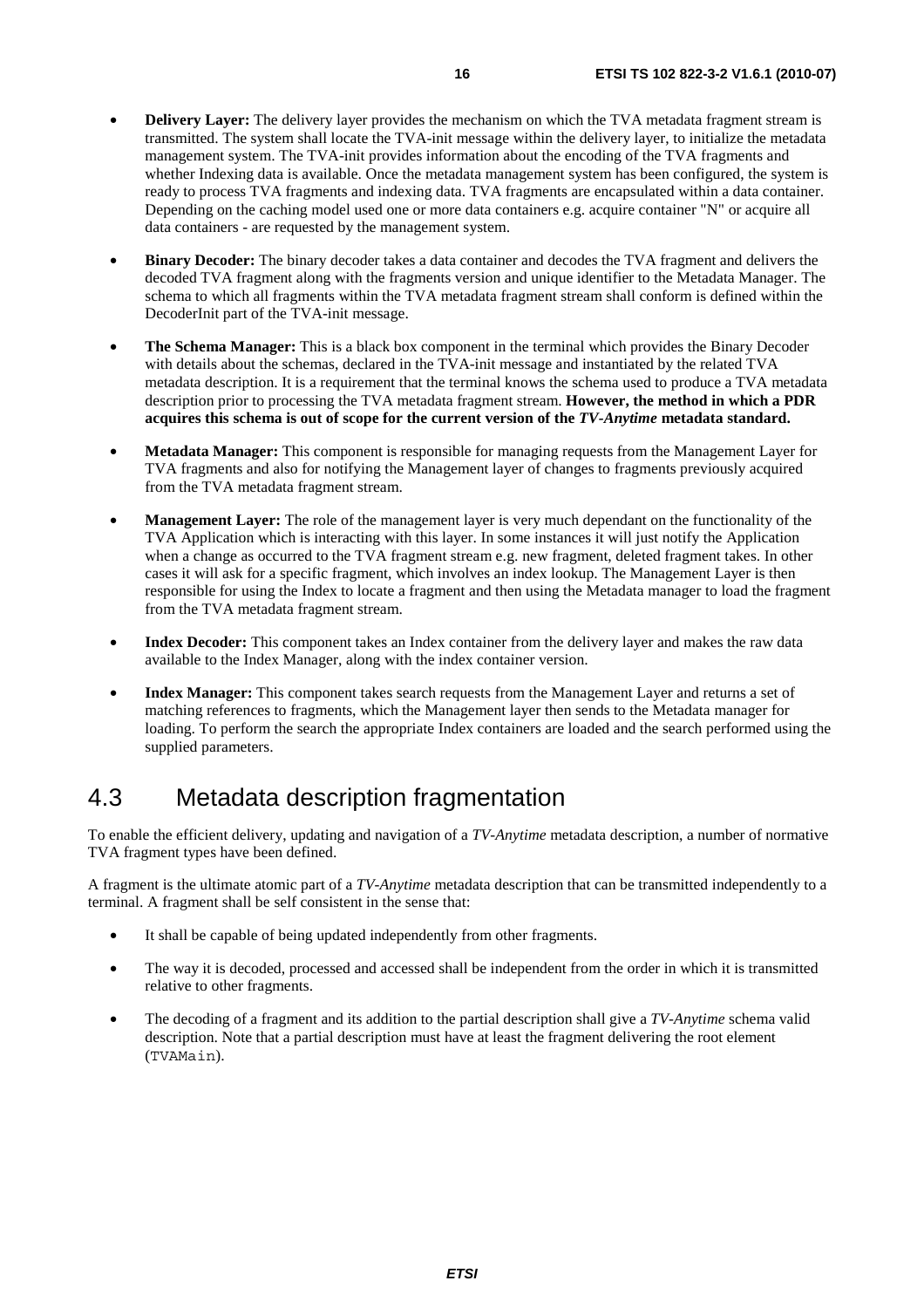Frament "A" (e.g. TVAMain)



### **Figure 5: Fragmentation of a** *TV-Anytime* **metadata description**

When an update occurs to one or more elements or attributes within a previously transmitted fragment, the entire fragment must be transmitted again i.e. no mechanisms for sub-fragment updates are provided.

# 4.3.1 TVA metadata fragments

The *TV-Anytime* metadata description can be split into a number of standardized types of self contained fragments. These *TV-Anytime* normative fragments are defined as follows.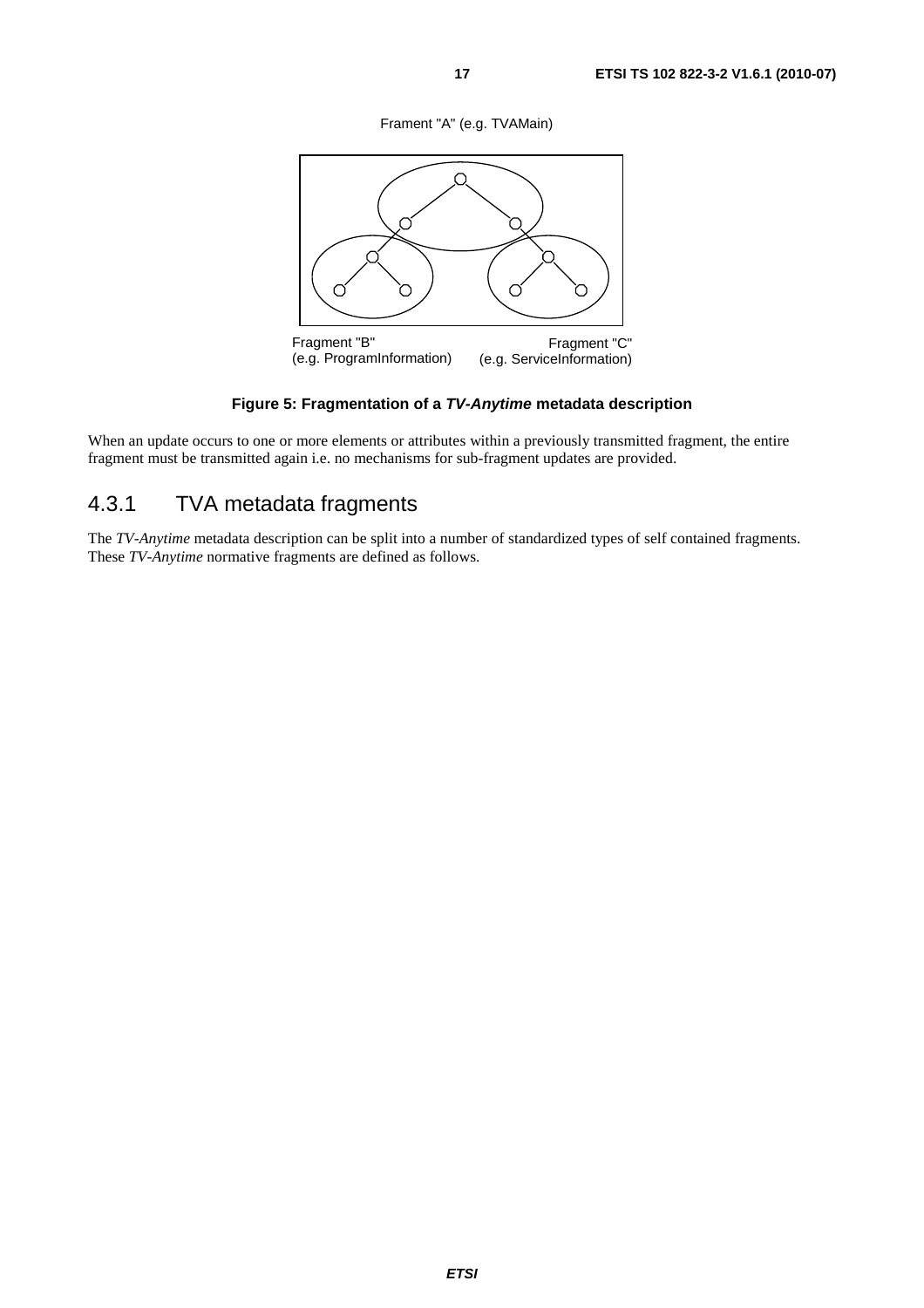### 4.3.1.1 TVAMain fragment

The TVAMain fragment is special since every TVA fragment stream must contain one instance of this fragment type. The TVAMain fragment contains the TVAMain / ExtendedTVAMain root element plus a limited range of child nodes.



**Figure 6: UML-like representation of a TVAMain fragment** 

As can be seen from the representation in figure 6 the TVAMain fragment shall contain child elements down to and including the following:

- MetadataOriginationInformationTable.
- ClassificationSchemeTable.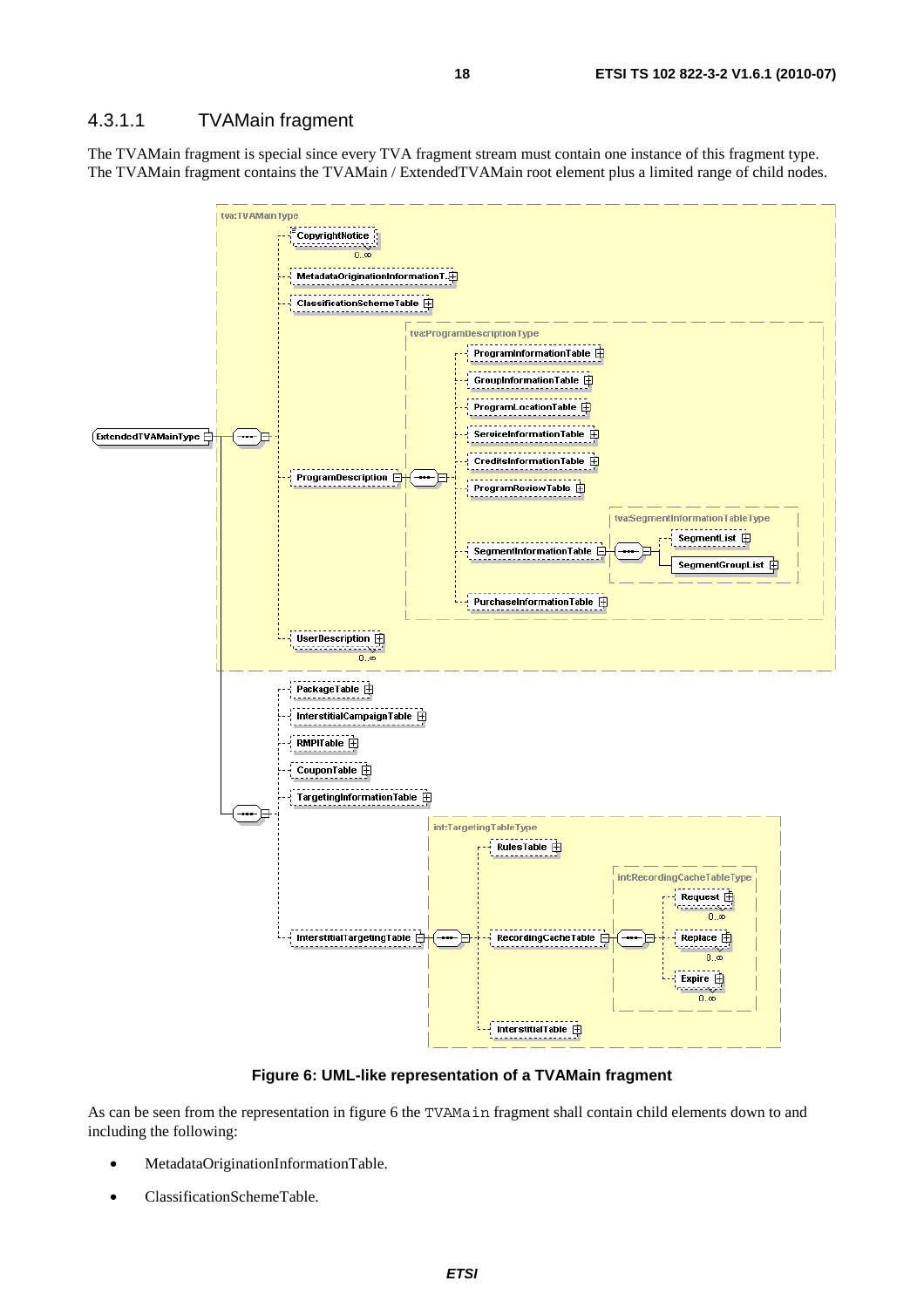- GroupInformationTable.
- ProgramLocationTable.
- ServiceInformationTable.
- CreditsInformationTable.
- ProgramReviewTable.
- SegmentInformationTable:
	- SegmentList; SegmentGroupList.
- PurchaseInformationTable.
- PackageTable.
- RMPITable.
- CouponTable.
- TargetingInformationTable.
- InterstitialTargetingTable:
	- RulesTable.
	- RecordingCacheTable.
	- InterstitialTable.

The presence of and number of each of these types shall conform to the *TV-Anytime* schema. Elements that are children of these element types form fragments of their own and so shall not be included within the TVAMain / ExtendedTVAMain fragment.

It should be noted that updates to TVAMain/ExtendedTVAMain would typically be infrequent and an update to this fragment would cause the decoder to be re-initialized.

### 4.3.1.2 MetadataOriginationInformation fragment

The MetadataOriginationInformation element, as defined in TS 102 822-3-1 [9], shall form a single TVA fragment.

The MetadataOriginationInformation element is a child of the MetadataOriginationInformationTable, which is a member of the TVAMain fragment.



**Figure 7: UML-like representation of a MetadataOriginationInformation fragment**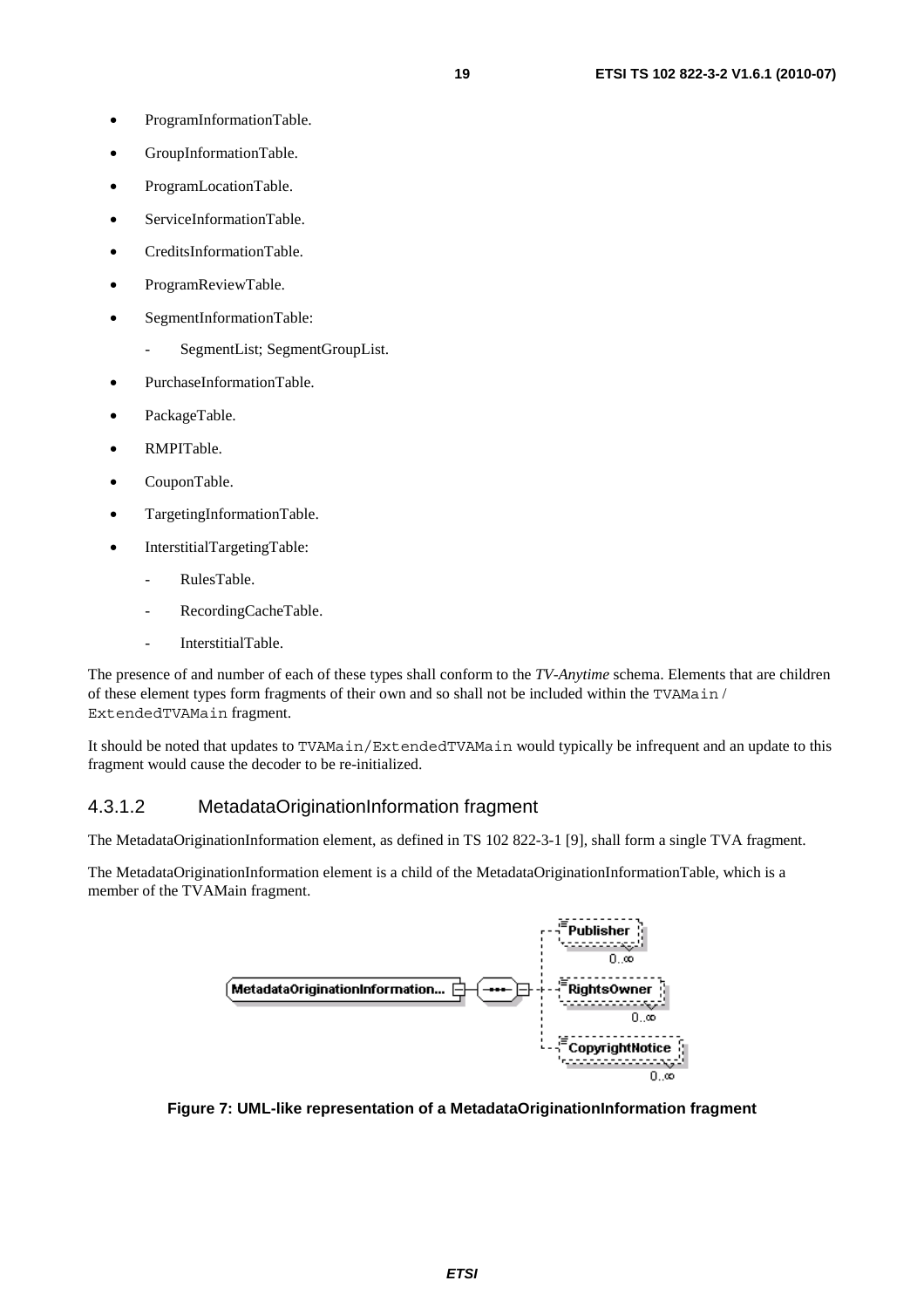### 4.3.1.3 ProgramInformation fragment

A ProgramInformation fragment is one of the key attractor types of a TVA system (TS 102 822-3-1 [9]), it carries an element of type ProgramInformationType and all child nodes thereof. This type contains descriptive information about a piece of content, the content being identified by a CRID.

The ProgramInformationElement is a child element of the ProgramInformationTable, which forms part of the TVAMain fragment.



**Figure 8: UML-like representation of a ProgramInformation fragment** 

The ProgramInformation fragment is completely self-contained with one exception. Within the CreditsItem, which is a child element of the CreditList element in the BasicDescription element, the optional PersonNameIDRef and OrganizationNameIDRef elements use TVAIDRefType attributes to reference TVAIDType attributes within corresponding entries within the CreditsInformationTable. This enables optimization in cases where a Credit Item description is common to more than one programme. In such a case, a CreditsItem only needs to be defined once e.g. for all the episodes of a Soap Opera. The guidelines given for the use of TVAIDType/TVAIDRefType in clause 4.3.5 should however be taken into account when assigning and using these ID values.

### 4.3.1.4 GroupInformation fragment

A GroupInformation fragment contains an element of type GroupInformationType and all child nodes thereof. This contains descriptive information about a conceptual content group e.g. Series, Serial, Collection, etc. The GroupInformationElement is a child element of the GroupInformationTable, which forms part of the TVAMain fragment (TS 102 822-3-1 [9]).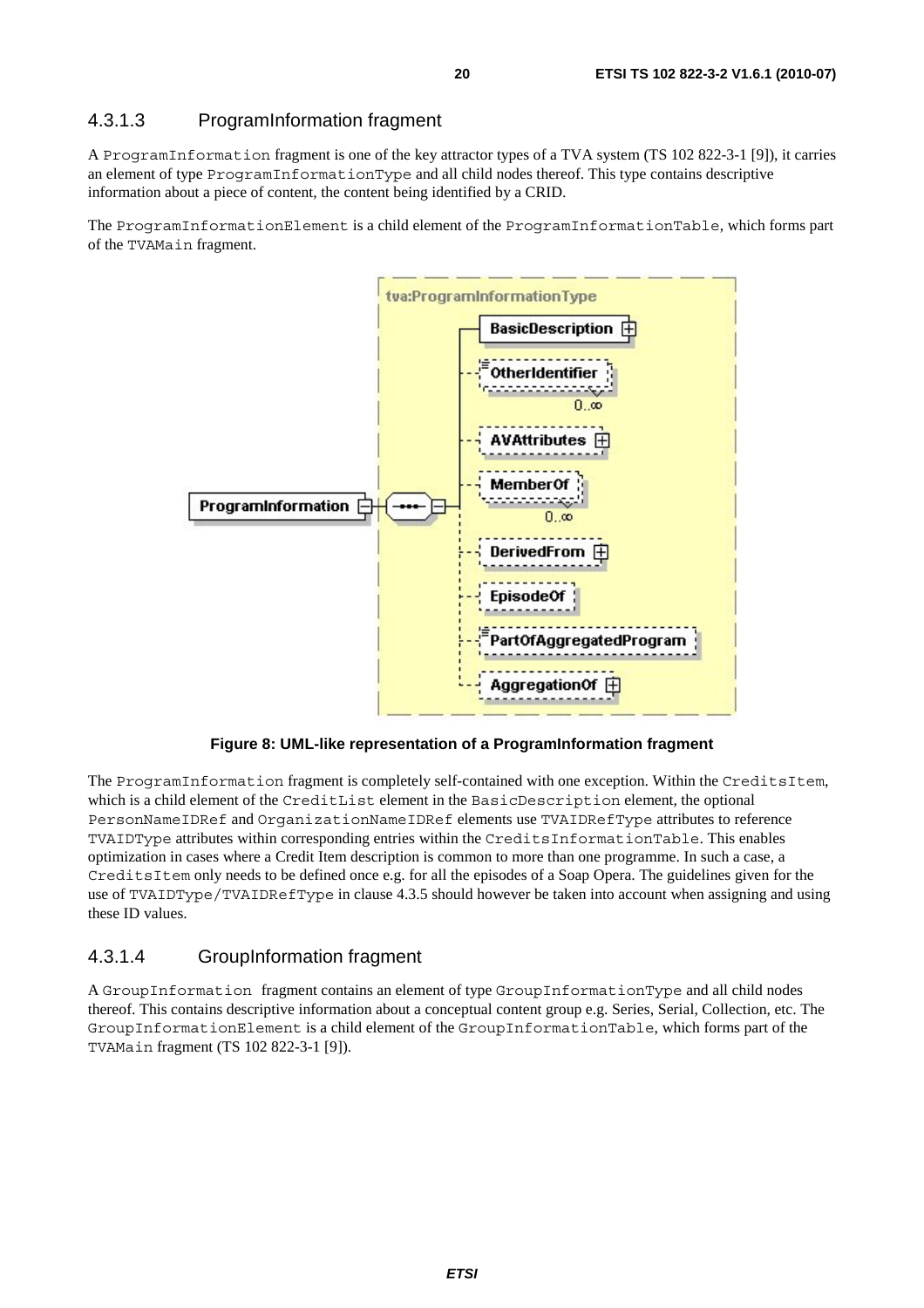

### **Figure 9: UML-like representation of a GroupInformation fragment**

The GroupInformation fragment is completely self contained except for that described for the ProgramInformation fragment, namely within the CreditsItem, the optional PersonNameIDRef and OrganizationNameIDRef elements which the TVAIDRefType attribute which points to an entry within the CreditInformationTable. The guidelines given for the use of TVAIDType/TVAIDRefType in clause 4.3.5 should thus be taken into account when assigning and using these ID values.

### 4.3.1.5 OnDemandProgram and OnDemandService fragment

Within a unidirectional environment the OnDemandProgramType and the OnDemandServiceType are seen to be of limited use.

However if a broadcaster wishes to transmit OnDemand program location information, a complete OnDemandProgram or an OnDemandService element instantiating respectively one of these types shall form a single fragment. Both the OnDemandProgram and the OnDemandService elements are child members of the ProgramLocationTable, which forms part of the TVAMain fragment.

An attribute of type TVAIDRefType (TS 102 822-3-1 [9]) is used by the serviceIDRef attribute within the OnDemandServiceType to reference the associated service information. It points to an element of type ServiceInformationType having a serviceId attribute, with a value equal to the serviceIDRef. This latter value shall be unique within the TVA metadata description. And the guideline in clause 4.3.5 on the assignment and use of TVAIDType/TVAIDRefType values should be taken into account when dealing with these values.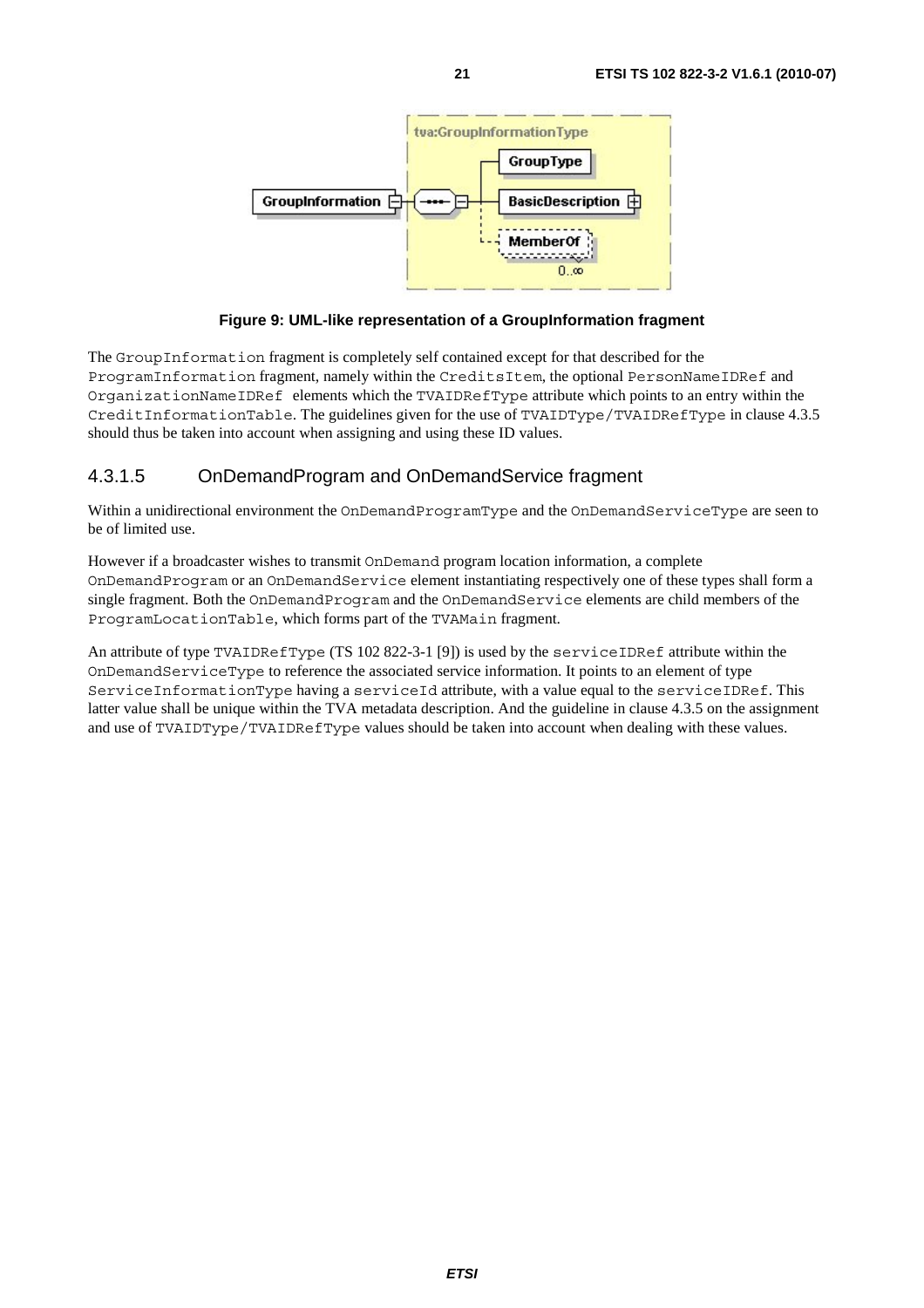### 4.3.1.6 BroadcastEvent fragment

The BroadcastEventType has been designed to represent dynamic events in an environment where frequent updates are required (TS 102 822-3-1 [9]).

A BroadcastEvent fragment is thus an instance of the BroadcastEventType, a child element of the ProgramLocationTable, which forms part of the TVAMain fragment.



**Figure 10: UML-like representation of a BroadcastEvent fragment** 

A TVAIDRefType value is used by the serviceIDRef attribute to identify the service on which the event described by this BroadcastEvent fragment will be broadcast. It points to the serviceId attribute, of a ServiceInformation element in the same metadata description, whose type is TVAIDType. This latter value shall be unique within the TVA metadata description. The guideline in clause 4.3.5 on the assignment and use of TVAIDType/TVAIDRefType values should be taken into account when dealing with these values.

### 4.3.1.7 Schedule fragment

The Schedule type provides an alternative way to that of the BroadcastEvent type for describing events within a broadcast system. It provides a mechanism to group a number of consecutive events together, which span a given time period on a single service (TS 102 822-3-1 [9]).

The use of the ScheduleType for describing broadcast events has the following properties:

- To extract a single event from a schedule, the entire schedule must be decoded to locate the event of interest.
- The schedule type has been designed to aid large and collective updates. An update to a single event, within the schedule, will cause the entire Schedule fragment to be updated. However this is often not a problem, as subsequent events are often affected by a single event change.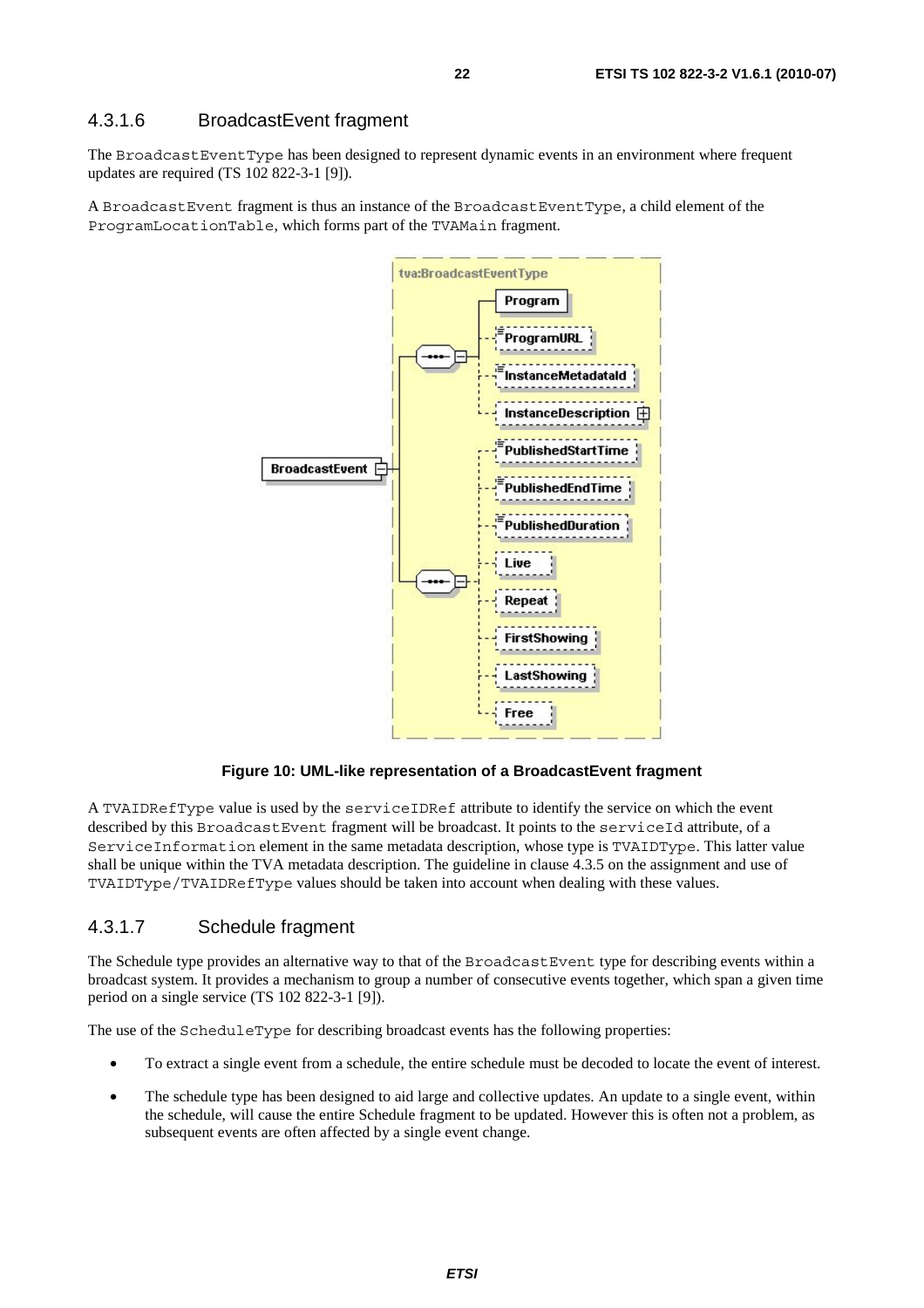tva:ScheduleType tva:ScheduleEventType Program ProgramURL InstanceMetadataId InstanceDescription  $\boxplus$ PublishedStartTime Schedule F **ScheduleEvent** PublishedEndTime  $1.\infty$ PublishedDuration Live Repeat **FirstShowing** LastShowing Free

As a result, the Schedule fragment instantiates the ScheduleType and is a child element of the ProgramLocationTable, which forms part of the TVAMain fragment.

**Figure 11: UML-like representation of a Schedule fragment** 

A TVAIDRefType value is used by the serviceIDRef attribute to identify the service on which the events described by the schedule will be broadcast. It should be managed the same way as described in the previous clause for the BroadcastEvent fragment by taking into account the guidelines in clause 4.3.5 on the assignment and use of TVAIDType/TVAIDRefType values.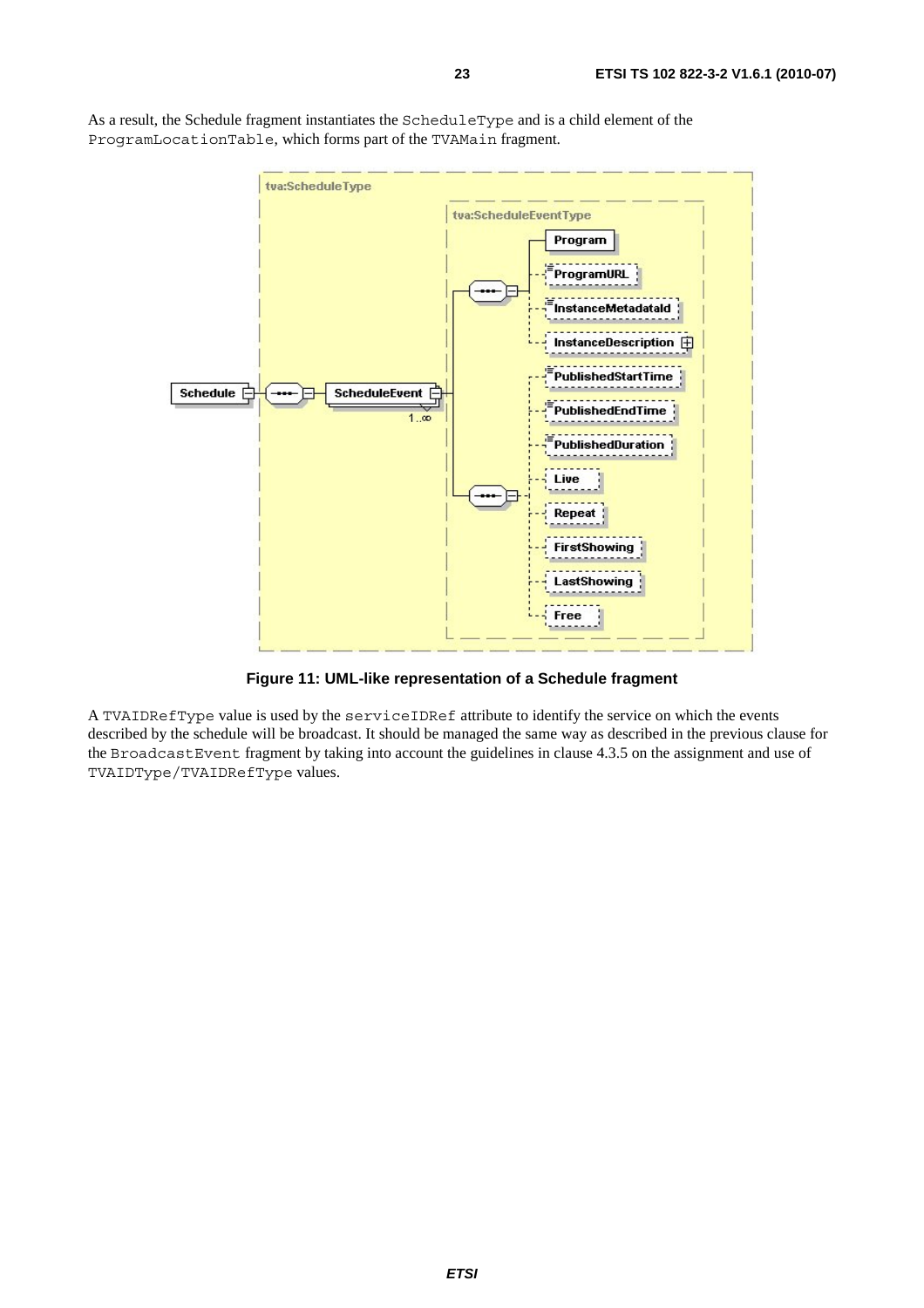### 4.3.1.8 ServiceInformation fragment

A ServiceInformation fragment contains details about a single Service within a broadcast system (TS 102 822-3-1 [9]).

A ServiceInformation fragment is an instance of a ServiceInformationType and a child of the ServiceInformationTable, which is a member of the TVAMain fragment.



#### **Figure 12: UML-like representation of a ServiceInformation fragment**

#### 4.3.1.9 CreditsInformation fragments

The CreditsInformationTable element instantiates the CreditsInformationTableType (TS 102 822-3-1 [9]).

It gathers together details about the people and organizations involved in the production of the different content items described in the metadata description. It is used to lighten the size of the description of each content item, by allowing the use of a pointer reference to a PersonName or OrganizationName element contained within the CreditsInformationTable. It may be useful, for example, where several content items share the same credit information, in which case the information only need to be instantiated once.

#### 4.3.1.9.1 PersonName fragment

A PersonName element instantiates a PersonNameType and shall form a single TVA fragment (TS 102 822-3-1 [9]). The PersonName element is a child element of the CreditsInformationTable, where the CreditsInformationTable forms a member of the TVAMain fragment.



**Figure 13: UML-like representation of PersonNameType**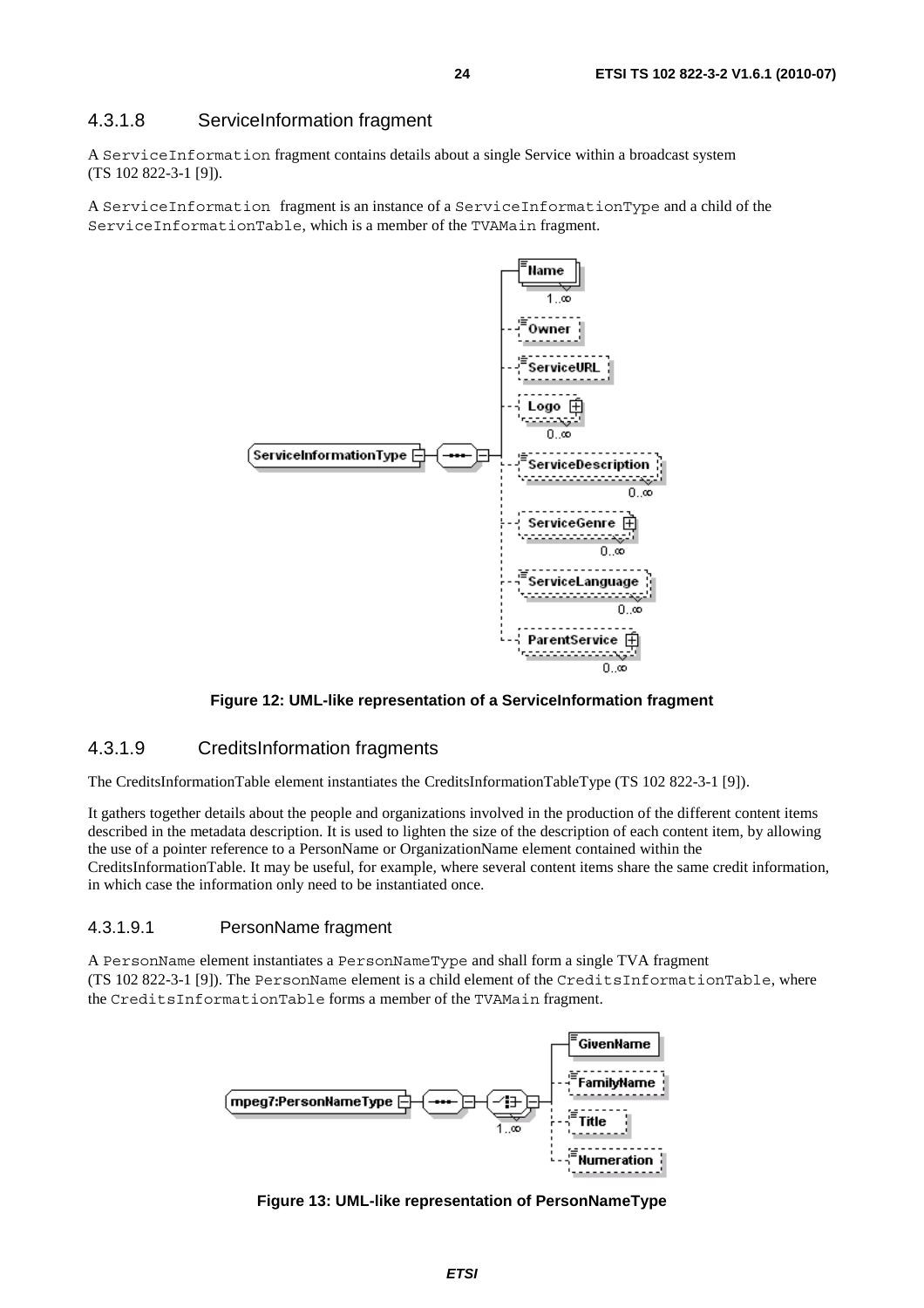### 4.3.1.9.2 OrganizationName fragment

The OrganizationName element shall form a single TVA fragment (TS 102 822-3-1 [9]).

The OrganizationName element is a child element of the CreditsInformationTable, where the CreditsInformationTable forms a member of the TVAMain fragment.

### 4.3.1.10 PurchaseInformation fragment

The PurchaseInformation element shall form a single TVA fragment (TS 102 822-3-1 [9]).

The PurchaseInformation element is a child of the PurchaseInformationTable, which is a member of the TVAMain fragment.



**Figure 14: UML-like representation of a PurchaseInformation fragment** 

### 4.3.1.11 Review fragment

A Review element instantiates the MediaReviewType and contains a single review for a content item identified by a CRID (TS 102 822-4 [12]).

The Review fragment is thus a child element of the ProgramReviewTable, which is a member of the TVAMain fragment (TS 102 822-3-1 [9]).



**Figure 15: UML-like representation of a ProgramReviews fragment**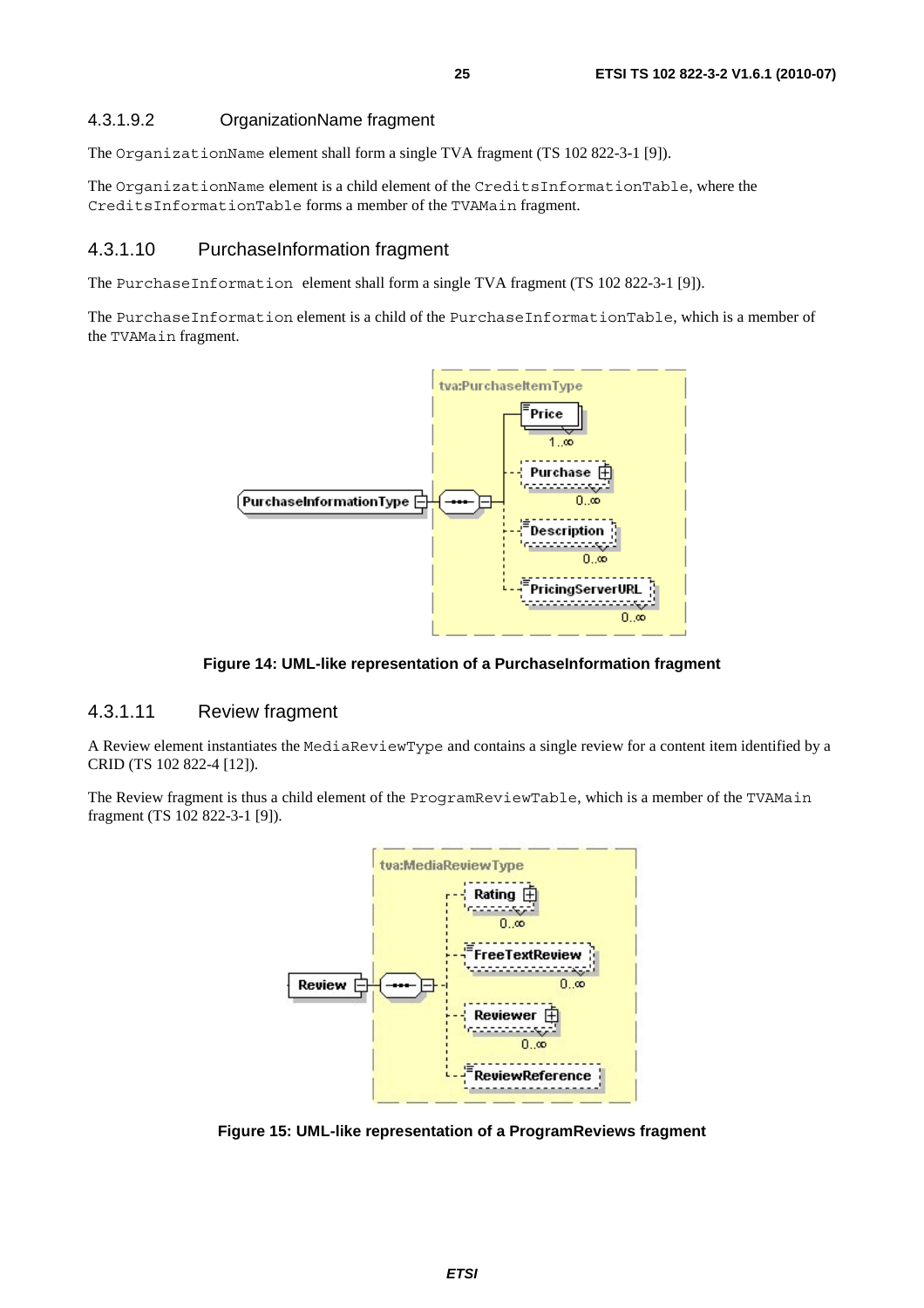### 4.3.1.12 User Description information

The transmission of a UserDescription element is not seen to be of any practical use within a unidirectional environment and so no fragmentation structure has been defined.

### 4.3.1.13 ClassificationScheme fragments

ClassificationSchemes elements are used to define a list of controlled terms used by a number of TVA data types e.g. Genre Classification, AV Coding types, etc (TS 102 822-3-1 [9]). In addition CSAlias elements, used as aliases to the ClassificationSchemes, can be provided to reduce the size of the reference required to identify the Classification scheme used.

### 4.3.1.13.1 CSAlias fragment

The CSAlias fragment instantiates the ClassificationSchemeAliasType defined by MPEG-7 and is a child of the ClassificationSchemeTable, which is a member of the TVAMain fragment (TS 102 822-3-1 [9]).

A single CSAlias element shall form a single CSAlias fragment.

### 4.3.1.13.2 ClassificationScheme fragment

The ClassificationScheme element is an instance of the ClassificationSchemeType.

The ClassificationScheme fragment is thus a ClassificationScheme element, child of the ClassificationSchemeTable, which is a member of the TVAMain fragment (TS 102 822-3-1 [9]).



**Figure 16: UML-like representation of a ClassificationScheme fragment** 

### 4.3.1.14 Segmentation

Segmentation Information can be used to enhance the users viewing experience by providing the ability to view content in a non-linear way. Segmentation information is split up into two groups according to the two schema types they use, namely the SegmentInformationType and the SegmentGroupInformationType.

The SegmentInformationType provides details about the segment e.g. start offset, duration, description, etc.

The SegmentGroupInformationType enables the Grouping of segments so for example to define the way in which content, should be navigated (TS 102 822-3-1 [9]).

The SegmentGroupInformation and SegmentInformation make extensive use of TVAIDType/TVAIDRefType and the guideline define in clause 4.3.5 should be followed.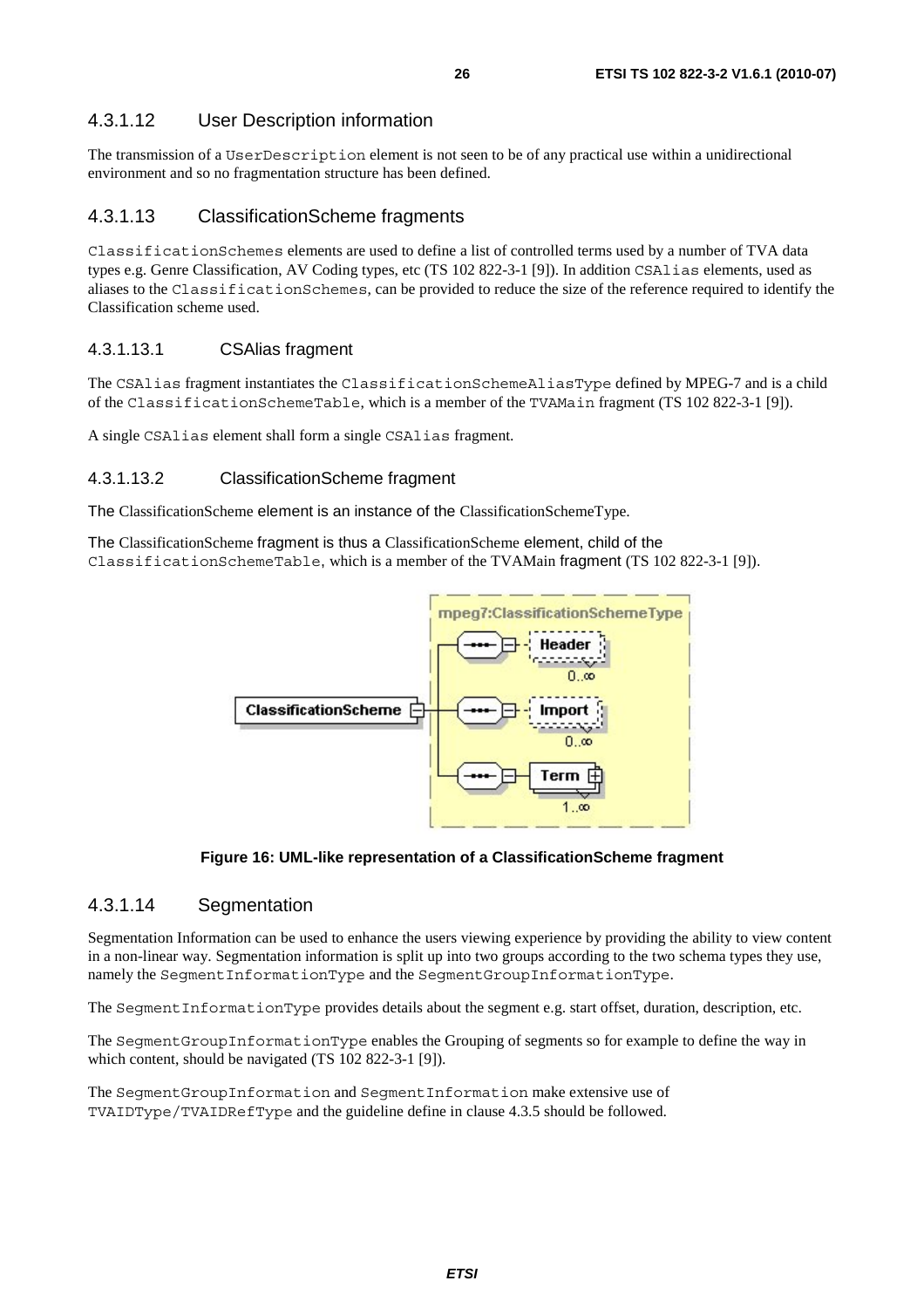#### 4.3.1.14.1 SegmentInformation fragment

A SegmentInformation element instantiates the SegmentInformationType and describes a single segment of a content item. It is seen as the smallest updateable unit and so shall form a single fragment.

A SegmentInformation fragment is thus a SegmentInformation element, which is a child of the SegmentList element, which forms part of the TVAMain fragment (TS 102 822-3-1 [9]).



**Figure 17: UML-like representation of a SegmentInformation fragment** 

#### 4.3.1.14.2 SegmentGroupInformation fragment

A SegmentGroupInformation element instantiates the SegmentGroupInformationType.

It allows the definition of a segment group, namely a set of references to SegmentInformation elements, which can be used to define a mode of navigation or a virtual piece of content e.g. Highlights of a football match. It is also possible for a segment group to reference another segment group providing hierarchical navigation of the content similar to a table of contents.

A SegmentGroupInformation fragment is thus a SegmentGroupInformation element, which is a child of the SegmentGroupList element, which forms part of the TVAMain fragment (TS 102 822-3-1 [9]).



**Figure 18: UML-like representation of a SegmentGroup fragment**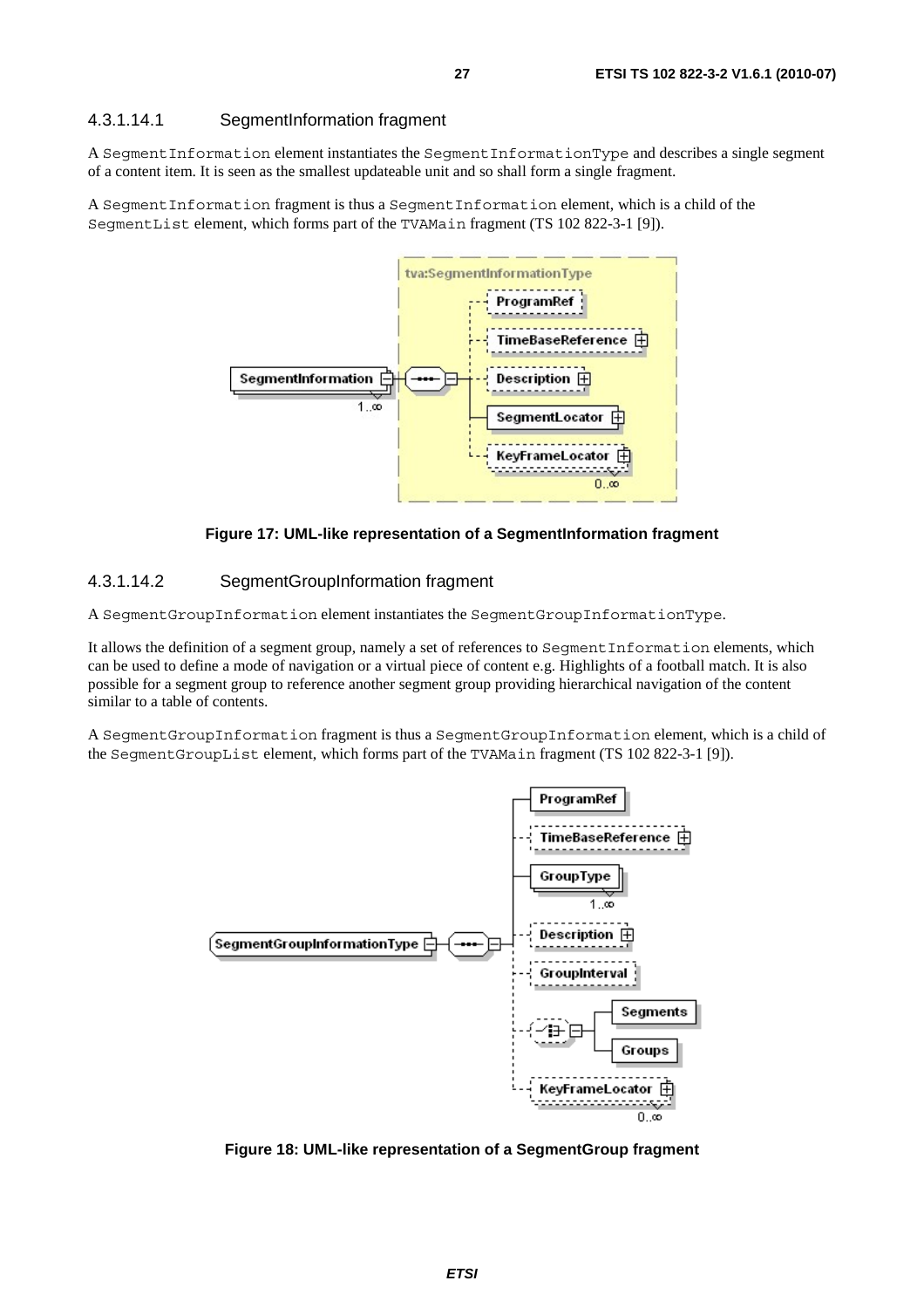The Package element (TS 102 822-3-3 [10]) shall form a single TVA fragment.

The Package element is a child of the PackageTable, which is a member of the TVAMain fragment.



#### **Figure 19: UML-like representation of a Package fragment**

### 4.3.1.16 Interstitial Campaign Fragment

The InterstitialCampaign element (TS 102 822-3-4 [11]) shall form a single TVA fragment.

The InterstitialCampaign element is a child of the InterstitialCampaignTable, which is a member of the TVAMain fragment.



#### **Figure 20: UML - like representation of a InterstitialCampaign fragment**

#### 4.3.1.17 RMPI Fragment

The RMPIDescription element (TS 102 822-5-1 [13]) shall form a single TVA fragment.

The RMPIDescription element is a child of the RMPITable, which is a member of the TVAMain fragment.



**Figure 21: UML - like representation of a RMPIDescription fragment**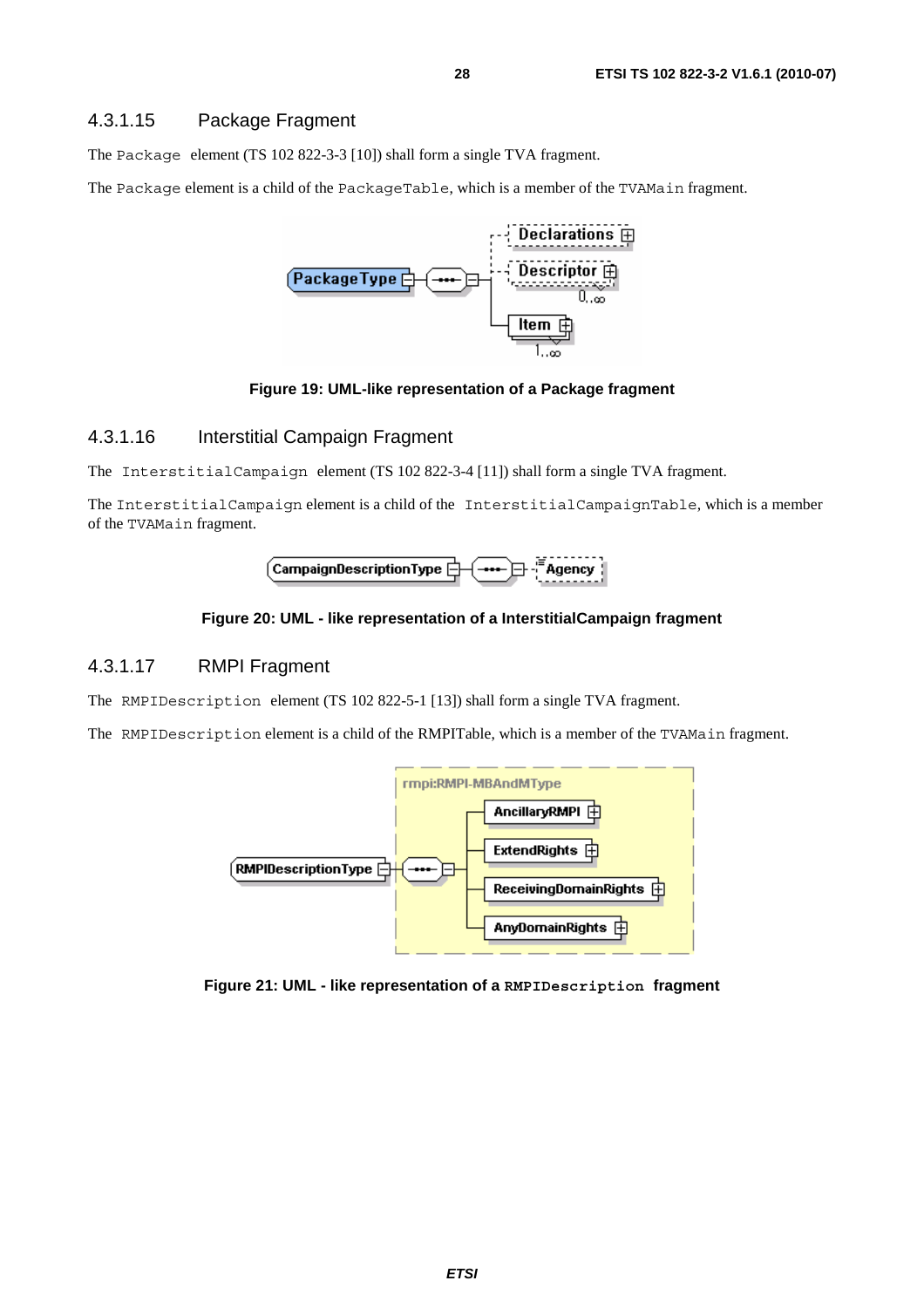### 4.3.1.18 Coupon Description Fragment

The CouponDescription element (TS 102 822-3-3 [10]) shall form a single TVA fragment.

The CouponDescription element is a child of the CouponTable, which is a member of the TVAMain fragment.



### **Figure 22: UML - like representation of a CouponDescription fragment**

### 4.3.1.19 TargetingInformation Fragment

The TargetingInformation element (TS 102 822-3-4 [11]) shall form a single TVA fragment.

The TargetingInformation element is a child of the TargetingInformationTable, which is a member of the TVAMain fragment.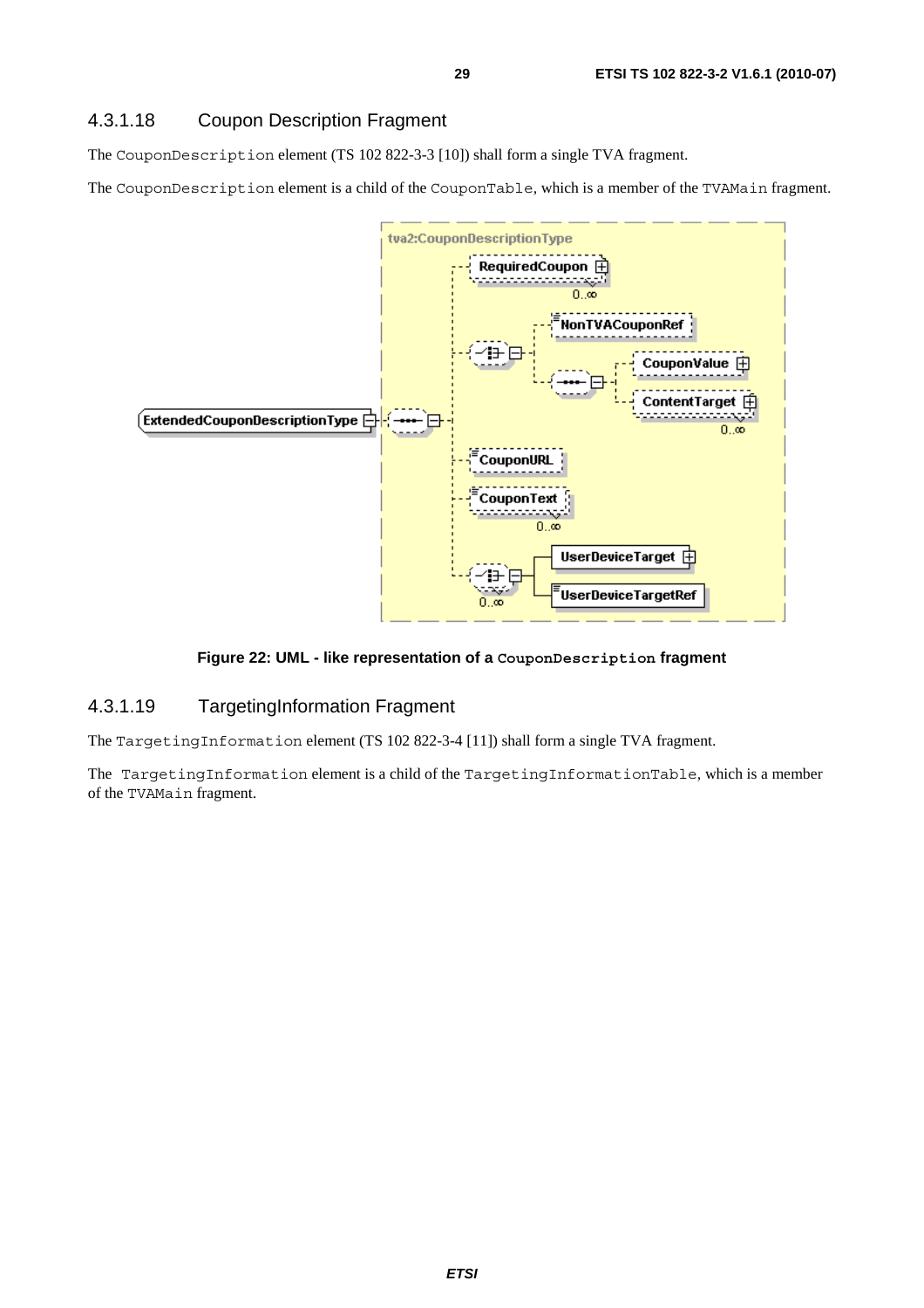

**Figure 23: UML - like representation of a TargetInformation fragment** 

### 4.3.1.20 InterstitialBreak Fragment

The InterstitialBreak element (TS 102 822-3-4 [11]) shall form a single TVA fragment.

The InterstitialBreak element is a child of the InterstitialTable, which is a member of the TVAMain fragment.



**Figure 24: UML - like representation of an InterstitialBreak fragment**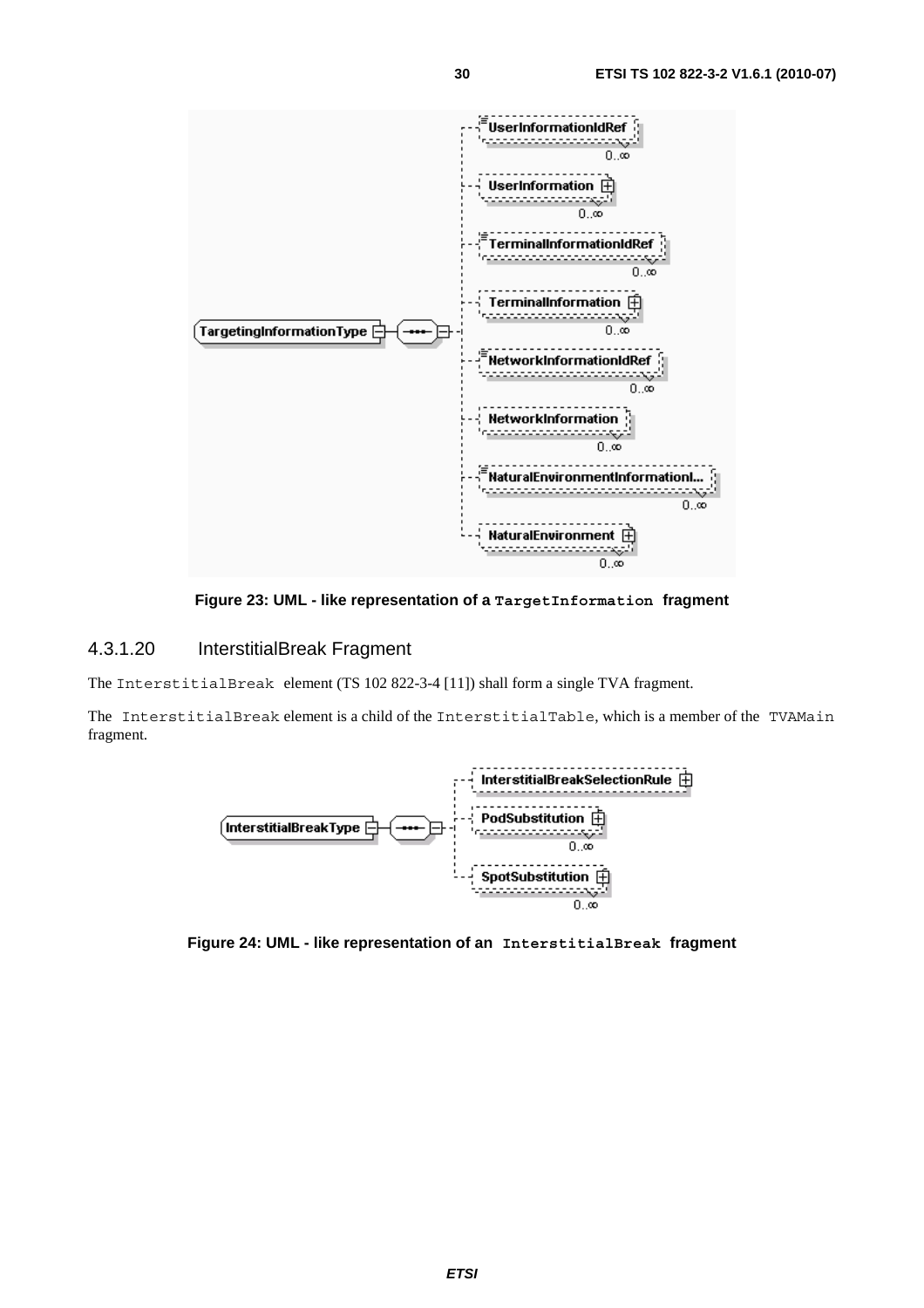### 4.3.1.21 Rule Fragment

The Rule element (TS 102 822-3-4 [11]) shall form a single TVA fragment.

The Rule element is a child of the RulesTable, which is a member of the TVAMain fragment.



**Figure 25: UML - like representation of a Rule fragment** 

### 4.3.1.22 Recording Cache Fragments



#### **Figure 26: UML - like representation of the ContentListType used by the following fragments**

### 4.3.1.22.1 Request Fragment

The Request element (TS 102 822-3-4 [11]) shall form a single TVA fragment.

The Request element is a child of the RecordingCacheTable, which is a member of the TVAMain fragment.

#### 4.3.1.22.2 Replace Fragment

The Replace element (TS 102 822-3-4 [11]) shall form a single TVA fragment.

The Replace element is a child of the RecordingCacheTable, which is a member of the TVAMain fragment.

#### 4.3.1.22.3 Expire Fragment

The Expire element (TS 102 822-3-4 [11]) shall form a single TVA fragment.

The Expire element is a child of the RecordingCacheTable, which is a member of the TVAMain fragment.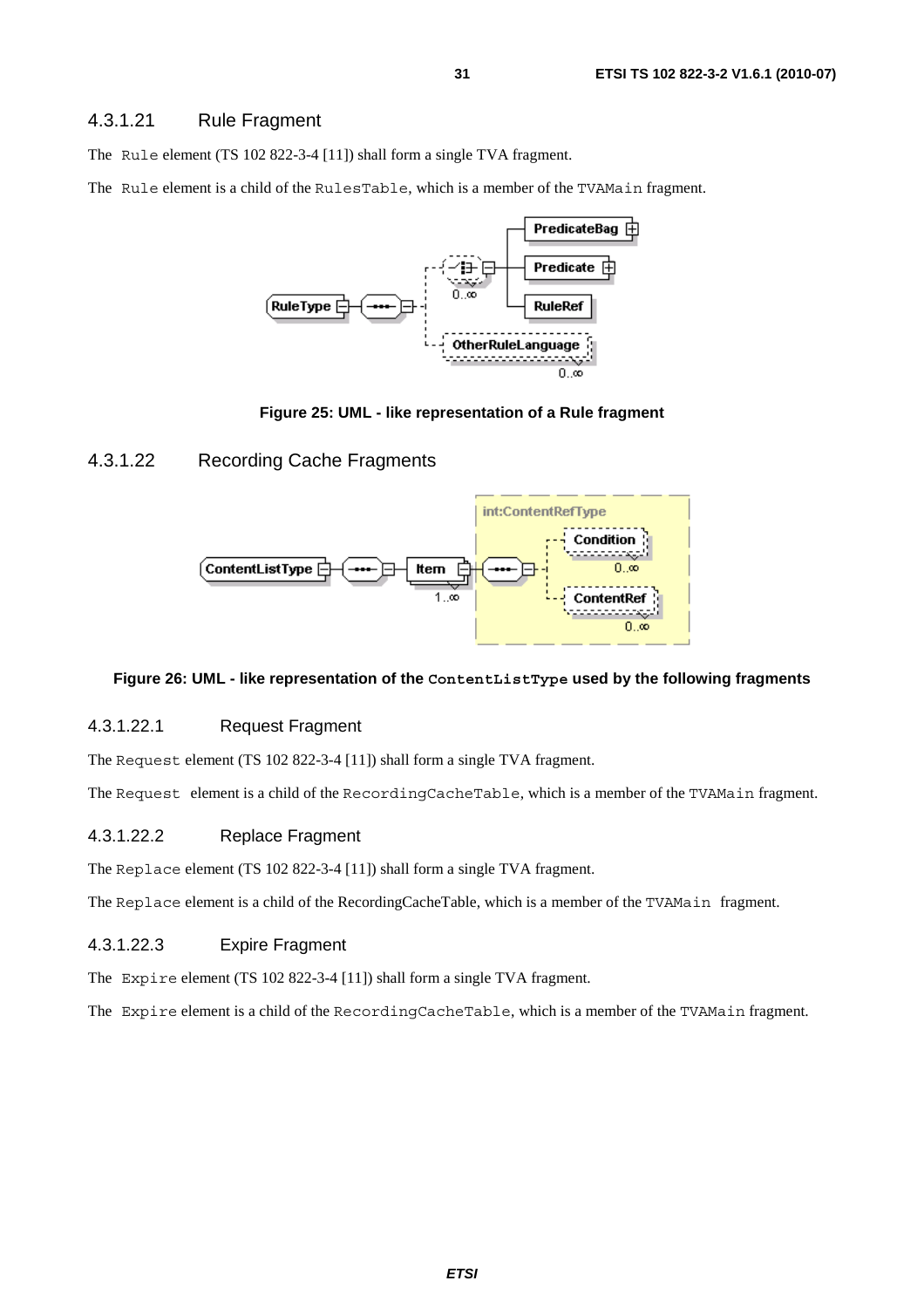### 4.3.1.23 PushDownloadProgram fragment

The PushDownloadType has been designed to allow content being pushed and cached by a service provider onto a receiving device (TS 102 822-3-1 [9]). Subsequently, content can be accessed and viewed from its storage location as if delivered from e.g. an on-demand server and this until expiry time.

A PushDownloadProgram fragment is thus an instance of the PushDownloadType, a child element of the ProgramLocationTable, which forms part of the TVAMain fragment.



**Figure 27: UML-like representation of a PushDownloadProgram fragment** 

A TVAIDRefType value is used by the serviceIDRef attribute to identify the service by which the event described by this PushDownloadProgram fragment has been provided. It points to the serviceId attribute, of a ServiceInformation element in the same metadata description, whose type is TVAIDType. This latter value shall be unique within the TVA metadata description. The guideline in clause 4.3.5 on the assignment and use of TVAIDType/TVAIDRefType values should be taken into account when dealing with these values.

### 4.3.2 Fragment Identification and Versioning

Many element types within the TVA schema have both a fragmentVersion and a fragmentId attributes, it is recommended not to use these attribute to identify a fragment or to indicate fragment versions in a unidirectional environment. This is because it is required to partially decode the fragment to extract the required information.

A means of assigning an identifier to a fragment and a version to a fragment at the appropriate level is described in clause 4.6.

### 4.3.3 Element ordering

When two or more elements of the same type occur within a metadata description, it is assumed that their order within the parent element is unimportant e.g. ProgramInformation elements within the ProgramInformationTable. Therefore, it is not a requirement to maintain the order of elements across the delivery system.

Where a parent element can contain more than one element type e.g. PersonName and OrganizationName within the CreditsInformationTable - it is the responsibility of the receiving terminal to ensure that the order of element types is maintained, with respect to the TVA schema.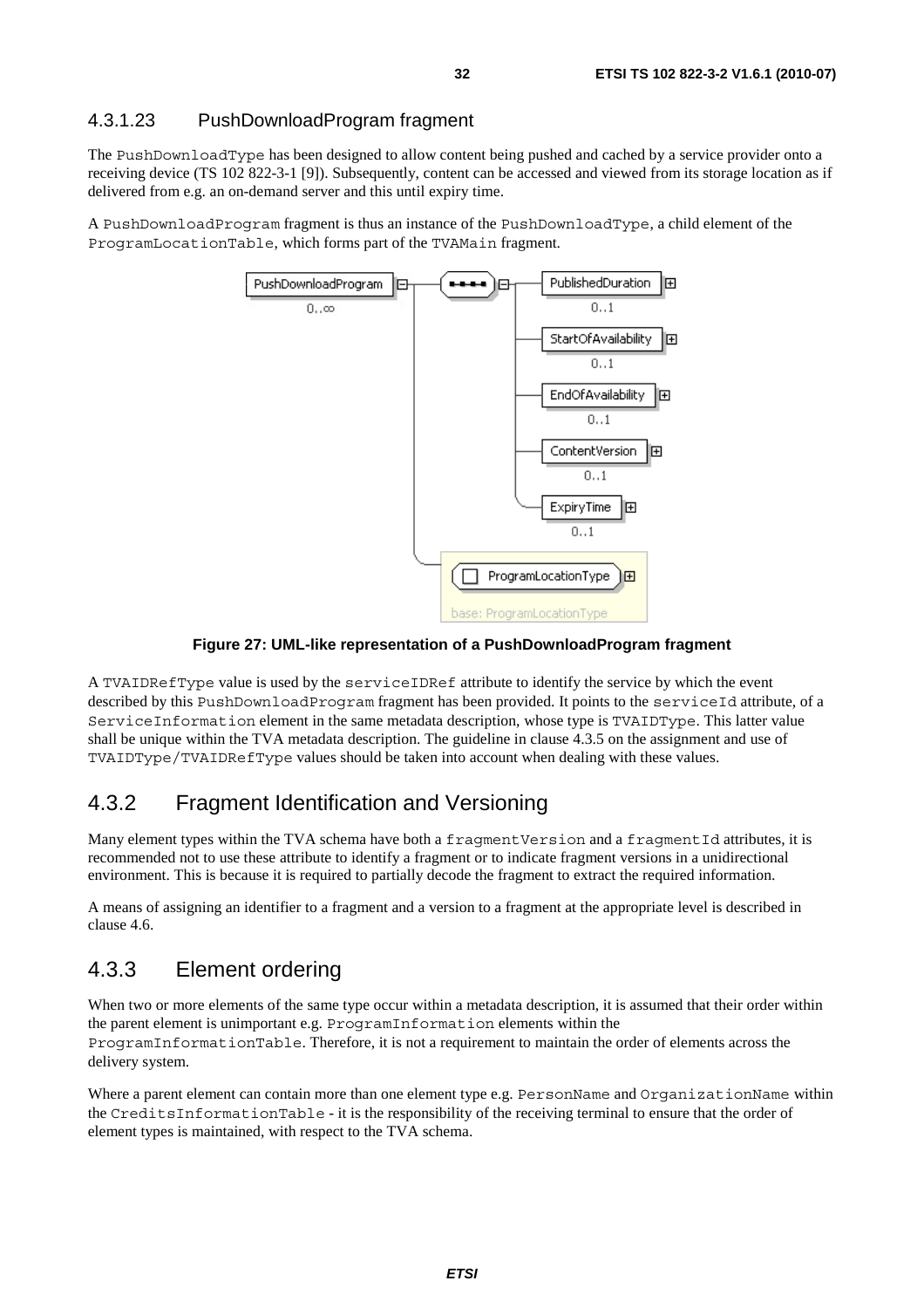### 4.3.4 TVA access unit

The TVA access unit is defined as being a container that holds one or more TVA fragments. A TVA fragment shall be wholly contained within a single container. TVA fragments within a TVA access unit can be of any type, provided that an individuals fragment type can be identified without fragment decoding.

Where BiM is used as the encoding solution a TVA access unit shall take the form of an MPEG-7 Access Unit (AU), with the TVA fragments type being identified, using the ContextPath within BiM.

It is the responsibility of the broadcaster to manage the number of TVA fragments within a TVA Access Unit, bearing the following in mind:

- The overhead of transmitting a container The smaller the container the less efficient it will be in terms of bandwidth usage.
- The updating of a single TVA fragment within a container will cause the container to be updated.

### 4.3.5 Use of TVAIDType, TVAIDRefType and TVAIDRefsType

In a number of instances within the TVA metadata schema, elements make use of the TVAIDType, TVAIDRefType and TVAIDRefsType data types.

These replace the respective standard XML ID, IDREF and IDREFS data types. They are provided to enable elements to reference other elements within the same TVA metadata description. However as a TVA metadata description is split up into a number of TVA fragments and transmitted as a TVA metadata fragment stream, the following issues should be noted:

- The synchronization of TVAIDType, TVAIDRefType and TVAIDRefsType values between fragment versions.
- The possibility of changing references when dealing with partial metadata descriptions.

A TVA metadata fragment stream is treated as if it were a single XML instance document. The value assigned to an attribute instantiating a TVAIDType shall be unique within a single TVA metadata description. Also, all attributes instantiating the TVAIDRefType or the TVAIDRefsType must make references to elements containing an attribute of type TVAIDType, only within the same TVA metadata description. No provision is currently made for referencing elements across multiple TVA metadata descriptions.

The guideline rules for use of TVAIDType, TVAIDRefType and TVAIDRefsType are therefore:

- The value assigned to the TVAIDType element must be unique within a TVA metadata description.
- In case of an update to an element with an attribute of type TVAIDType, it may be appropriate to create a totally new element with a new TVAIDType value when this element changes significantly e.g. in the Credits list when an actor dies. This is to ensure that the original description can still be referenced from within the metadata description, rather than an updated one.
- Where there is a choice between an inline instantiation and the use of a reference, the broadcaster should weigh up the added complexity of using a TVAIDType/TVAIDRefType (additional level of indirection) against the potential bandwidth savings.
- It is important when thinking about the delivery dynamics to ensure that an element being referenced is available within the TVA metadata description, before or at the same time as the element, making the reference. The reverse is also true; when deleting elements, it is important to remove the element that makes the reference, before the element being referenced.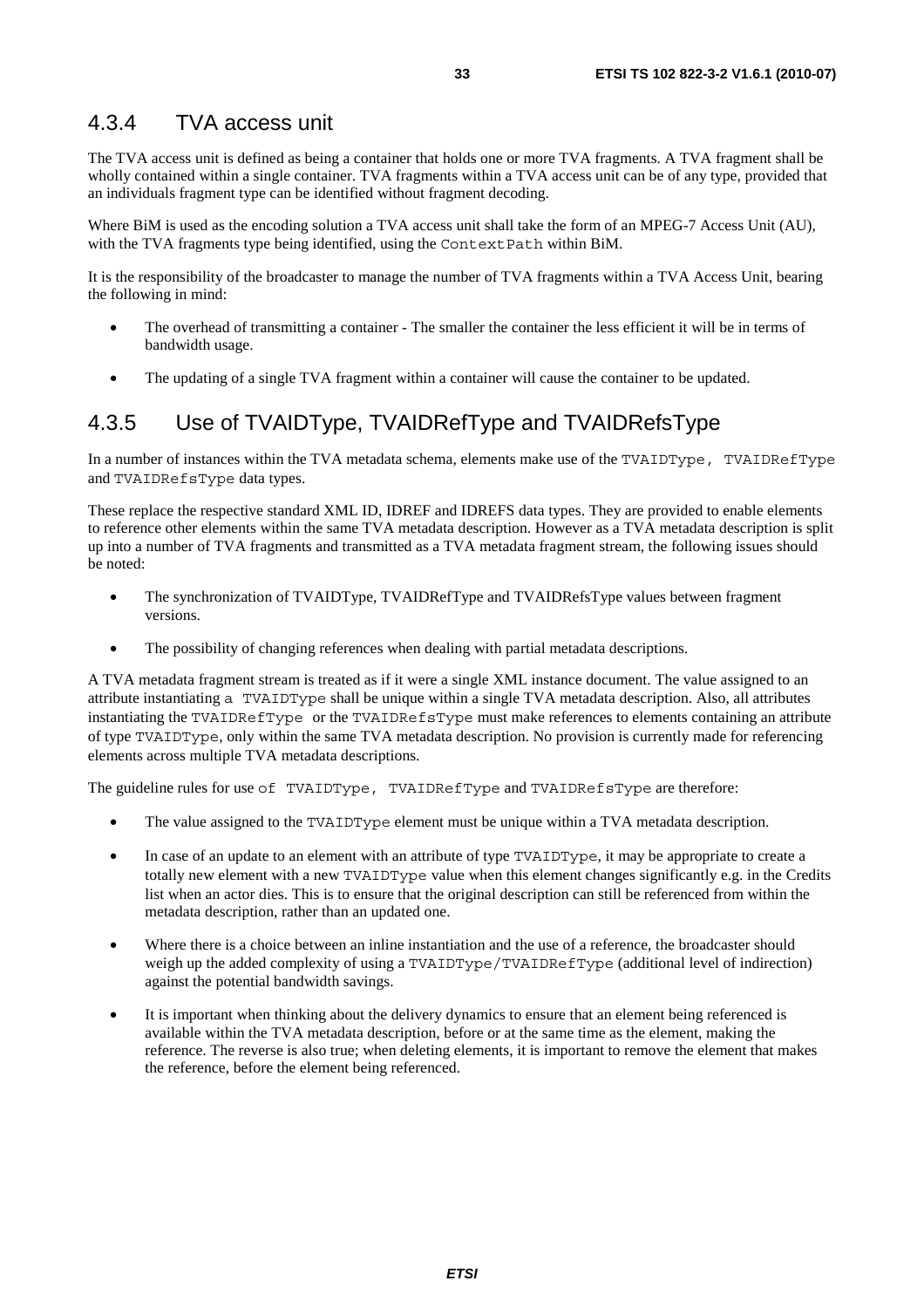### 4.3.6 Use of ID, IDRef, XPath and xml:lang

As explained in clause 4.3.5, the use of ID and IDRef should be avoided under the following circumstances.

Some datatypes within the MPEG7 stub schema make use of these built-in XML schemas datatypes. Unless the scope of these types is restricted to a single fragment, they should not be used. The reason is that it is not possible to maintain referential integrity across two or more fragments.

Some datatypes within the MPEG7 stub schema make use of XPath expressions. For similar reasons, the scope of XPath resolution shall be restricted to a single fragment. The use of XPath resolution across two or more fragments should also be avoided because canonical form of the XML source document is not preserved.

Some datatypes within the MPEG7 stub schema make use of xml:lang attributes. The scope of this attribute should be restricted to a single fragment.

# 4.4 Fragment encoding

### 4.4.1 TVA-init message

### 4.4.1.1 Overview

The TVA-init message specified in the present clause is used to configure parameters required for the decoding of the TVA metadata fragment stream. There shall only be one TVA-init associated with a TVA metadata fragment stream.

A delivery layer suitable for conveying a TVA metadata fragment streams, shall provide a means of delivering the TVA-init message to the terminal before any fragment decoding occurs.

| <b>Syntax</b>                   | No. of bits | <b>Mnemonic</b> |
|---------------------------------|-------------|-----------------|
| TVA-init                        |             |                 |
| EncodingVersion                 | 8           | uimsbf          |
| IndexingFlag                    |             | bslbf           |
| reserved                        | 7           |                 |
| DecoderInitptr                  | 8           | bslbf           |
| if(EncodingVersion == '0x01') { |             |                 |
| <b>BufferSizeFlag</b>           |             | bslbf           |
| PositionCodeFlag                |             | bslbf           |
| reserved                        | 6           |                 |
| CharacterEncoding               | 8           | uimsbf          |
| if (BufferSizeFlag=='1') {      |             |                 |
| <b>BufferSize</b>               | 24          | uimsbf          |
|                                 |             |                 |
|                                 |             |                 |
| if(IndexingFlag)                |             |                 |
|                                 |             |                 |
| IndexingVersion                 | 8           | uimsbf          |
|                                 |             |                 |
| reserved                        | $0$ or $8+$ |                 |
| DecoderInit()                   |             | bslbf           |
| }                               |             |                 |

**EncodingVersion:** This field indicates the method of encoding used to represent the TVA metadata fragments. Table 1 provides the possible set of values for this field.

#### **Table 1: Table of values for the EncodingVersion parameter**

| Value         | <b>Encoding Version</b>  |
|---------------|--------------------------|
| 0x00          | Reserved                 |
| 0x01          | TVA MPEG_7 profile (BiM) |
|               | ISO/IEC 15938-1 [4]      |
| $0x02 - 0x0F$ | <b>ITVA</b> reserved     |
| $0x10 - 0xFF$ | User defined             |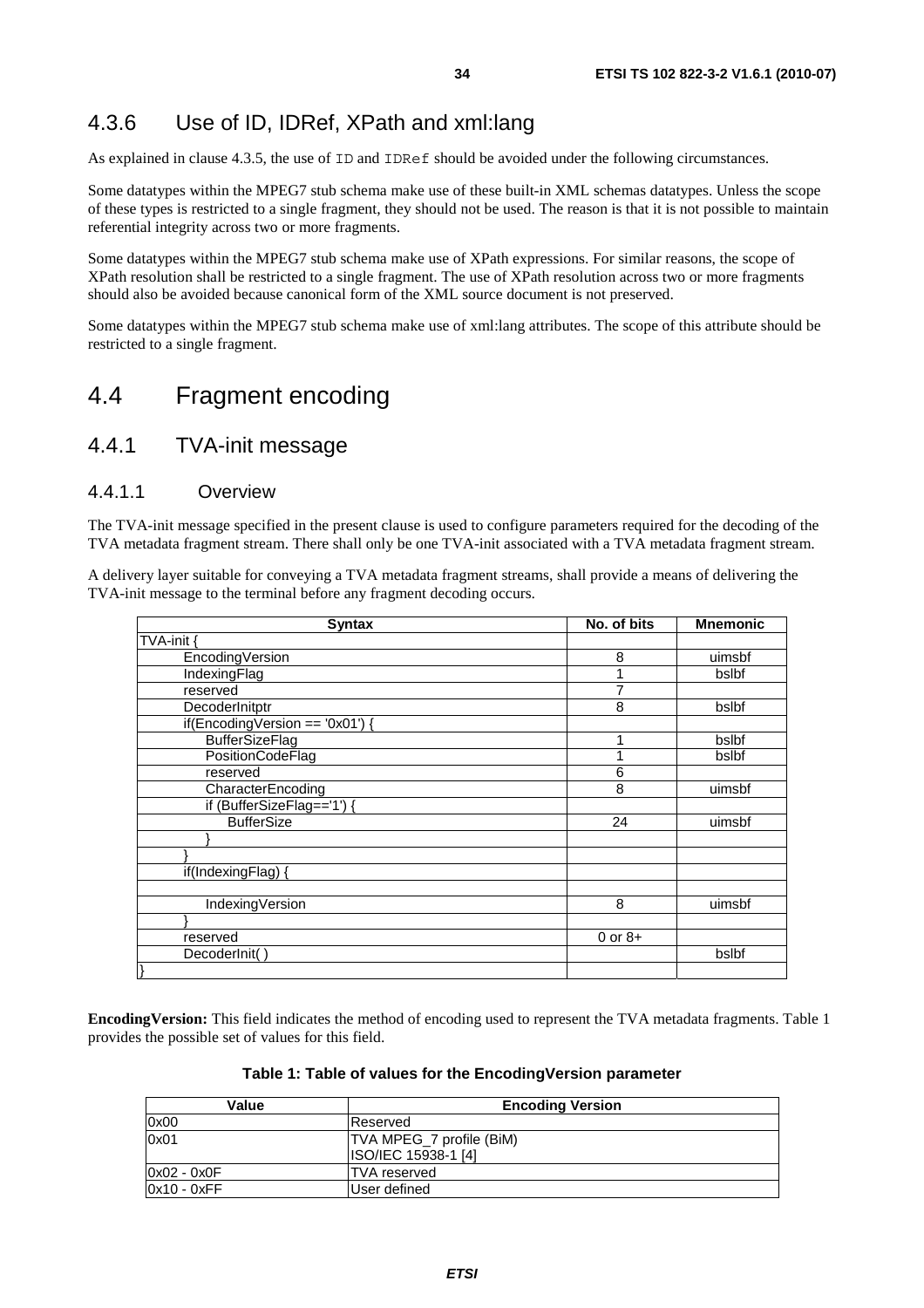**IndexingFlag:** Indicates if one or more indexes are carried within the stream.

**DecoderInitptr:** This field conveys a pointer, which defines the offset in bytes from the start of the TVA-init message where the DecoderInit can be found.

**BufferSizeFlag:** Indicates if a BufferSize for the Zlib coded is defined. If not defined the decoder shall assume a maximum of 1 000 bytes.

**PositionCodeFlag:** This flag indicates if the BiM contextPath Position Code is used in the encoded fragment. When set to "0" the Position Code within the contextPath shall be ignored. In that case, it must be noted that the canonical format of the instance description is not preserved, i.e. the order of the elements within the rebuilt description is not preserved.

**CharacterEncoding:** This field conveys the character encoding scheme for all textual data used within the TVA metadata fragment stream. Table 2 defines the set of possible values for this field.

| Value         | <b>Description</b>              | <b>Termination Value</b> |
|---------------|---------------------------------|--------------------------|
| 0x00          | 7 bit ASCII (ISO/IEC 10646 [1]) | 0x00                     |
| 0x01          | UTF-8                           | 0x00                     |
| 0x02          | <b>UTF-16</b>                   | 0x0000                   |
| 0x03          | GB2312                          | 0x00                     |
| 0x04          | <b>EUC-KS</b>                   | 0x0000                   |
| 0x05          | EUC-JP                          | 0x0000                   |
| 0x06          | Shift JIS                       | 0x0000                   |
| $0x07 - 0xE0$ | <b>TVA</b> reserved             | Undefined                |
| $0xE1 - 0xFF$ | User defined                    | Undefined                |

#### **Table 2: Character encoding and their termination values**

**BufferSize:** This element conveys the maximum number of bytes a Zlib buffer will decompress to.

**IndexingVersion:** This element indicates the method used to represent TVA indices. It provides the possible set of values for this element.

| Value                         | <b>Indexing Version</b>    |
|-------------------------------|----------------------------|
| 0×00                          | reserved                   |
| 0×01                          | <b>TVA Index Version 1</b> |
| 0×02 - 0xEF                   | <b>ITVA</b> reserved       |
| $0 \times F0$ - $0 \times FF$ | User defined               |

**Table 3: Table of values for the IndexingVersion field** 

**Reserved:** Variable data space for inserting future initialization parameters. In this version, the length of this field shall be  $0\times 00$ .

**DecoderInit:** This element conveys the DecoderInit. The format of the DecoderInit is dependant on the encoding method used. In the case of BiM (EncodingVersion =  $0 \times 01$ ) it shall be as defined in clause 4.4.2.1.

### 4.4.2 MPEG-7 system profile

Due to the characteristics of a uni-directional environment, a number of restrictions have been imposed on how the MPEG-7 BiM profile shall be used. The present clause details these restrictions.

#### 4.4.2.1 DecoderInit

The DecoderInit is used to configure parameters required for the decoding of the binary fragments. There is only one DecoderInit associated with one TVAmetadata fragment stream. The DecoderInit shall take the form as specified in ISO/IEC 15938-1 [4] with the following caveats.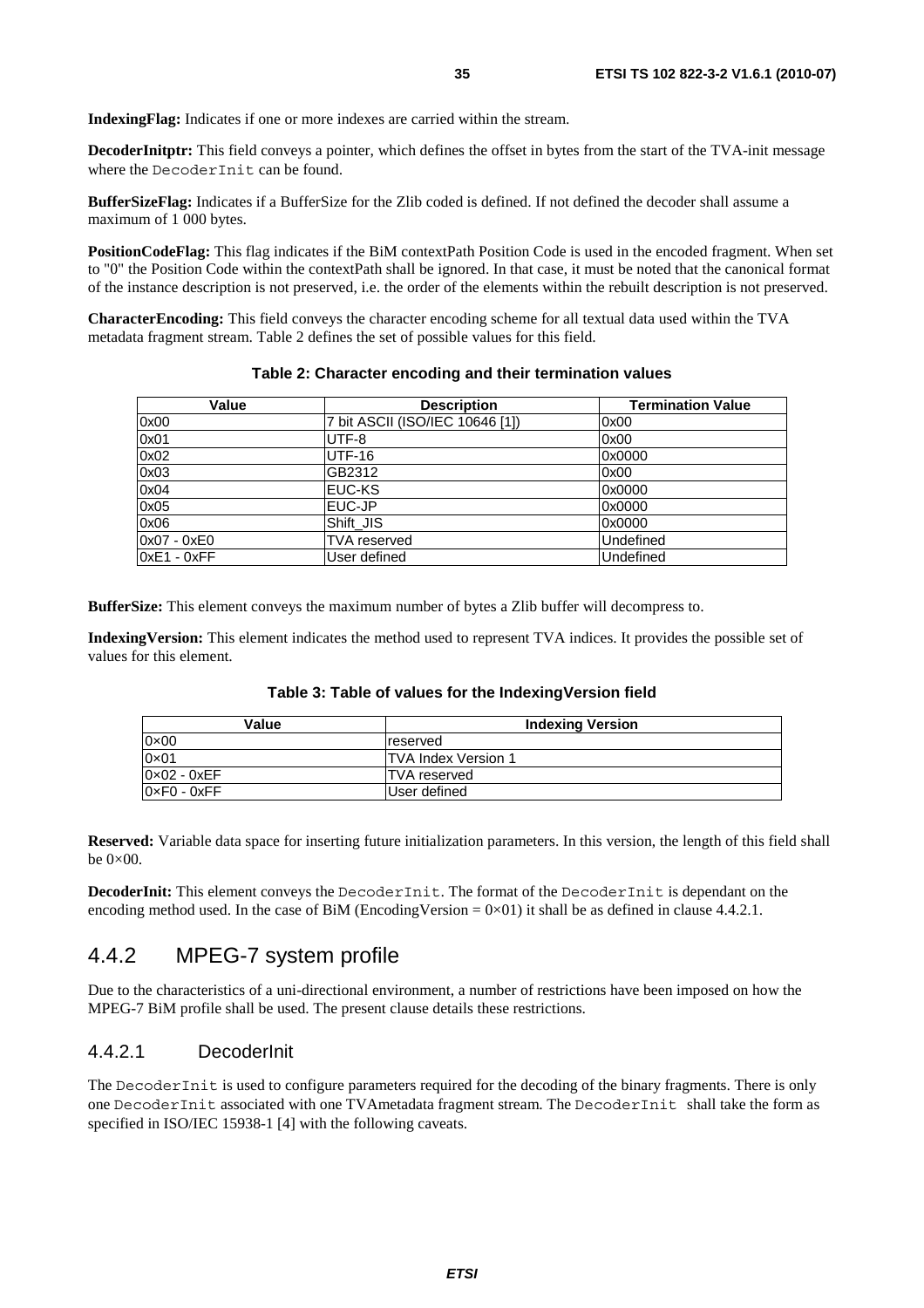#### 4.4.2.1.1 UnitSizeCode

**ISO Semantics:** This is a coded representation of UnitSize. UnitSize is used for the decoding of the binary fragment update payload.

**Restriction:** This UnitSizeCode variable shall be set to the default value: "000".

#### 4.4.2.1.2 InitialDescription

**ISO Semantics:** This conveys portions of a description using the same syntax and semantics as an MPEG7 access unit. The InitialDescription provides an initial state for the binary description tree.

**Restriction:** The TVA fragment containing the TVAMain element and is the entry point of the TVA metadata fragment stream. The InitialDescription may be carried in two ways:

- Along with the DecoderInit.
- Independently from the DecoderInit.

In the case where the InitialDescription is sent independently from the DecoderInit, it must be received and decoded by the receiving terminal before processing of any other TVA fragments. The delivery layer shall provide signalling to indicate where the InitialDescription is to be found.

### 4.4.2.2 FragmentUpdateCommand

**ISO Semantics:** The FragmentUpdateCommand code word specifies the command that shall be executed on the binary format description tree. It should be ignored when the PositionCodeFlag in the TVA-Init is set to "0".

#### **TVA Semantics:**

In the TVA framework, the semantics of the FragmentUpdateCommand is refined such as:

- When a fragment is modified (i.e. updated or enriched), the replace command (ReplaceContent) is used.
- When a fragment is no longer valid (the programme has been dropped), the delete command (DeleteContent) is used.
- When a fragment is obsolete, the fragment is no longer transmitted.

#### 4.4.2.2.1 Guidelines for the use of the FragmentUpdateUnit

The FragmentUpdateUnit uses the ContextPath along with a Position Code to determine where the TVA fragment being updated should be placed relative to its parent element. The ContextPath provides the absolute path from the metadata description root (TVAMain) to the element, of which this fragment is a child. In a classical BiM implementation the Position Code is used to indicate the position of the TVA fragment among its sibling fragments, so as to maintain the original document order of sibling elements. In a TVA implementation of BiM it is not a requirement to maintain the original metadata description sibling ordering. It is not a requirement to support the use of the Position Code within a TVA implementation. However if it is used, the Position Code provides a handle to a previously transmitted TVA fragment.

#### 4.4.2.2.1.1 Position Code allocation

As described above, the Position Code provides a handle to a transmitted TVA fragment. This Position Code must be unique for all children of a given parent element. Due to the nature of a TVA metadata fragment stream i.e. a living description, constantly changing - over time the Position Code value will become very large. Therefore it would be advantageous to reuse previously allocated values that are no longer valid. However the following should be taken into account:

• A sufficient period of time should have elapsed since the use of a specific Position Code value to ensure that receiving terminals have automatically deleted from the cache the fragment previously assigned this Position Code.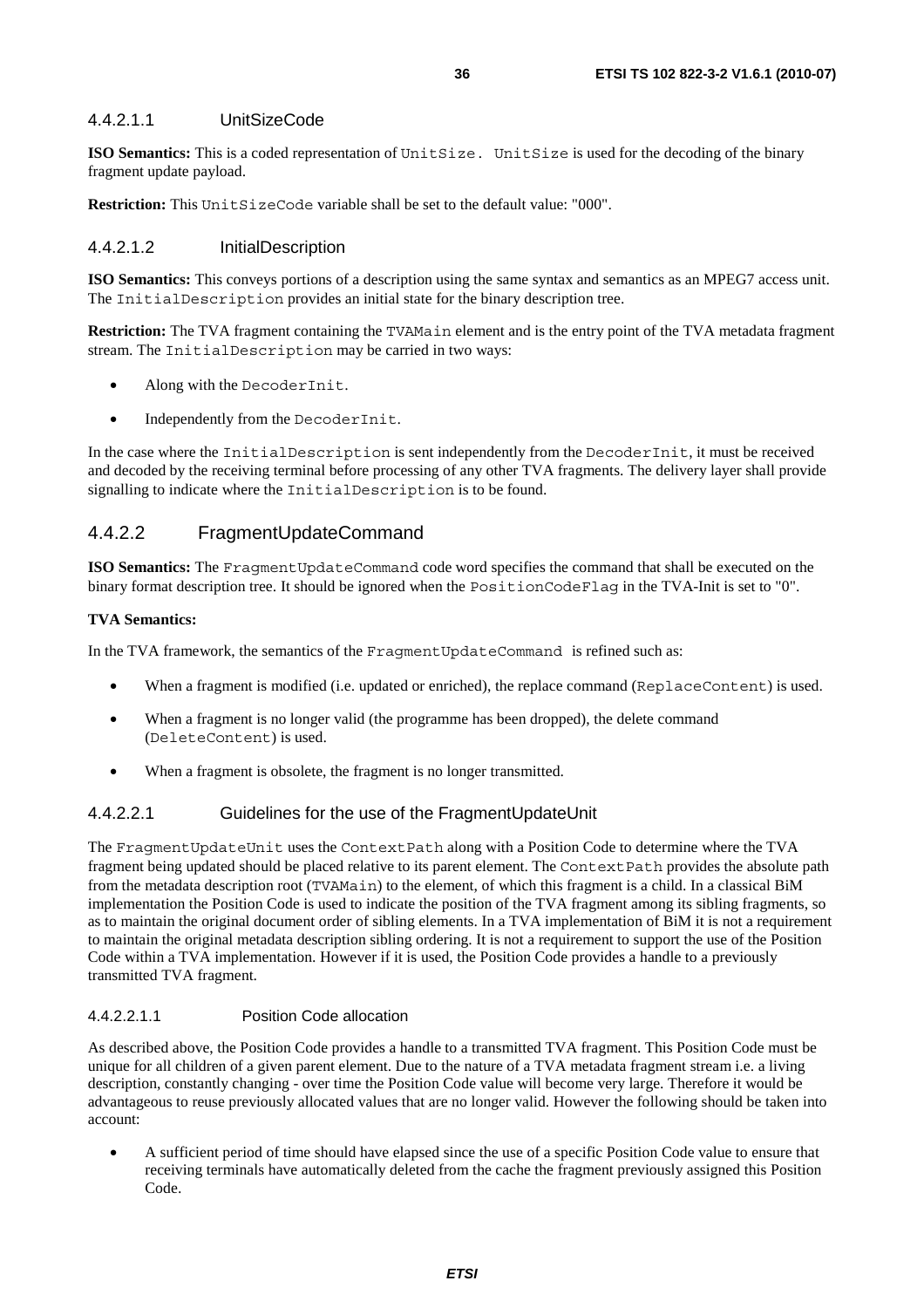### 4.4.2.2.1.2 Fragment Add/Update

When a new or updated fragment is transmitted the FragmentUpdateUnit will have the following settings:

- FragmentUpdateCommand Set to "0010" (ReplaceContent).
- FragmentUpdateContext.
- ContextModeCode Set to "001" (Absolute path to fragments parent element, with no multiple payload support).
- ContextPath Position Code A value that identifies the fragment within a TVA metadata description and shall be unique if used.

When the receiving terminal acquires the FragmentUpdateUnit it will use the ContextPath along with the Position Code to see if there is a TVA fragment already cached with the same Position Code. If a previous TVA fragment is found the previous TVA fragment shall be deleted and replaced with the new TVA fragment. If a previous TVA fragment is not found the TVA fragment is just cached along with the rest.

### 4.4.2.2.1.3 Fragment Delete

When a fragment is no longer valid a Delete command can be sent to the receiving terminal, to inform the device that the fragment shall no longer be used. A Delete command will have the following settings:

- FragmentUpdateCommand Set to "0011" (DeleteContent).
- FragmentUpdateContext.
- ContextModeCode Set to "001" (Absolute path to fragments parent element, with no multiple payload support).
- ContextPath Position Code The original unique value assigned to this TVA metadata description fragment.

When the receiving terminal acquires the FragmentUpdateUnit it will use the ContextPath along with the Position Code to see if the TVA fragment is within its cache. If the TVA fragment is found it shall no longer be used and removed from the terminal's cache.

It is assumed that the delete command will only be transmitted for a relatively short period of time, to enable currently listening terminals to keep their cache updated.

However due to the nature in which TVA fragments are acquired within a unidirectional environment, the Delete command should not be relied upon to remove elements from the terminals cache. The terminal should implement a timeout mechanism, where if a given fragment is not seen in the data stream for a specified period of time, the terminal shall assume that the fragment is no longer valid and remove it from its cache.

#### 4.4.2.2.1.4 Example decoder behaviour

A TVA metadata fragment stream generator has an internal representation of the decoder memory. This representation can be modelled by a buffer, which contains an infinite number of slots.

A *TV-Anytime* decoder contains several tables (ProgramInformationTable, etc.). These tables correspond to the fragmentation specification of a TVA metadata description.

If you consider the following scenario describing the management of the programInformation description, a fragment unit is composed of:

- a command (ReplaceContent, DeleteContent);
- a path, which gives, element and type information (provides the type of the payload);
- a Position Code (gives the position of the element (child number) encoded in the payload);
- a payload (the encoded TVA fragment).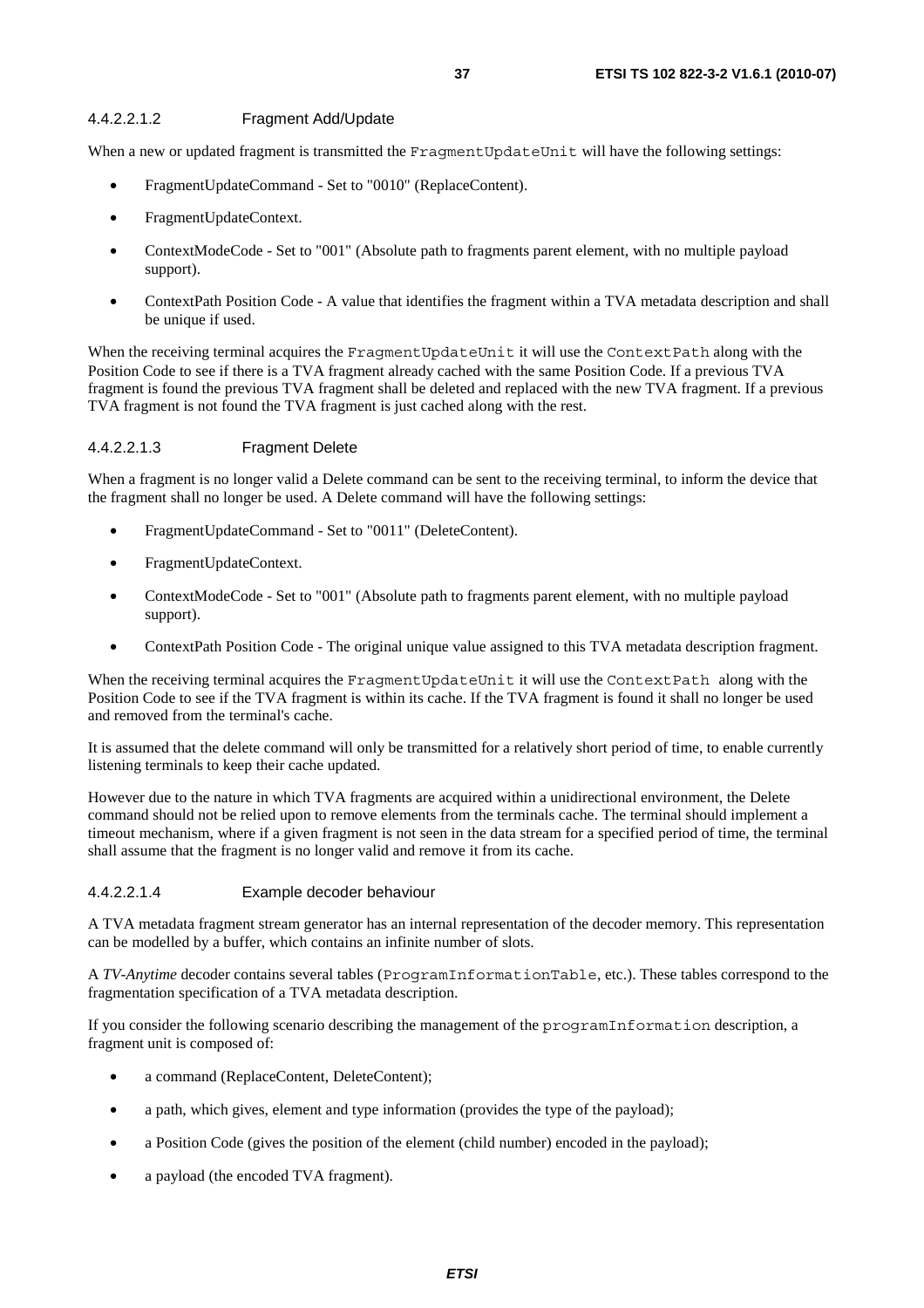#### At time *t,*

| Stream content (each fragment unit being carouseled)            |    | <b>Decoder memory</b> |
|-----------------------------------------------------------------|----|-----------------------|
| fragment unit:                                                  |    |                       |
|                                                                 |    | Empty                 |
| (ReplaceContent, a ProgramInformation / position 2, Payload122) | 2  | Payload 122           |
|                                                                 | 13 | Empty                 |
|                                                                 |    | Empty                 |
| fragment unit:                                                  | 5  | Empty                 |
| (ReplaceContent, a ProgramInformation / position 6, Payload12)  | 6  | Payload <sub>12</sub> |
|                                                                 |    | Empty                 |
|                                                                 | 8  | Empty                 |
| fragment unit:                                                  | 19 | Payload56             |
|                                                                 | 10 | Empty                 |
| (ReplaceContent, a ProgramInformation / position 9, Payload56)  | 11 | Empty                 |
|                                                                 | .  |                       |

#### At time *t'*

| Stream content (each fragment unit being carouseled)            |                | Decoder memory  |
|-----------------------------------------------------------------|----------------|-----------------|
| fragment unit:                                                  |                | Empty           |
| (ReplaceContent, a ProgramInformation / position 2, Payload122) | 2              | Payload122      |
|                                                                 | l3             | Empty           |
| fragment unit:                                                  | $\overline{4}$ | Empty           |
| (DeleteContent, a ProgramInformation / position 6)              | $\sqrt{5}$     | Empty           |
|                                                                 |                | Payload12 false |
| fragment unit:                                                  |                | Empty           |
| (ReplaceContent, a ProgramInformation / position 8, Payload6)   | 18             | Payload6        |
|                                                                 | 19             | Empty           |
|                                                                 | 10             | Empty           |
|                                                                 | 11             | Empty           |
|                                                                 |                |                 |

Therefore, a TVA decoder can notify an application that payload 12 is not longer valid. If the application relies on payload 12, it will be notified about the deletion. But if the TVA decoder has not received the first fragment unit, which sets the value of the payload 12 at position 6, the TVA decoder ignores this "delete" fragment.

In addition payload 56 (position 9) is now obsolete and is no longer transmitted.

Therefore, a TVA metadata fragment stream generator manages the TVA metadata fragment stream in order to send these notifications to the decoder.

### 4.4.2.3 ContextMode

**ISO Semantics:** The ContextMode specifies the addressing mode for the context path.

**Restriction:** The ContextMode code is limited to the value "001" (Navigate in "Absolute addressing mode" from the selector node to the node specified by the ContextPath).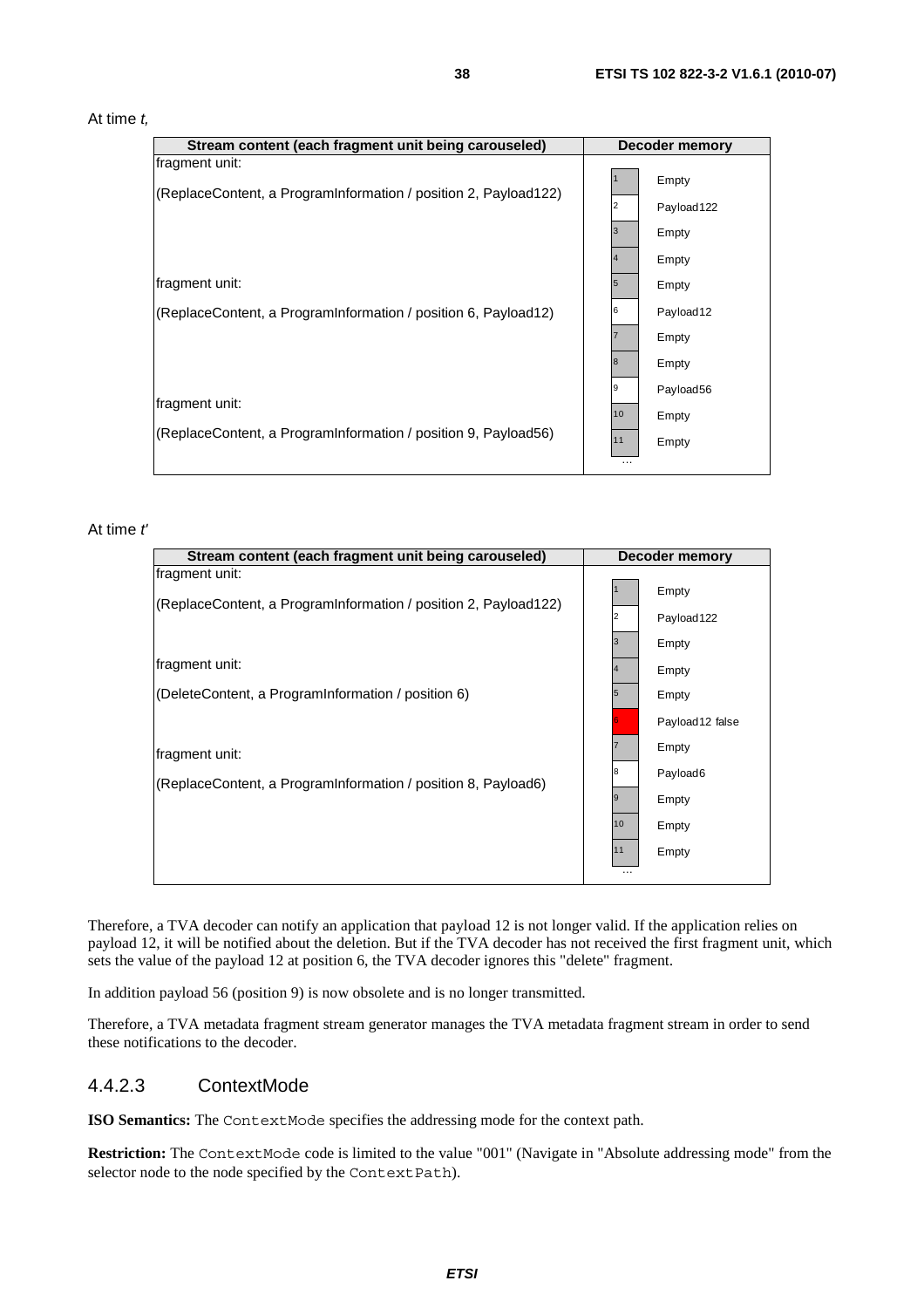### 4.4.2.4 *TV-Anytime* codec

### 4.4.2.4.1 Classification scheme wrapper

In the MPEG-7 framework, the use of a specific codec for a specific type is signalled using the codec configuration mechanism defined in ISO/IEC 15938-1 [4]. This mechanism associates a codec using its URI with a list of schema types. For that purpose, a URI is assigned to each codec in a classificationScheme, which defines the list of the specific codecs.

In the present document, this list is composed of 3 specific codecs: Zlib, dateTime and date. The following figure gives the standard classificationScheme as used by the TVA MPEG-7 profile.

```
<ClassificationScheme uri=" urn:tva:metadata:cs:CodecTypeCS:2004"> 
   <Term termID="1"> 
      <Name xml:lang="en">ZlibCodec</Name> 
      <Definition xml:lang="en">Encodes using Zlib</Definition> 
   </Term> 
   <Term termID="2"> 
      <Name xml:lang="en">tvadateTimeCodec</Name> 
      <Definition xml:lang="en">Encodes date using Modified Julian 
    Date & Time in Millisecond</Definition>
   </Term> 
   <Term termID="3"> 
      <Name xml:lang="en">tvadateCodec</Name> 
      <Definition xml:lang="en">Encodes date using Modified Julian 
      Date</Definition> 
   </Term> 
</ClassificationScheme>
```
### 4.4.2.4.2 dateTime Codec

The XML Schema primitive simple type dateTime is used widely within the TVA metadata Schema and so a specific codec has been designed for representing date time fields.

Times shall be based on GMT, with no provision provided for maintaining the local time offset information. Any requirement to localize time values shall be performed by the receiving terminal.

The following describes how the XML Schema primitive dateTime shall be encoded.

### 4.4.2.4.2.1 Encoding

The dateTime primitive is represented as an 8-byte unsigned integer number (Big-Endian), Days are represented using the first 4 bytes using Modified Julian Date. Time is represented using the last 4 bytes expressed as the number of elapsed milliseconds since 00:00:00 hours.

The origin for the Modified Julian Date shall be Midnight on 17<sup>th</sup> November 1858.

Example dates:

| Date                          | <b>Modified Julian Date</b> |
|-------------------------------|-----------------------------|
| 1 <sup>st</sup> April 1980    | 44 330                      |
| 30 <sup>th</sup> January 2000 | 51 573                      |
| 1 <sup>st</sup> March 2001    | 51 969                      |

Example dateTimes:

| dateTime value       | <b>Encoded value</b> |
|----------------------|----------------------|
| 1980-04-01T02:00:00Z | 0x0000AD2A006DDD00   |
| 2000-01-30T12:10:01Z | 0×0000C975029C59A8   |
| 2001-03-01T00:00:00Z | 0×0000CB0100000000   |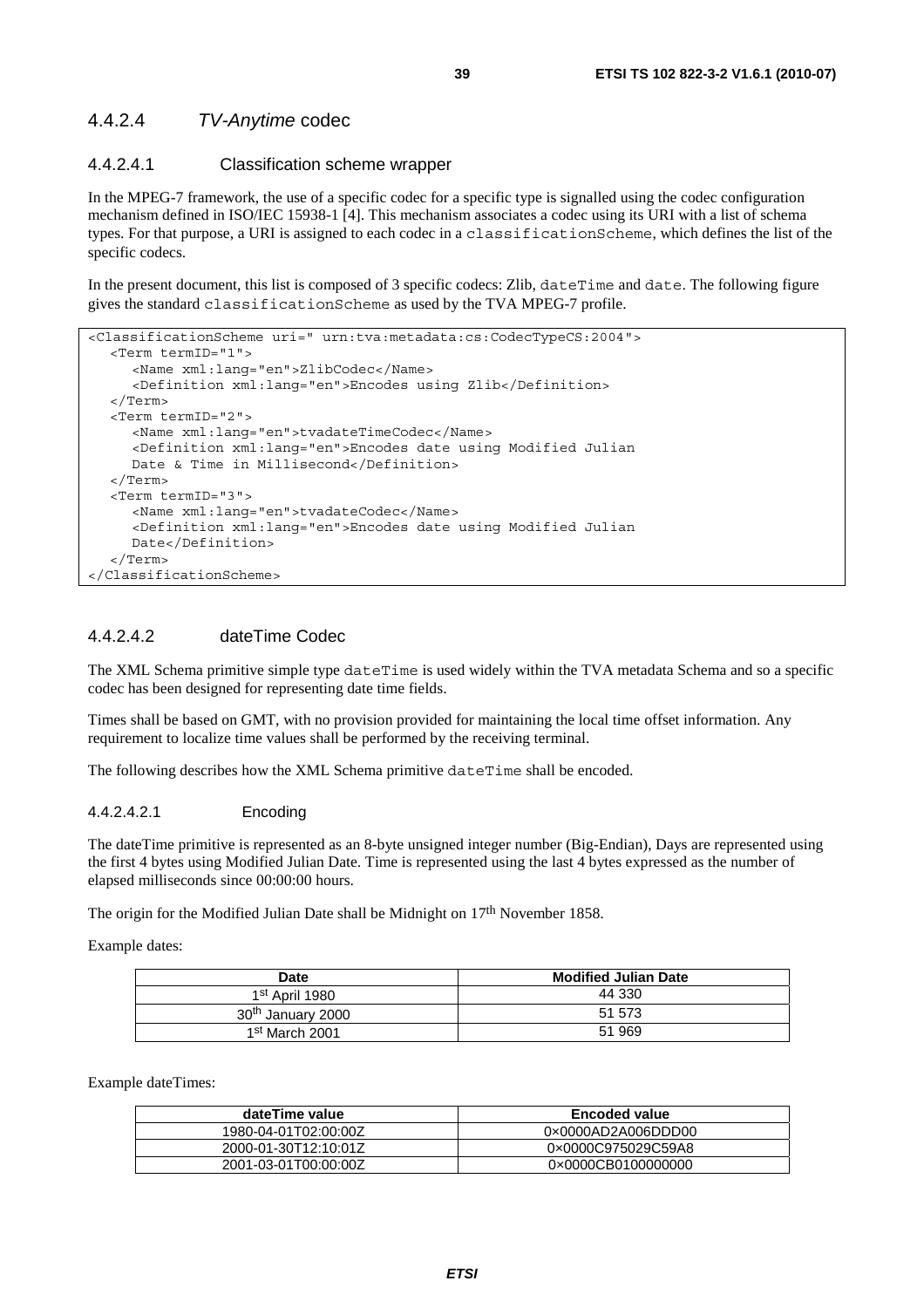### 4.4.2.4.3 date codec

The XML Schema primitive simple type date describes a date within the Gregorian calendar. The date takes the form of a string as defined by ISO/IEC 8601 [21].

#### 4.4.2.4.3.1 Encoding

The XML Schema date primitive shall be represented as a 4-byte unsigned integer (Big-Endian). It shall contain the number of days using the Modified Julian Date format, as described in clause 4.4.2.4.2.1.

#### 4.4.2.4.4 Zlib optimized decoder

In the TVA MPEG-7 profile, the following *Zlib codec* is used by default for the encoding of strings instead of the UTF-8 representation. This Zlib codec is reinitialized for each TVA fragment.

#### 4.4.2.4.4.1 Rationale

Classical lossless statistical compression algorithms (like Zip or GZip) are used in the present document to improve character strings compression. The present document uses the Zlib library [6].

In most cases, when strings are short (fewer than 100 characters), the performance of Zlib is poor. Indeed, this statistical compression algorithm requires a larger look ahead buffer to start eliminating redundancy. To achieve a good compression ratio, the proposed "Zlib optimized decoder" gathers different strings into one buffer before compressing it. The size of this buffer, noted *buffer*\_*size,* allows the encoder to balance the compression ratio and the memory needed at the decoder. The codec has to manage an input buffer of strings as described in the following clauses. The default value of the buffer size is set to 1 000 bytes and can be overridden in the TVA-init Message.

#### 4.4.2.4.4.2 Encoding

At the encoding phase, the buffer is fed with strings. When the buffer is full, it is compressed and the resulting compressed chunk of data is placed in the expected position of the first string compressed using this buffer. Figure 28 represents a BiM binary stream without the "Zlib optimized decoder". Strings (in grey) are dispersed along the entire bitstream.



**Figure 28: BiM bitstream without Zlib optimized decoder** 

Figure 29 represents only the strings to be compressed and shows how they are gathered and compressed together to create a more compact bitstream and where the resulting compressed chunks are dispersed. The location of the compressed chunk ensures that during the decoding process when a string is required either the Zlib codec gets a compressed chunk, decompress it and delivers the string from the decompressed buffer or if its decompressed buffer is not empty, it delivers the string from its decompressed buffer.



**Figure 29: BiM stream with Zlib optimized decoder**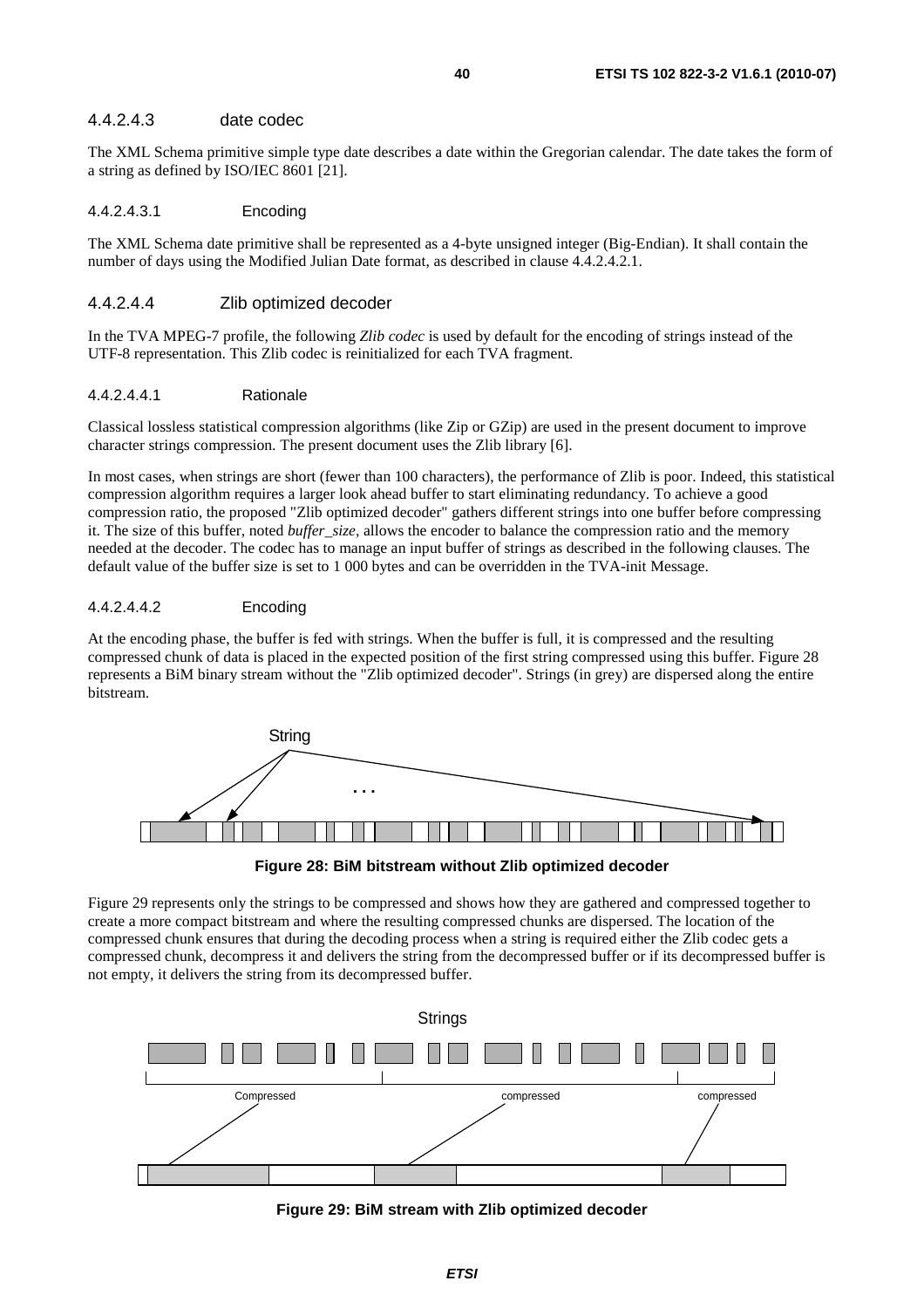The decoding process is formally explained in clause 4.4.2.4.4.3.

#### 4.4.2.4.4.3 Decoding

At the decoding level, the compressed chunk of strings is decompressed into a buffer (still limited by the *buffer*\_*size used* at the encoder side). This buffer delivers the strings to the leaves (using the separator character). In the case where a value is encoded over two or more chunks, the value shall be the concatenation of all characters extracted from the buffers until the separator character.

### 4.4.2.4.4.4 Behaviour

| <b>Syntax</b>                                 | No. of Bits | <b>Mnemonic</b> |
|-----------------------------------------------|-------------|-----------------|
| ZlibDecoder() {                               |             |                 |
| ResultString=""                               |             |                 |
| TempChar = GiveNextCharInBuffer();            |             |                 |
| While (TempChar != separatorChar)             |             |                 |
| ResultString = concat(ResultString, Tempchar) |             |                 |
| Tempchar = GiveNextCharInBuffer()             |             |                 |
|                                               |             |                 |
| return ResultString                           |             |                 |
|                                               |             |                 |

| <b>Syntax</b>                            | No. of Bits         | <b>Mnemonic</b> |
|------------------------------------------|---------------------|-----------------|
| GiveNextCharInBuffer() {                 |                     |                 |
| If is Empty (chars Buffer) {             |                     |                 |
| ZlibStringLength                         | 8+                  | vluimsbf8       |
| ZlibString                               | 8* ZlibStringLength | bslbf           |
| CharsBuffer = ZlibDecompress(ZlibString) |                     |                 |
|                                          |                     |                 |
| return nextChar(charsBuffer)             |                     |                 |
|                                          |                     |                 |

#### 4.4.2.4.4.5 Semantics

In order to obtain the next string, the decoder reads the charsBuffer until it gets a separatorChar. If the charsBuffer is totally consumed before reaching a separatorChar, the charsBuffer is refilled by decompressing the next chunk available in the bitstream.

**ResultString:** A local variable representing the string expected.

TempChar: A local variable representing the character read in the charsBuffer.

**separatorChar:** A constant representing the separatorChar as defined by the termination\_value of the related character encoding format specified in TVA-Init.

**ZlibStringLength:** Indicates the size in bytes of the compressed ZlibString. A value of zero is forbidden.

**ZlibString:** A representation of a compressed sequence of characters. The compression algorithm used is Zlib [6].

**ZlibDecompress(aString):** This decompresses a string and returns the decompressed string.

**NextChar(charsBuffer):** This function returns the first character of the charsBuffer and removes it from the charsBuffer.

**isEmpty (charsBuffer):** This function returns true if the charsBuffer is empty, otherwise false.

**Concat(aString, aCharacter):** This function returns the concatenation of a String and a Character.

**CharsBuffer:** A buffer of characters. It contains a list of string separated by a separatorChar.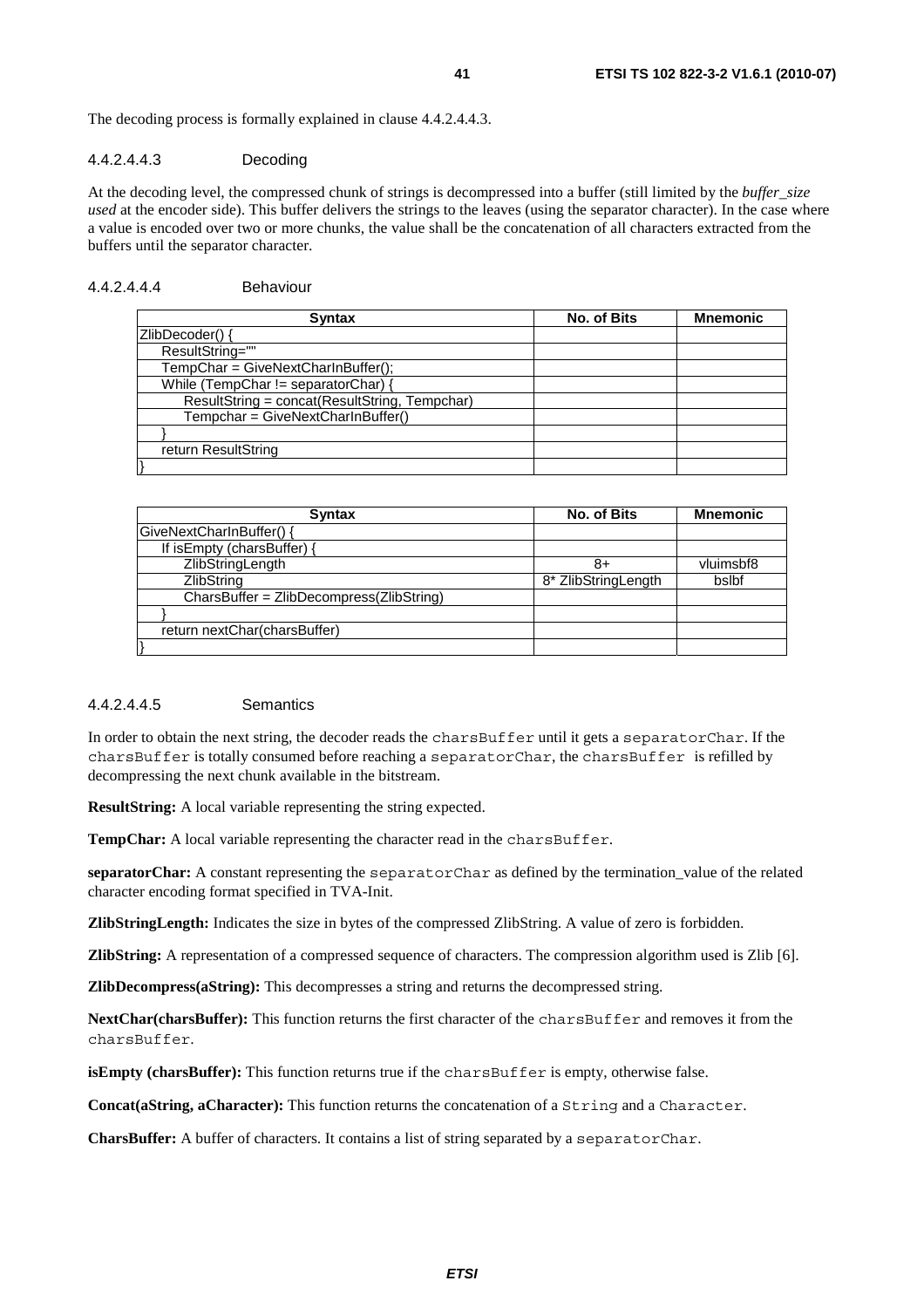# 4.5 Carriage of *TV-Anytime* data

*TV-Anytime* does not define the way in which the metadata should be carried within a specific delivery system. However *TV-Anytime* has defined a generic mechanism called a "Container" for grouping a number of related data structures together for transmission.

The following clauses describe the format of these containers and additional requirements on the delivery layer, to enable the identification of containers, the type of data a container carries and the current version of a container.

# 4.5.1 Containers

A container forms the top-level storage unit in which all TVA data within a unidirectional environment is transmitted. A container contains one or more related structures, which can be used to convey both data fragments and indexing information.

### 4.5.1.1 Carriage of containers

*TV-Anytime* does not define the way in which these containers should be carried, as this is specific to the delivery system. However consideration has been given, to enable the container to be easily mapped on to standard delivery methods. For example in an MPEG-2 environment, the containers may be conveyed using sections, objects within a DSM-CC U-U Object Carousel or modules within a DSM-CC Data Carousel.

### 4.5.1.2 Classification of containers

Containers are classified depending on what type of information they carry. The type of container shall be signalled with the delivery layer to enable a receiver to efficiently acquire containers carrying a specific type of data. This for example would enable a receiver to just acquire data containers, which it could use to populate a terminals local Database cache.

Containers are classified as follows:

- **Data Containers** Containers carrying TVA metadata fragments and hold the following structures encapsulation, data repository (Binary data).
- **Index Containers** Containers carrying Indexing information and holding the following structures index list, index, multi field sub index, data repository, fragment locators (optional).

It should be noted that it is possible for a single container to carry both types of data.

The use of data containers as specified in the present document for the carriage of TVA fragments is mandatory.

### 4.5.1.3 Container identification

To be able to identify a container, a container must be given a unique identifier (container ID). This shall take the form of a 16 bit value and shall be conveyed at the transport delivery layer. No provision is made to insert this identifier at the container level, since it should not be necessary to acquire the container to find out its container ID. The signalling of the container ID is out of scope for TVA and shall be stipulated by other appropriate standards bodies e.g. DVB, ATSC and ARIB.

# 4.5.2 Container versioning

Each container must have an associated version identifier. No provision is made within the container for this, as it should not be a requirement to load the container to see if the version has changed. Therefore version identification must be carried at the transport delivery layer. The definition of this version identifier is out of scope for TVA and shall be stipulated by other appropriate standards bodies e.g. DVB, ATSC and ARIB.

The container version is not used or referenced anywhere within a container or structure and so may take any form appropriate for the delivery mechanism.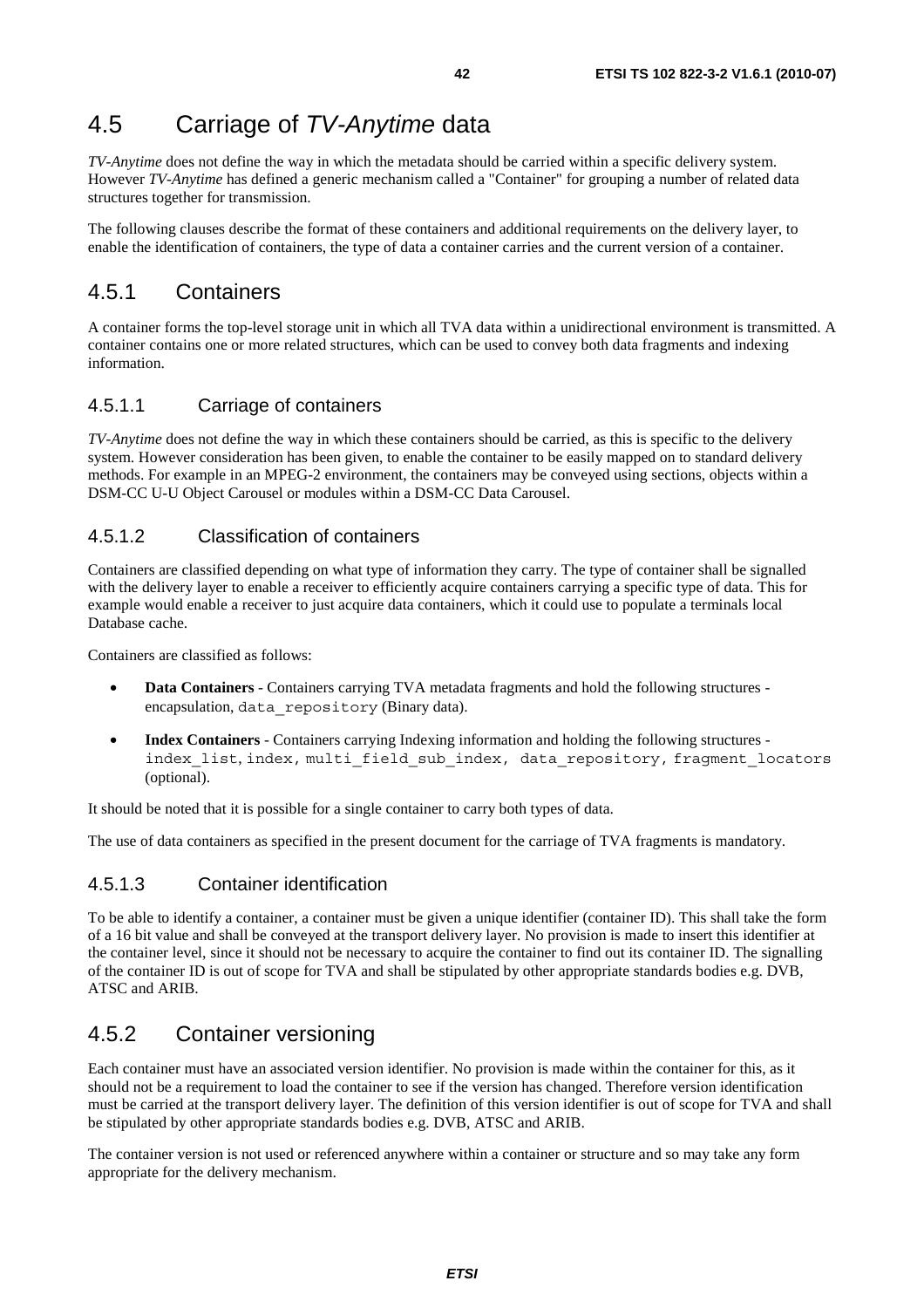### 4.5.2.1 Container syntax

| <b>Syntax</b>                                                                                                                                     | <b>No. of Bits</b> | <b>Mnemonic</b> |
|---------------------------------------------------------------------------------------------------------------------------------------------------|--------------------|-----------------|
| container () {                                                                                                                                    |                    |                 |
| container_header {                                                                                                                                |                    |                 |
| num_structures                                                                                                                                    | 8                  | uimsbf          |
| for $(i=0; i1 - num_structures; i++)$ {                                                                                                           |                    |                 |
| structure_type                                                                                                                                    | 8                  | uimsbf          |
| structure id                                                                                                                                      | 8                  | uimsbf          |
| structure ptr                                                                                                                                     | 24                 | uimsbf          |
| structure_length                                                                                                                                  | 24                 | uimsbf          |
|                                                                                                                                                   |                    |                 |
|                                                                                                                                                   |                    |                 |
| for $(j=0; j0)$ is $j0$ is $j0$ is $j0$ is $j0$ is $j0$ is a finite sum in the set of $j0$ is $j0$ in $j0$ is $j0$ in $j0$ is $j0$ in $j0$ in $j$ |                    |                 |
| structure_body                                                                                                                                    |                    |                 |
|                                                                                                                                                   |                    |                 |
|                                                                                                                                                   |                    |                 |

**num\_structures:** An 8 bit field specifying the number of structures contained within this container. A value of 0×00 is invalid.

**structure\_type:** An 8 bit field identifying the type of structure being referenced, according to table 4.

### **Table 4: Structure\_type assignments**

| Value                       | <b>Description</b>                         |
|-----------------------------|--------------------------------------------|
| $0 \times 00$               | Reserved                                   |
| $0 \times 01$               | Encapsulation (see clause 4.6.1.1)         |
| $0 \times 02$               | Data Repository (see clause 4.6.1.4)       |
| $0 \times 03$               | Index List (see clause 4.8.5.3)            |
| $0 \times 04$               | Index (see clause 4.8.5.4)                 |
| $0 \times 05$               | Multi Field Sub Index (see clause 4.8.5.5) |
| $0 \times 06$               | Fragment Locators (see clause 4.8.5.6)     |
| $0 \times 07$               | moved fragments (see clause 4.6.1.2)       |
| $0 \times 08 - 0 \times DF$ | <b>TVA Reserved</b>                        |
| $0 \times E0 - 0 \times FF$ | User defined                               |

**structure\_id:** An 8 bit value which is used to distinguish between multiple occurrences of a specific structure\_type. In some cases this is just an instance identifier (e.g. index and multi\_field\_sub\_index structures) and in other cases it is used to distinguish the type of data carried within the structure (e.g. data repository).

In cases where the structure\_id is not used the field shall be set to 0xff.

| Structure type              | structure id                | <b>Description</b>                                                                              |
|-----------------------------|-----------------------------|-------------------------------------------------------------------------------------------------|
| $0 \times 00$               | $0 \times 00 - 0 \times FF$ | Reserved                                                                                        |
| $0 \times 01$               | $0 \times 00 - 0 \times FF$ | Reserved                                                                                        |
| 0×02                        | $0 \times 00$               | Data Repository of type strings, see clause 4.8.4.1                                             |
| $0 \times 02$               | $0 \times 01$               | Data repository of type binary data, see clause 4.6.1.4.1                                       |
| $0 \times 02$               | $0 \times 02 - 0 \times FF$ | Reserved                                                                                        |
| $0 \times 03$               | $0 \times 00 - 0 \times FF$ | Reserved                                                                                        |
| $0 \times 04$               | $0 \times 00 - 0 \times FE$ | Used to identify a specify instance of an index structure, within a<br>container                |
| $0 \times 05$               | $0 \times 00 - 0 \times FE$ | Used to identify a specific instance of a multi_field_sub_index<br>structure within a container |
| $0 \times 06$               | $0 \times 00 - 0 \times FE$ | Used to identify a specific instance of a fragment locator structure                            |
| $0 \times 07 - 0 \times FF$ | $0 \times 00 - 0 \times FF$ | Reserved                                                                                        |

**structure** ptr: A 24 bit field giving the offset in bytes from the start of this container to the first byte of the identified structure.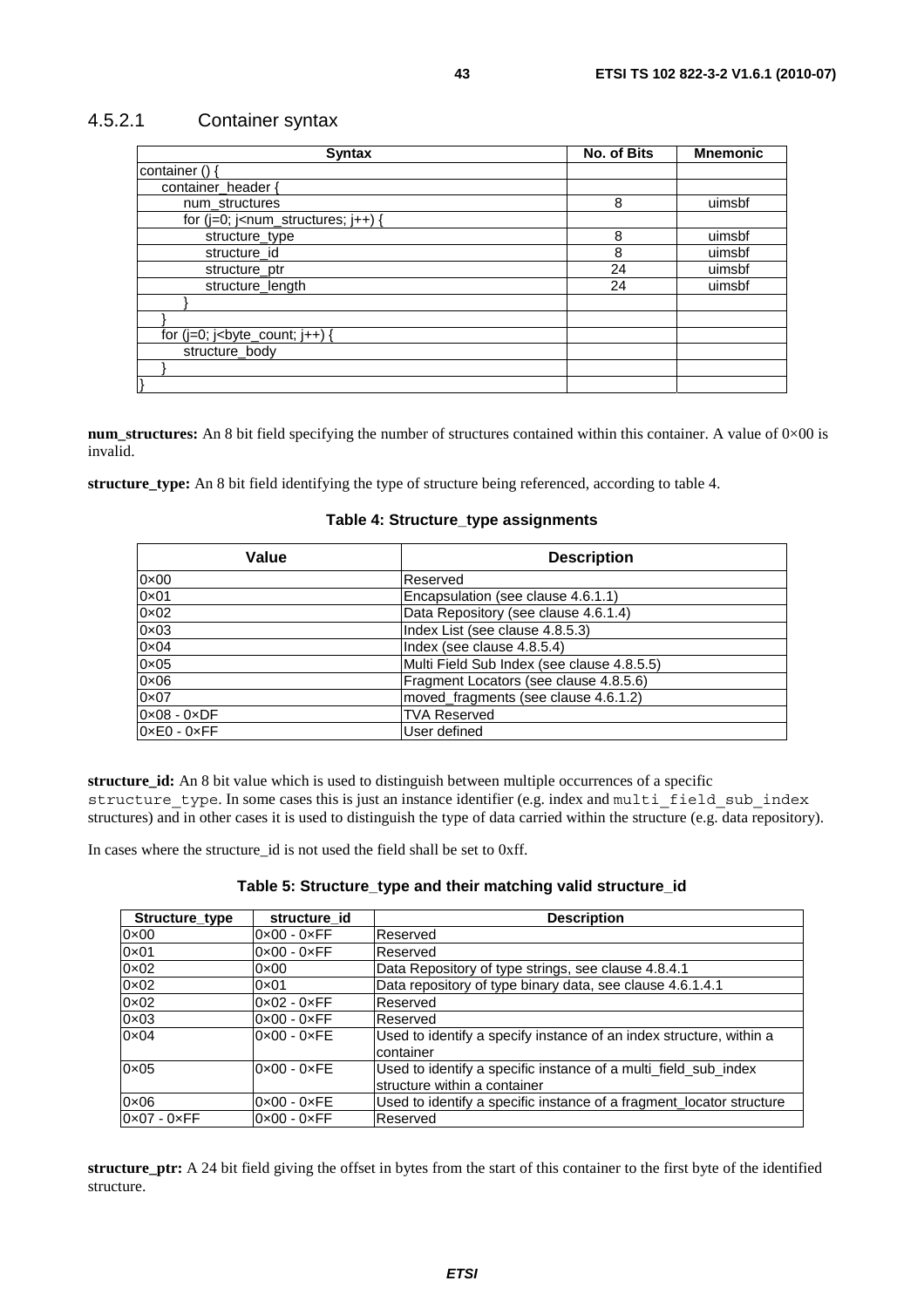**structure\_length:** A 24 bit field which indicates the length in bytes of the structure pointed to by structure\_ptr.

Entries within the container\_header shall be ordered in ascending structure\_type and structure\_id. For example all structures of type data\_repository shall be grouped together and items within the group ordered in ascending structure id. This enables a device to efficiently locate a particular structure of interest.

**structure** body: Data forming one or more structures within this container.

### 4.5.2.2 Container map

As has been mentioned above, containers do not include information such as, container Id, version or container category. This information must be carried at the delivery layer, informing a device when containers have changed and what the appropriate download parameters are. This higher-level messaging is termed a container map.

The concept of a container map can be found in a number of Broadcast delivery mechanisms, for instance the DSM-CC Data Carousel DII. In these instances the standard mechanisms should be used, provided they support the following set of requirements.

### 4.5.2.2.1 Container map requirements

A specific container map implementation shall meet the following requirements:

- Signal the Id of each container Containers are identified using their container id. This shall be a unique number within the scope of a TVA metadata fragment stream. It is required that the id of a container is signalled at the Container map level, to enable the acquisition of a container with a given container id.
- Identify the version of each container The current version of each container shall be signalled and this shall increment whenever the contents of a container change. It shall be possible to monitor at a single point for version changes to a container. Ideally it should be possible to monitor just data containers, or just containers forming a single index.
- Identify the type of container i.e. Index Container, Data Container This defines the type of data carried with a container and can be used by a receiving device to filter for example containers carrying TVA fragments.
- The ability to download all document containers (preferably in a parallel manner).
- Enable the ability to carry multiple TVA metadata fragment streams on the same delivery channel.

# 4.6 Fragment encapsulation

As described above a TVA-Anytime metadata description is split into a number of fragments, where a fragment forms a self-consistent unit of data. To enable a receiver to efficiently identify a change to a TVA fragment an encapsulation format has been defined. This provides TVA fragment Version information and an identifier specific to a TVA fragment. This enables a receiver to quickly identify fragments that have changed in relation to that cached on the receiving terminal.

# 4.6.1 Encapsulation format

The encapsulation data is provided by the encapsulation structure defined in figure 30. This structure is then transmitted along with the fragments using a "container" as described in clause 4.5.1.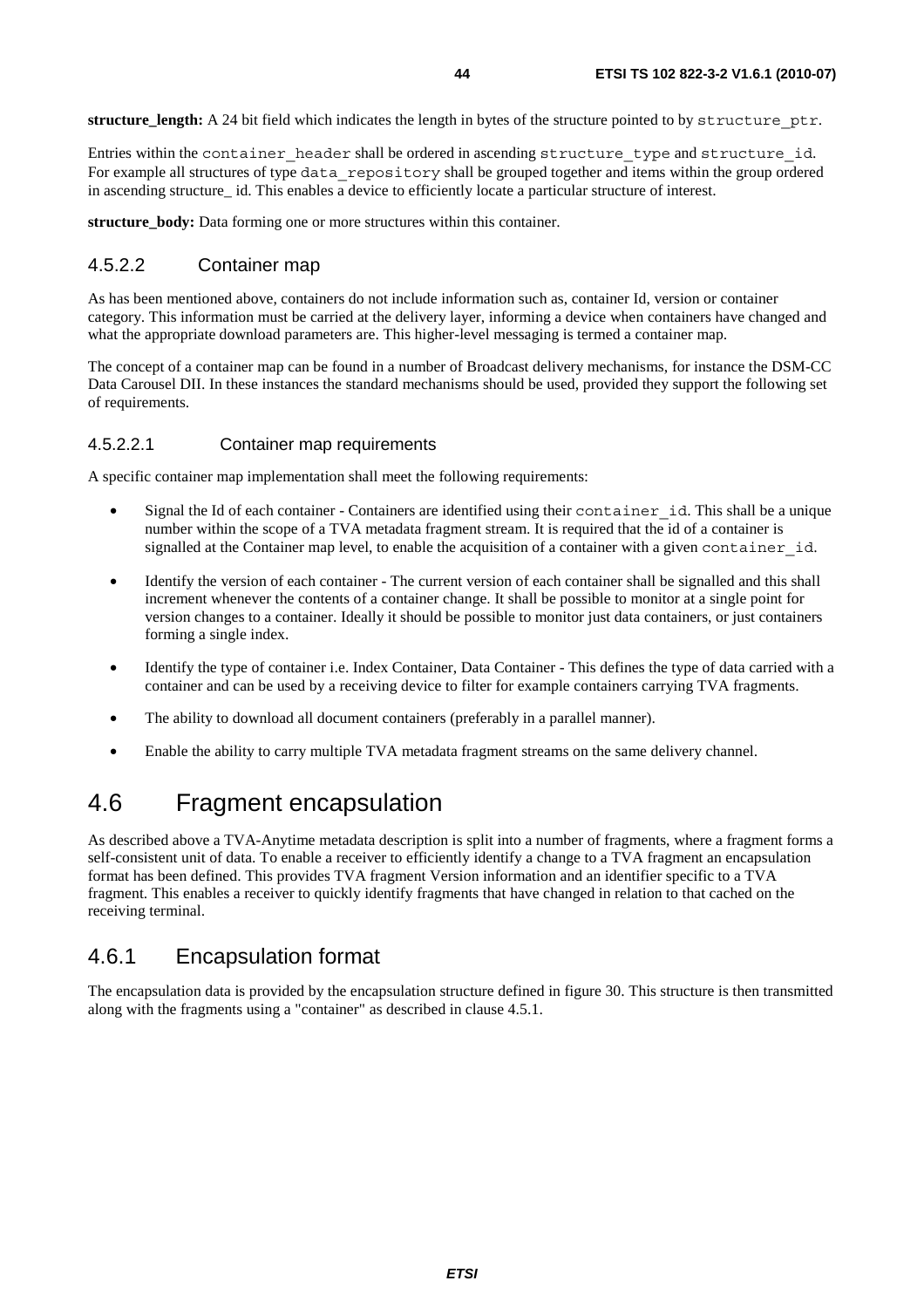#### **Data Container**



### **Figure 30: Schematic representation of interrelationship between structures within a container**

### 4.6.1.1 Encapsulation structure

The Encapsulation structure provides the encapsulation mechanism for a set of TVA fragments, by providing the ability to assign a unique identifier (fragment id) for the lifetime of a TVA fragment and indicating the current version of a TVA fragment.

Each entry references a single TVA fragment carried within a binary\_data\_repository structure carried within the same container.

| <b>Syntax</b>                               | No. of Bits   | <b>Mnemonic</b> |
|---------------------------------------------|---------------|-----------------|
| encapsulation_structure ()                  |               |                 |
| encapsulation header {                      |               |                 |
| reserved_other_use                          | $\mathcal{P}$ | bslbf           |
| reserved                                    | 6             | bslbf           |
| fragment reference format                   | 8             | uimsbf          |
|                                             |               |                 |
| for( $j=0$ ; $j$ -fragment_count; $j++$ ) { |               |                 |
| encapsulation_entry {                       |               |                 |
| fragment_reference()                        |               |                 |
| fragment_version                            | 8             | uimsbf          |
| fragment_id                                 | 24            | uimsbf          |
|                                             |               |                 |
|                                             |               |                 |
|                                             |               |                 |

There shall only ever be one encapsulation structure within a single container.

**reserved\_other\_use:** This field shall be set to "11".

**fragment\_reference\_format:** This 8 bit value defines the format and interpretation of the fragment reference field.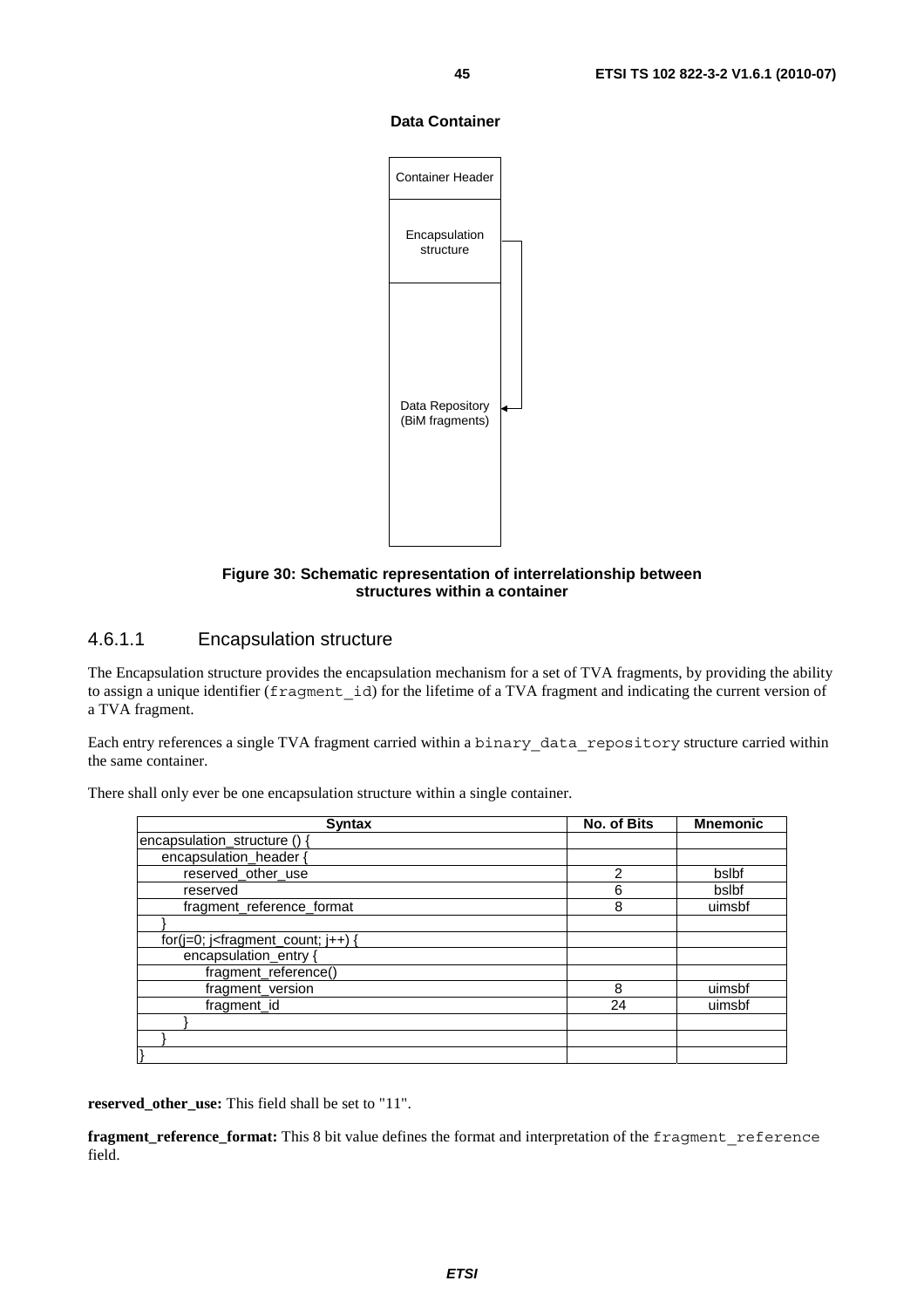| Table 6: Valid fragment_reference_formats |  |
|-------------------------------------------|--|
|-------------------------------------------|--|

| Value                       | Meaning                                                    |
|-----------------------------|------------------------------------------------------------|
| $0 \times 00$               | Reference to a BiM encoded fragment (see clause 4.6.1.3.1) |
| $0 \times 01 - 0 \times 00$ | <b>TVA Reserved</b>                                        |
| $0xE1 - 0xFF$               | User defined                                               |

**fragment** reference: A reference to a fragment, the interpretation of this field is dependent on the fragment reference format. Please refer to table 6 to determine how this field should be interpreted.

**fragment\_version:** An 8 bit value which identifies the version of the fragment referenced by this entry. When the data for the fragment identified by the fragment\_id changes, the fragment\_version shall increment modulo 255.

**fragment id:** A 24 bit value which uniquely identifies a metadata fragment within the TVA metadata fragment stream. The value assigned to a fragment shall be persistent for the life of that fragment so long as it is transmitted in the TVA metadata fragment stream. All entries within the encapsulation structure shall be ordered by ascending fragment id. This enables the efficient location of a fragment by using a binary search algorithm.

### 4.6.1.2 Moved fragments structure

The moved fragments structure is used to signal when a fragment has moved from one container to another. This is achieved by making an entry within the moved fragments structure carried within the fragments last container.

There shall be a maximum of one moved fragment structure within a single container.

| <b>Syntax</b>             | No. of Bits | Mnemonic |
|---------------------------|-------------|----------|
| moved_fragments () {      |             |          |
| $for(i=0; i< num_of;i++)$ |             |          |
| fragment_id               | 24          | uimsbf   |
| new_container_id          | 16          | uimsbf   |
|                           |             |          |
|                           |             |          |

**fragment id:** The id of the fragment which has moved containers. All entries within the moved fragment structure shall be ordered by ascending fragment id.

**new\_container\_id:** The id of the container, to where the fragment has moved.

### 4.6.1.3 Fragment\_Reference formats

There are a number of defined fragment locator formats to enable the referencing of fragments from within an encapsulation structure.

#### 4.6.1.3.1 Referencing a BiM encoded fragment

| <b>Syntax</b>             | No. of Bits | <b>Mnemonic</b> |
|---------------------------|-------------|-----------------|
| BiM fragment reference () |             |                 |
| BiM_fragment_ptr          | 16          | uimsbf          |
|                           |             |                 |

**BiM\_fragment\_ptr:** Offset in bytes from the start of the Binary repository within the container where the first byte of the FragmentUpdateUnit() for the BiM encoded fragment can be found.

### 4.6.1.4 Data repository

The Data Repository forms the base structure, used to hold string data and binary data. All references to the data repository are local i.e. from within the container. The type of data, which the data repository carries, is indicated by the structures associated structure id in the container header.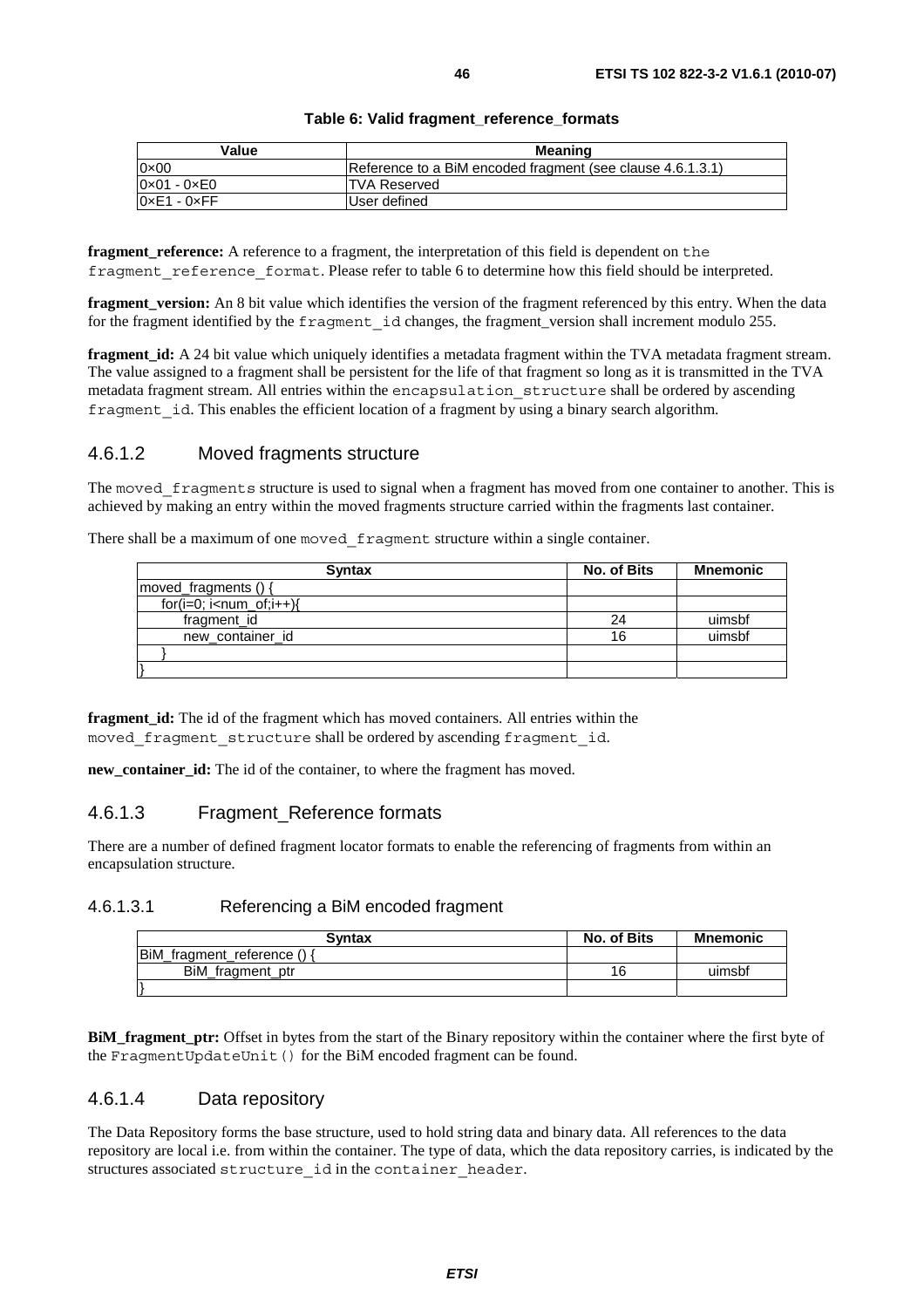There may be more than one Data Repository within a container. However there shall only ever be a maximum of one data repository of a given type.

| <b>Syntax</b>                              | No. of Bits | <b>Mnemonic</b> |
|--------------------------------------------|-------------|-----------------|
| data_repository () {                       |             |                 |
| if (structure_id == $0 \times 00$ ) {      |             |                 |
| string_repository()                        |             |                 |
|                                            |             |                 |
| else if (structure_id == $0 \times 01$ ) { |             |                 |
| binary_repository()                        |             |                 |
|                                            |             |                 |
| else ·                                     |             |                 |
| user_defined_data_structure()              |             |                 |
|                                            |             |                 |
|                                            |             |                 |

**structure\_id:** An 8 bit value used to specify the type of data carried within this data repository. The structure\_id is not defined within this structure, but forms part of the structure instantiation in the container header (see clause 4.5.2.1).

### 4.6.1.4.1 Binary data repository

The encoding of data in the binary repository is defined at the point of reference. Each item of data must either have a length explicitly encoded within it, or a length implicitly understood by the decoder (i.e. fixed length). No provision is made to define the data length within the binary data repository structure.

All entries shall be byte aligned.

There shall only ever be one binary data repository within a single container.

| <b>Syntax</b>                         | No. of Bits | <b>Mnemonic</b> |
|---------------------------------------|-------------|-----------------|
| binary_repository() {                 |             |                 |
| for $(i=0; i<$ value_count; $i++$ ) { |             |                 |
| for $(j=0; j<$ length; $j++$ ) {      |             |                 |
| value_byte                            |             | bslbf           |
|                                       |             |                 |
|                                       |             |                 |
|                                       |             |                 |

**value\_byte:** A byte of binary value data.

#### 4.6.1.4.1.1 Carriage of BiM encoded fragments

Where the binary data repository contains BiM encoded data, a single binary data repository shall hold a single complete BiM Access Unit.

| <b>Syntax</b>                   | No. of Bits | <b>Mnemonic</b> |
|---------------------------------|-------------|-----------------|
| binary_repository() {           |             |                 |
| BiMAccessUnit {                 |             |                 |
| NumberOfFUU                     | 8+          | vluimsbf8       |
| for(i=0; i< NumberOfFUU; i++) { |             |                 |
| FragmentUpdateUnit()            |             |                 |
|                                 |             |                 |
|                                 |             |                 |
|                                 |             |                 |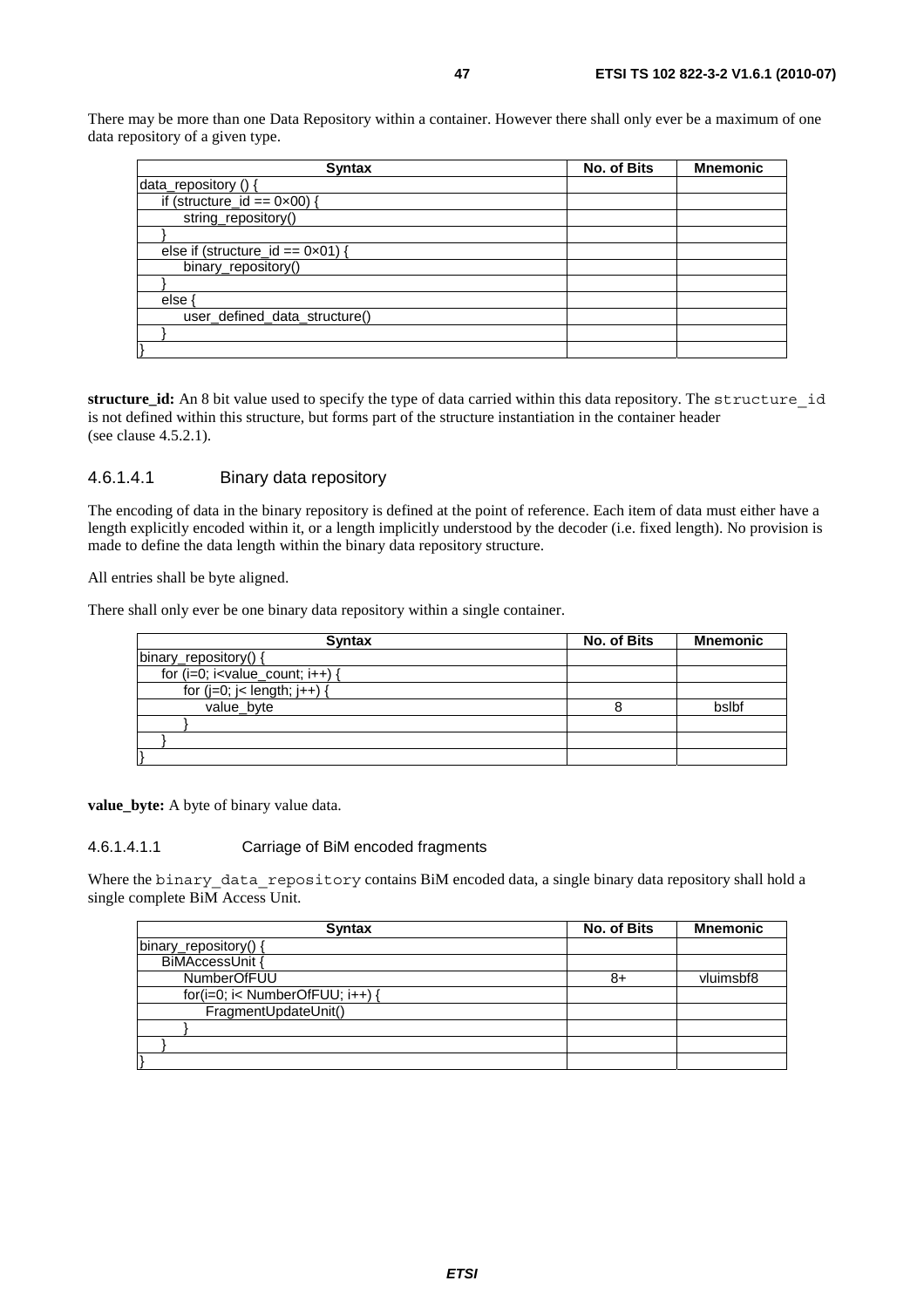### 4.6.1.5 Alternative Encoding formats

Where BiM is not used for the encoding of fragments, the encoding solution:

- Shall provide a mechanism for indicating the type of TVA fragment.
- Optionally provide a mechanism for indicating the action to be performed e.g. Update fragment, Delete fragment, etc.

# 4.7 Fragment Management

In the previous clause a number of structures have been specified to enable the encapsulation of TVA fragments, within a TVA metadata fragment stream. These TVA fragments are dynamic and may change during their lifetime. In addition new TVA fragments will be added and old TVA fragments removed. The following describes how the defined encapsulation structures shall be used to enable the addition, deletion and updating of TVA fragments.

# 4.7.1 Fragment Id

The fragment id is a 24 bit value which uniquely identifies a TVA fragment within a single TVA metadata fragment stream. This can be used by an application to track a TVA fragment during its lifetime within a TVA metadata fragment stream. It is valid to re-use a fragment\_id value, provided that sufficient time has elapsed since the fragment\_id value was last used.

# 4.7.2 Fragment Add

The addition of a new TVA fragment is straightforwardly achieved by creating an entry within the encapsulation structure having a unique fragment\_id and an appropriate fragment\_version and inserting the fragment into the binary data repository. The addition of a new entry into an existing container will cause the container's version number to increment.

# 4.7.3 Fragment Update

An update to a previously transmitted TVA fragment will cause the TVA fragment within the binary data repository to be updated. In addition the version number of the TVA fragment shall be incremented. These changes will cause the version number of the container in which the fragment is carried to increment.

# 4.7.4 Fragment Move

In some situations it may be required to move fragments between containers in which they are transmitted. It is recommended for efficiency and ease of management of fragments that this is kept to a minimum. However when required to move fragments between containers, the following should occur: The fragment is inserted into the new container, along with its original fragment\_id and current fragment\_version. An entry is inserted into the moved fragments structure of the fragments previous container to indicate in which container the fragment can now be found. These operations will cause both the previous and the current container to have their version number incremented.

# 4.7.5 Fragment Delete

The deletion of a fragment can mean one of two things:

- The originally transmitted fragment is valid, but has been removed from the metadata fragment stream, as the content it describes is no longer available. For example the transmission time has passed.
- The originally transmitted fragment was invalid and so should not be used and discarded.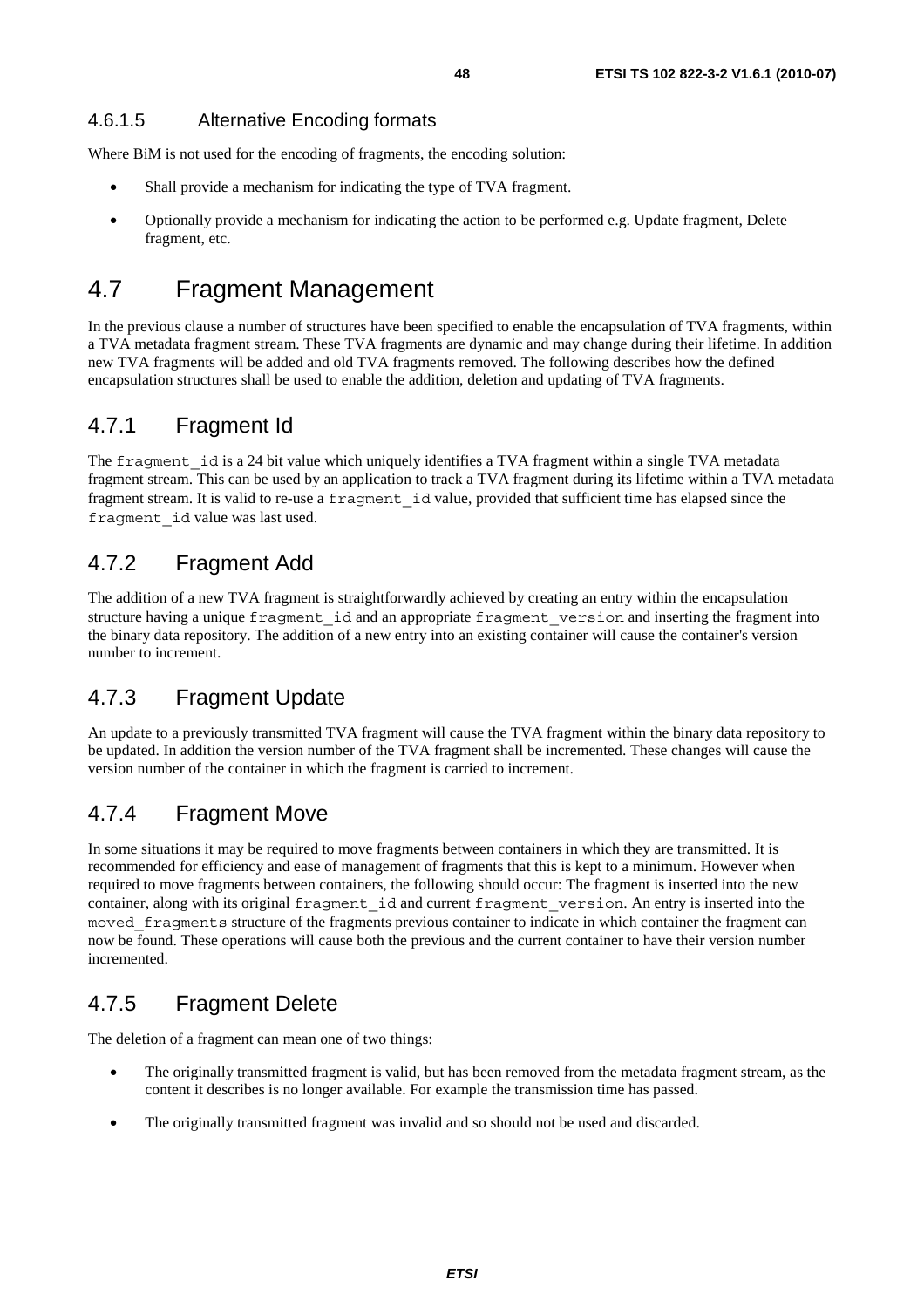Both of these scenarios are supported as follows: when a fragment disappears from the metadata fragment stream it shall be treated as if the fragment has been deleted. Care should be taken when determining if a fragment is no longer in the TVA metadata fragment stream. If a fragment's fragment\_id is not found in the expected containers encapsulation structure, the moved\_fragments structure should be searched for an entry indicating that the fragment has moved containers. However if the metadata fragment stream is not constantly monitored for changes this mechanism should not be relied upon, as a fragment may have moved containers, but the corresponding fragment moved entry is no longer transmitted. The deletion of a fragment will cause the corresponding containers version number to be incremented.

In addition to the above methods, if BiM is used for fragment encoding and the PositionCodeFlag within the TVAInit is set to "1", the BiM FragmentUpdateCommand, which forms part of the FragmentUpdateUnit shall be used to signal the deletion of a fragment. In this case when a fragment is deleted the referenced BiM fragment will consist of a FragmentUpdateUnit with a DeleteContent command and no FragmentUpdatePayload. The change of fragment will cause the fragment\_version within the encapsulation structure to be incremented.

This BiM Delete fragment command (see clause 4.4.2.2.1.3) if used shall be transmitted for a limited period of time, after which it should be removed. Receiver implementers should be aware that this mechanism should not be relied upon, as the receiver may be switched off or tuned away from the TVA metadata fragment stream, during the transmission of the Delete Command.

# 4.8 Indexing

# 4.8.1 Introduction

Data originally encapsulated in an XML document is not always best accessed as if it were an XML document when in the broadcast environment. In this environment, navigation of the document tree is relatively slow even when the location of the data in the tree is known. If the location is not known then the receiver must search through a set of data looking for a node with a particular value. In most cases this will be too slow to be practical. Indexing seeks to avoid these problems by avoiding the need to navigate the document tree. Indices provide direct access to a document TVA fragment by listing the values of a particular node (the index's key fields) and describing where the matching fragment(s) can be found in the carousel. Multiple indices can point to the same fragment, each using a different node as a key field.

# 4.8.2 Requirements

The indexing system shall be designed for metadata available in a unidirectional environment and whose TVA metadata fragments are carouseled.

The indexing system shall be compatible with any specific carousel format used to carry the TVA fragments.

The indexing system shall be designed in such a way that the data it uses may be broadcast cyclically but without being tied to a particular carousel mechanism.

The indexing system should be considered as a way to improve the navigability within the data set formed by the TVA fragments constituting a specific TVA metadata description, however this new system shall:

- be defined and used in addition and with regard to the existing solutions already standardized by *TV-Anytime*;
- be optional in the sense that for some metadata description or some application such an improved navigability may not be necessary or helpful.

The indexing system shall allow the indexing data to be used "on-line" when searching for a specific TVA fragment, namely without needing to be necessarily cached or completely acquired.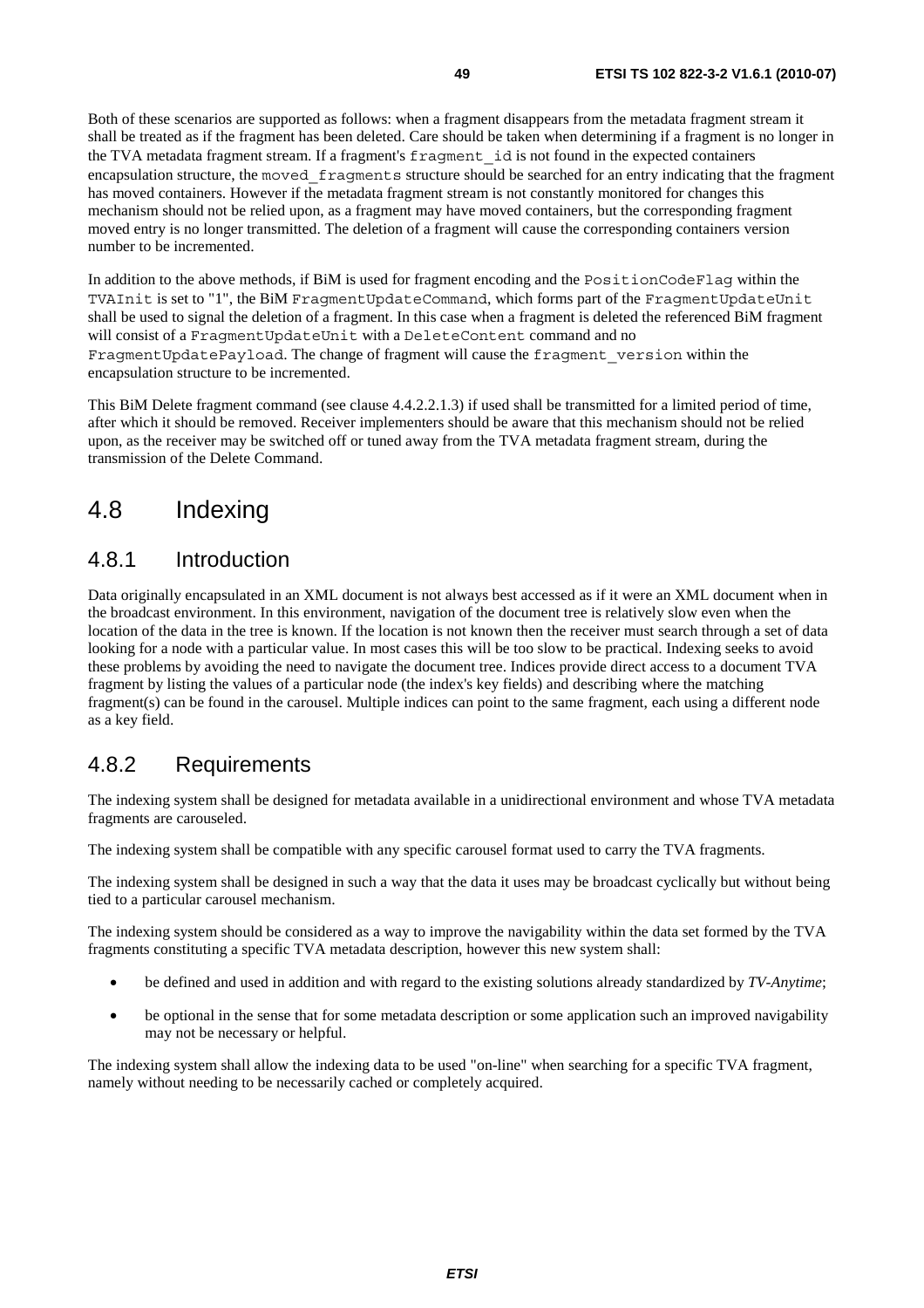The indexing mechanism shall be defined as a way to retrieve using a certain index key a specific TVA fragment among all the TVA fragments constituting a metadata description and carouseled over a unidirectional stream:

- The nature of the key index may differ from one type of TVA fragment to another.
- For each of these possible standard index data type, *TV-Anytime* will specify what the encoded format and the sorting order are.
- The value of the key used to index a TVA fragment shall always be available directly or via an indirection in this TVA fragment.

The indexing mechanism should be extensible to support the possible definition of private new indexes through the use of hooks.

# 4.8.3 Carriage of Indexing Information

Indexing data is carried using the generic Container format specified in clause 4.4.2. The present clause makes use of some structures already define in clause 4.6 on fragment encapsulation.





# 4.8.4 Data repository

The data repository within the context of an Index is used to carry data used in the representing of an index e.g. key field values. The syntax of a data repository is defined in clause 4.6.1.4 along with how binary data is carried within a data repository. In addition to binary data the data repository is used to carry Strings, as described below.

### 4.8.4.1 String repository

The string repository is used to hold all strings used by structures within the same container.

There shall only ever be one string repository per container. References to this repository are always local (that is, from the same container). Support is provided for identifying the string encoding system, to enable the use of non ASCII based character sets. The use of length fields or termination values are dependent on the string encoding used.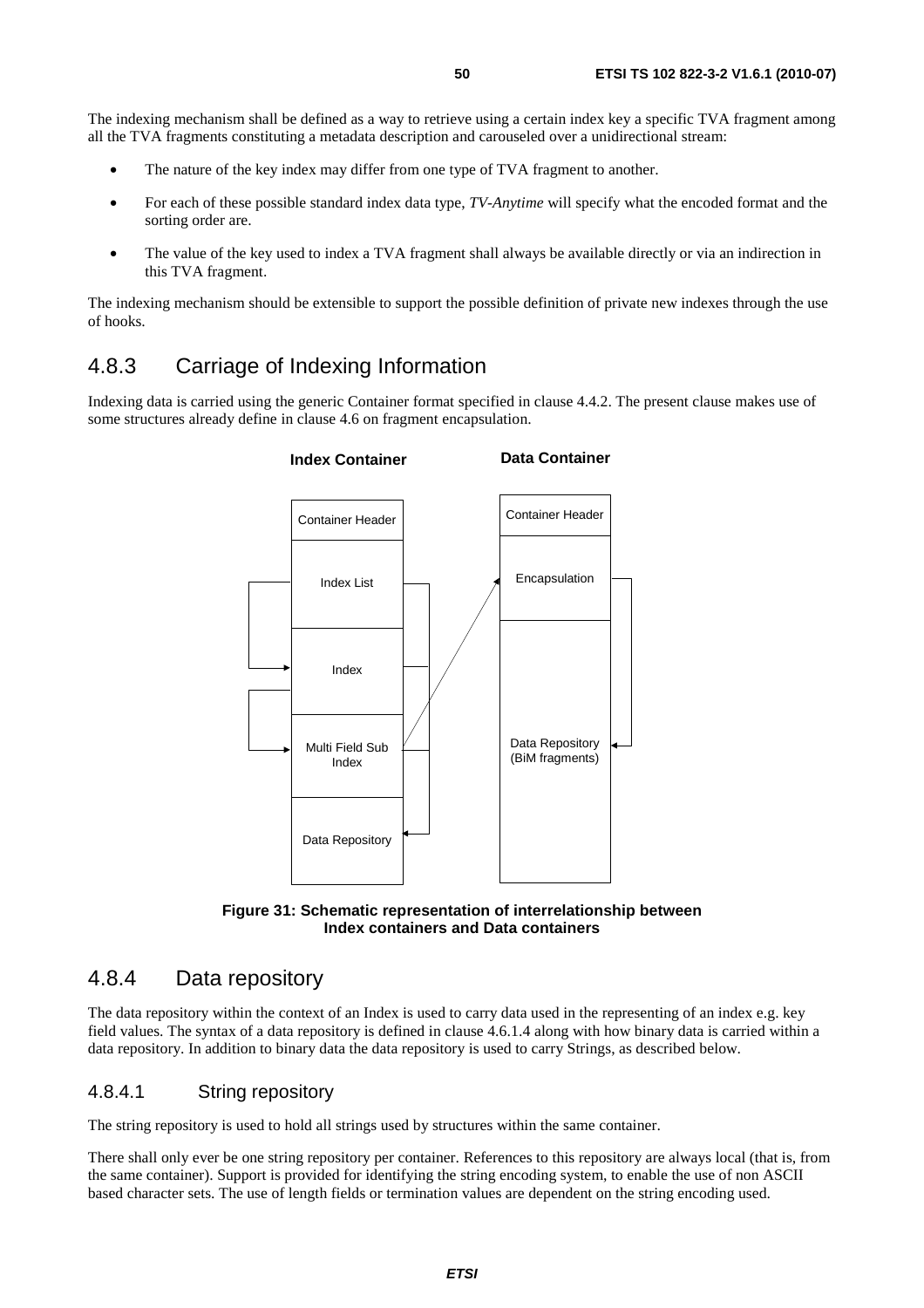| <b>Syntax</b>                                                  | <b>No. of Bits</b> | <b>Mnemonic</b> |
|----------------------------------------------------------------|--------------------|-----------------|
| string_repository() {                                          |                    |                 |
| encoding_type                                                  | 8                  | uimsbf          |
| for $(i=0; i$ <strings_count; <math="">i++) {</strings_count;> |                    |                 |
| for $(j=0; j<$ string $(i)$ .length; $j++$ ) {                 |                    |                 |
| string_character                                               | 8+                 |                 |
|                                                                |                    |                 |
| string terminator                                              | 8+                 | bslbf           |
|                                                                |                    |                 |
|                                                                |                    |                 |

**encoding\_type:** An 8 bit field used to define the character encoding system, according to table 2.

**string\_character:** Character of the encoded string. The number of bytes required to represent the character will be dependent on the string encoding system used.

**string\_terminator:** One or more bytes which indicate the end of a string. The actual value will be dependent on the string encoding system used.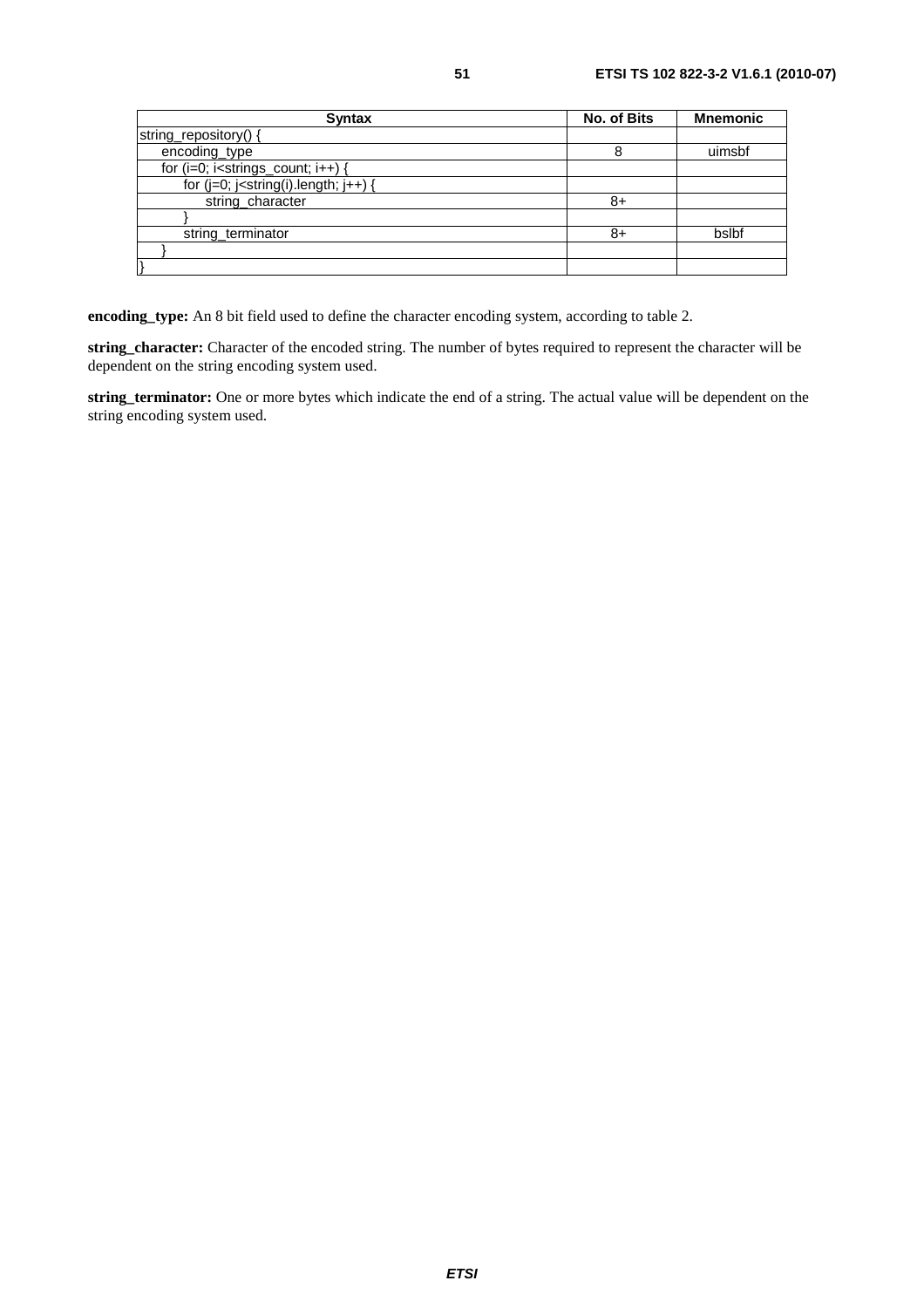# 4.8.5 Index structures



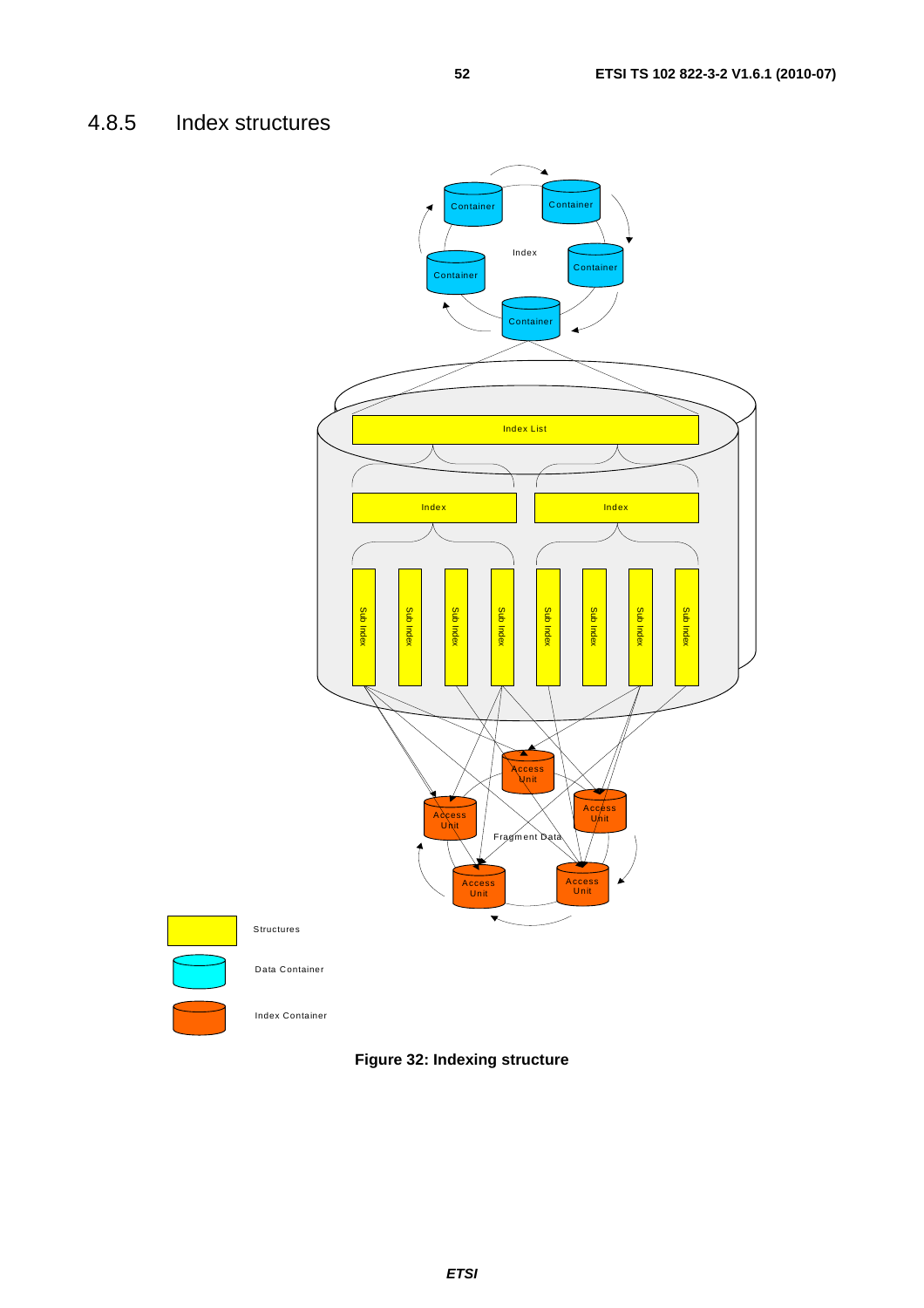### 4.8.5.1 Identification of indices

Indexes are keyed on schema simple types such as dateTime, CRID. Multiple indices can reference a single TVA fragment. It is important to be able to describe what an index is keyed on.

There are two important facts that the receiver needs to know about an index:

- The first fact is where in the schema hierarchy are the document fragments that it is referencing? It is important to know this because this describes the type and context of the fragment.
- The second fact is to know "by which key fields are these fragments indexed?" The key fields are typically child members (e.g. an attribute or an element) of the fragment type being indexed.

The specification provides two mechanisms:

- Id based identification.
- XPath expressions.

#### 4.8.5.1.1 Use of Ids

Ids can be used to identify both the type of TVA fragment and the element/attribute within the fragment, which the index is keyed on. The set of normative TVA fragments have been mapped to aid interoperability and a mechanism provided to enable metadata providers to define additional Ids to enable the support of enhanced metadata services.

### 4.8.5.1.2 Use of XPath

W3C has defined a standard specifically for the referencing of elements and attributes within an XML document, which is called XPath. XPath is a syntax, which can describe a path to one or more nodes in a document.

The fragment XPath is an *absolute* path (i.e. it is relative to the root of the document), whilst the key XPath is relative to the fragment XPath. In other words, the context node of the key XPath is the node referred to by the fragment XPath. Combined together they describe the absolute path to the node that forms a key field. The XPath syntax can describe the location of any type of node including elements, attributes and text nodes, enabling any of these to be a key field.

The XPath syntax is rich and many parts are not necessary to describe an index. Therefore a restricted set of syntax, which a TVA compliant box should support has been specified:

- Absolute Location Paths only (key xpath is relative, but the combined path is absolute).
- Axes types "attribute" and "child" only are supported.
- Abbreviated Syntax only. The preceding restrictions mean that only the following two abbreviations are permitted:
	- "child::" is always omitted;
	- "@" is always used to represent "attribute::".
- "\*" is not allowed.
- Only the following two Node tests are allowed:
	- NameTest (in which "\*" is not allowed);
		- $text()$ .
- Predicates and Functions are not allowed.
- The union operator "|", is not allowed.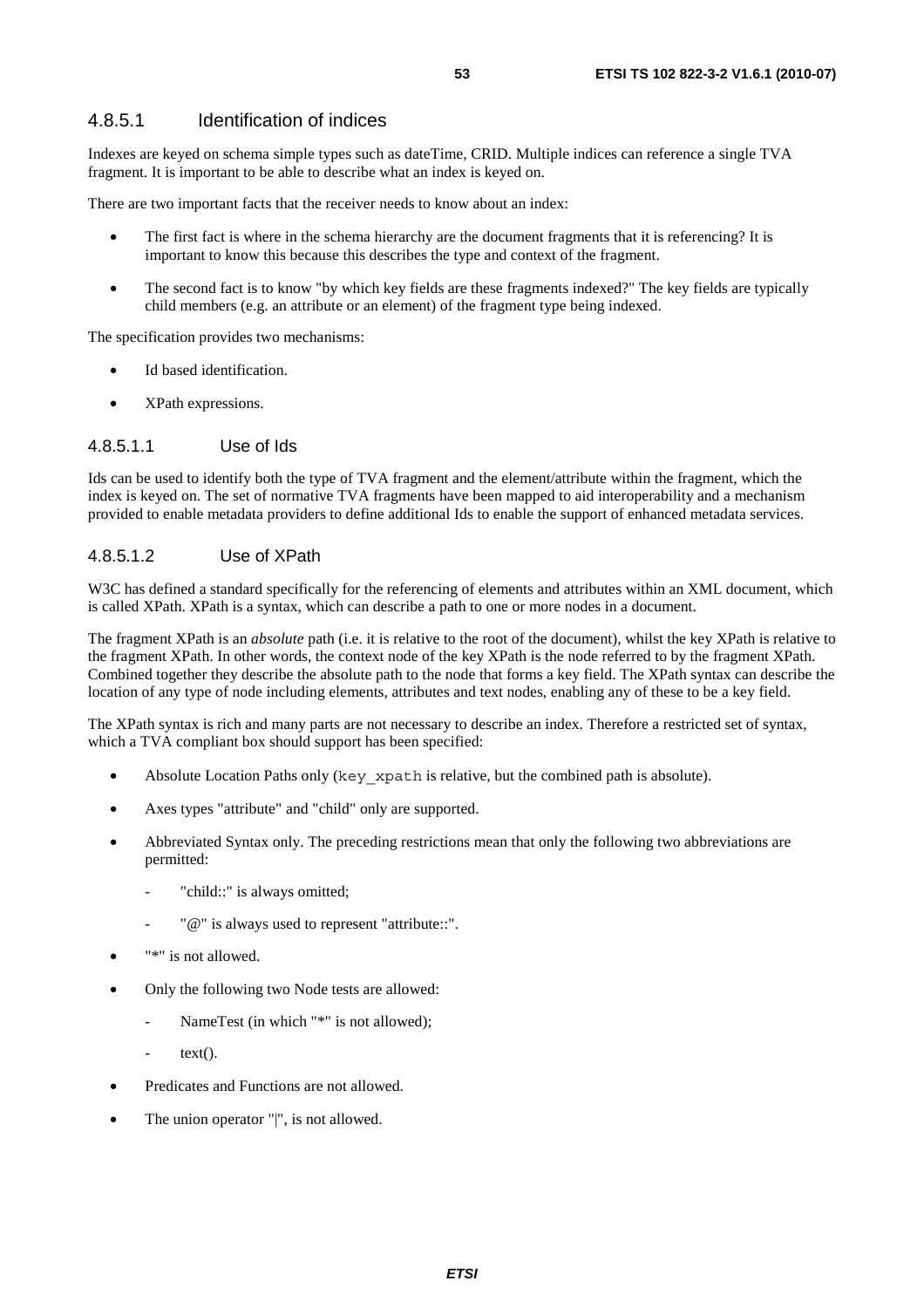All XPath expressions will be evaluated within the following context:

- The context node is the root of an XML document containing a TVAMa<sub>in</sub> element.
- The context position and context size are both 1.
- There are no variable bindings.
- There is no function library.

In addition all elements/attributes shall be namespace qualified.

#### 4.8.5.1.2.1 Example: Indexing by CRID and title

Considering a broadcast carousel that delivers fragments of type ProgramInformation the fragment XPath (in short form) would be:

/tva:TVAMain/tva:ProgramDescription/tva:ProgramInformationTable/tva:ProgramInformation

The most likely key to use for searching this set of data is the CRID. The field xpath is relative to the fragment XPath i.e.:

@tva:programId

A broadcaster may wish to index by title, as well as by CRID, to enable the receiver to search by title. The fragment XPath is:

/tva:TVAMain/tva:ProgramDescription/tva:ProgramInformationTable/tva:ProgramInformation

and the field\_xpath is:

tva:BasicDescription/tva:Title.text()

### 4.8.5.2 Introduction to the multi-key index

Some applications in the receiver may request matching fragments for more than one query condition. In this case, using multiple key fields is quite efficient to answer such requests. The multi-key consists of more than one key fields.

Multi-key values are ranked in order as follows. For a multi-key of *n* key fields  $(k_1, k_2, ..., k_n)$ , priority of each key field is ordered according to its position from left to right, i.e.  $k<sub>1</sub>$  has the highest priority and  $k<sub>n</sub>$  has the lowest priority, etc. For two multi-key values,  $(a_1, a_2, ..., a_n)$  and  $(b_1, b_2, ..., b_n)$ :

- $(a_1, a_2, ..., a_n)$  is larger than  $(b_1, b_2, ..., b_n)$  if and only if there exists an integer  $i$   $(0 \le i \le n-1)$  such that for every  $j(0 \le j \le i-1)$ ,  $a_j = b_j$  and  $a_i > b_i$ .
- $(a_1, a_2, ..., a_n)$  is smaller than  $(b_1, b_2, ..., b_n)$  if and only if there exists an integer  $i$   $(0 \le i \le n-1)$  such that for every  $j(0 \le j \le i-1)$ ,  $a_j = b_j$  and  $a_i < b_i$ .
- $(a_1, a_2, ..., a_n)$  is equal to  $(b_1, b_2, ..., b_n)$  if and only if for every  $i(1 \le i \le n)$ ,  $a_i = b_i$ .

A typical query example that can be efficiently handled by the multi-key index is as follows:

Search target fragment:

/TVAMain/ProgramDescription/ProgramLocationTable/BroadcastEvent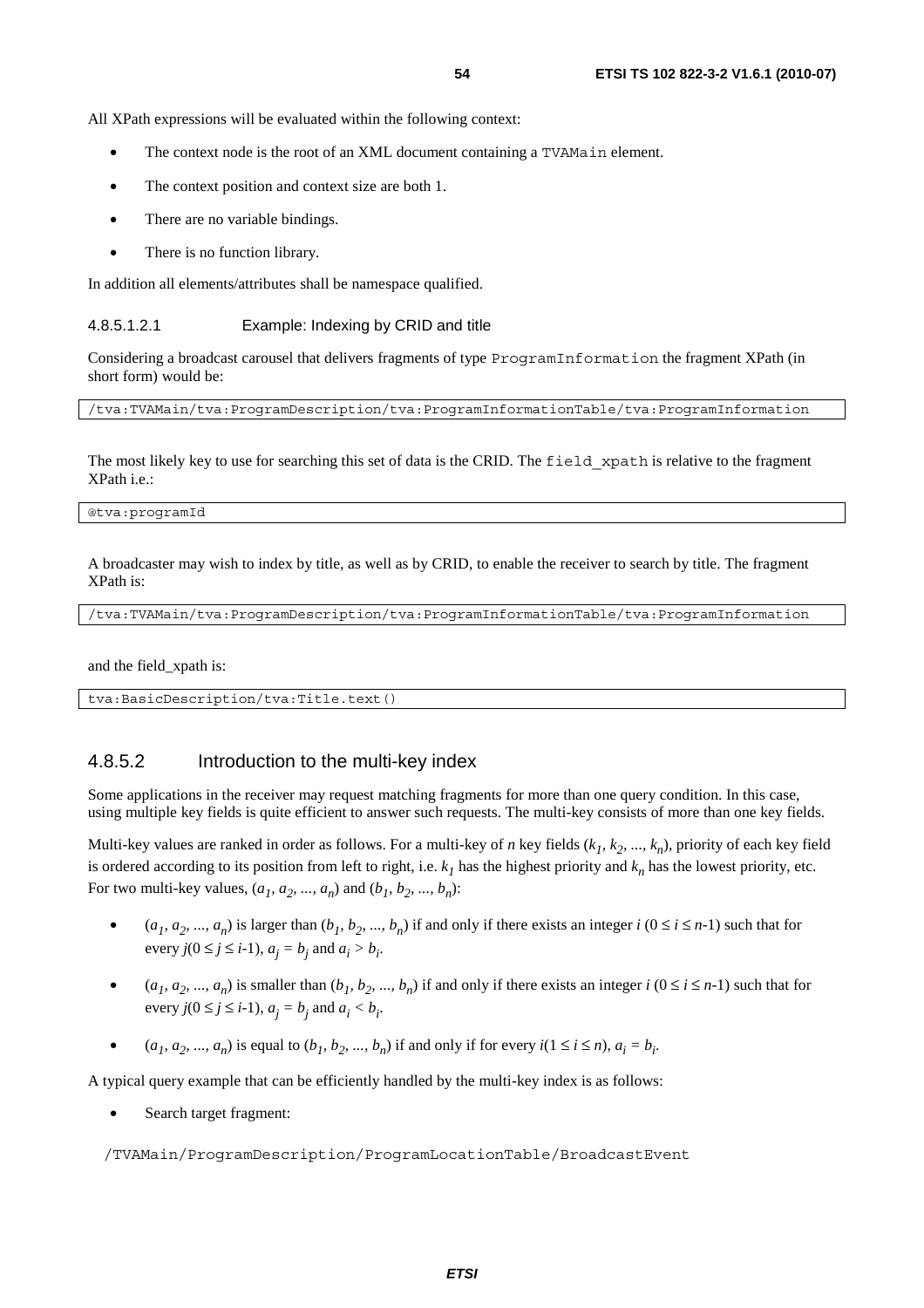- Search condition:
	- <sup>100</sup>≤ ServiceId ≤<sup>110</sup>
	- 9:00 PM ≤ PublishedStartTime.text() ≤ 10:00 PM

In this case, the "BroadcastEvent" fragments can be indexed by a multi-key index with key fields ServiceId and PublishedStartTime.

### 4.8.5.3 Index List

The index list structure provides a list of all indices that exist for the entire TVA metadata fragment stream. A receiver uses this structure to locate an index of interest, where an index is described using the structures fragment type and field\_identifier fields.

It should be noted that entries within the structure are not of fixed size. The Index list must be searched sequentially. The index descriptor length field is provided to enable a receiver to efficiently skip over index entries, which it is unable to parse due to unknown fragment\_types, field\_identifiers, or field\_encoding.

There shall be a maximum of one index list structure per TVA metadata fragment stream.

| <b>Syntax</b>                                                   | <b>No. of Bits</b> | <b>Mnemonic</b> |
|-----------------------------------------------------------------|--------------------|-----------------|
| index_list() {                                                  |                    |                 |
| for ( $j=0$ ; $j$ <num_indexes, <math="">j++) { </num_indexes,> |                    |                 |
| index_descriptor_length                                         | 8                  | uimsbf          |
| fragment type                                                   | 16                 | uimsbf          |
| if(fragment_type == $0$ xffff) {                                |                    |                 |
| fragment xpath ptr                                              | 16                 | uimsbf          |
|                                                                 |                    |                 |
| num_fields                                                      | 8                  | uimsbf          |
| for( $k=0$ ; $k=num$ fields; $k++$ ) {                          |                    |                 |
| field_identifier                                                | 16                 | uimsbf          |
| if(field_identifier == $0$ xffff) {                             |                    |                 |
| field_xpath_ptr                                                 | 16                 | uimsbf          |
|                                                                 |                    |                 |
| field_encoding                                                  | 16                 | uimsbf          |
|                                                                 |                    |                 |
| index_container                                                 | 16                 | uimsb           |
| index_identifier                                                | 8                  | uimsbf          |
|                                                                 |                    |                 |
|                                                                 |                    |                 |

**index** descriptor length: An 8 bit field which defines the number of bytes proceeding this field which are used to describe the index.

**fragment\_type:** An id used to identify the type of TVA fragments which the index makes references to. In addition to the identifiers defined in the table below, there may be a set of unique identifiers allocated on a per application basis.

The fragment type values shall associate the XPath expressions ( namespace qualified) using the appropriate versions of the namespace prefixes tva, tva2, mpeg7, int.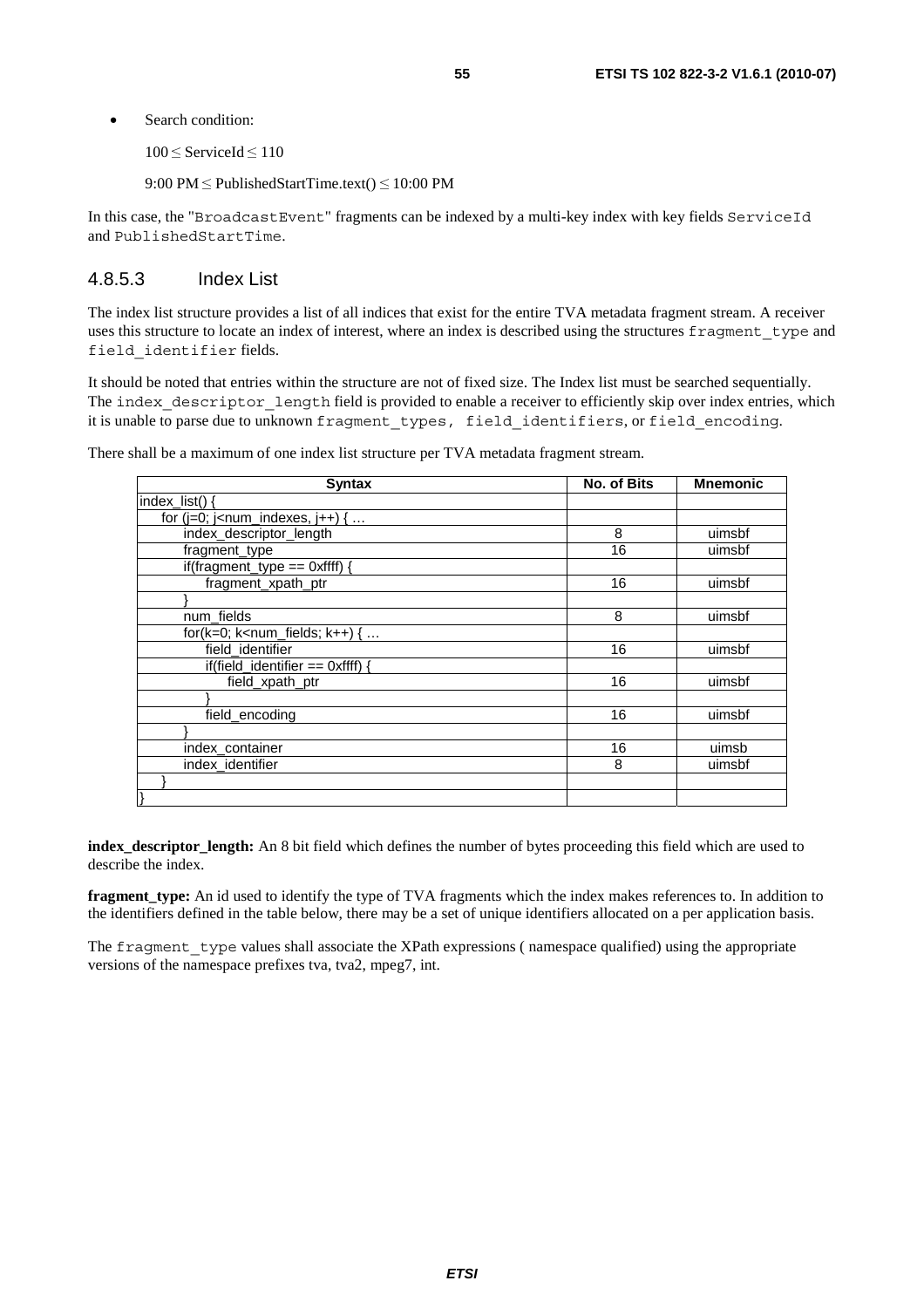| Value                           | <b>Description</b>                                                                                                      |
|---------------------------------|-------------------------------------------------------------------------------------------------------------------------|
| 0x0000                          | Reserved                                                                                                                |
| 0×0001                          | ProgramInformation fragment (/tva:TVAMain/ tva:ProgramDescription/                                                      |
|                                 | tva:ProgramInformationTable/tva:ProgramInformation)                                                                     |
| 0×0002                          | GroupInformation fragment (/tva:TVAMain/ tva:ProgramDescription/ tva:GroupInformationTable/                             |
|                                 | tva:GroupInformation)                                                                                                   |
| 0×0003                          | OnDemandProgram fragment                                                                                                |
|                                 | (/tva:TVAMain/tva:ProgramDescription/tva:ProgramLocationTable/tva:OnDemandProgram)                                      |
| 0×0004                          | BroadcastEvent fragment (/tva:TVAMain/tva:ProgramDescription/ tva:ProgramLocationTable/                                 |
|                                 | tva:BroadcastEvent)                                                                                                     |
| 0×0005                          | Schedule fragment (/tva:TVAMain/ tva:ProgramDescription/ tva:ProgramLocationTable/                                      |
|                                 | tva:Schedule)                                                                                                           |
| 0×0006                          | ServiceInformation fragment (/tva:TVAMain/ tva:ProgramDescription/                                                      |
|                                 | tva:ServiceInformationTable/ tva:ServiceInformation)                                                                    |
| 0×0007                          | PersonName fragment (/tva:TVAMain/ tva:ProgramDescription/ tva:CreditInformationTable/                                  |
|                                 | tva:PersonName)                                                                                                         |
| 0×0008                          | OrganizationName fragment                                                                                               |
|                                 | (/tva:TVAMain/tva:ProgramDescription/tva:CreditInformationTable/tva:OrganizationName)                                   |
| 0×0009                          | ProgramReviews fragment (/tva:TVAMain/ tva:ProgramDescription/ tva:ProgramReviewTable/                                  |
|                                 | tva:Review)                                                                                                             |
| 0×000A                          | <b>CSAlias fragment</b>                                                                                                 |
|                                 | (/tva:TVAMain/ tva:ClassificationSchemeTable/tva:CSAlias)                                                               |
| 0×000B                          | <b>ClassificationScheme fragment</b>                                                                                    |
|                                 | (/tva:TVAMain/tva:ClassificationSchemeTable/tva:ClassificationScheme)                                                   |
| $0 \times 000C$                 | Segment Information fragment (/tva:TVAMain/ tva:ProgramDescription/ tva:SegmentationTable/                              |
|                                 | tva:SegmentList/ tva:SegmentInformation)                                                                                |
| 0×000D                          | Segment Group Information fragment (/tva:TVAMain/ tva:ProgramDescription/                                               |
|                                 | tva:SegmentationTable/ tva:SegmentGroupList/ tva:SegmentGroupInformation)                                               |
| 0×000E                          | TVAMain fragment (/tva:TVAMain)                                                                                         |
| 0×000F                          | OnDemandService fragment (/tva:TVAMain/tva:ProgramDescription/ tva:ProgramLocationTable/                                |
|                                 | tva:OnDemandServiceType)                                                                                                |
| 0×0010                          | PurchaseInformation fragment                                                                                            |
|                                 | (/tva:TVAMain/tva:ProgramDescription/tva:PurchaseInformationTable/tva:PurchaseInformation)                              |
| 0×0011                          | MetadataOriginationInformation fragment                                                                                 |
|                                 | (/tva:TVAMain/tva:MetadataOriginationInformationTable/tva:MetadataOriginationInformation)                               |
| 0×0012                          | Package fragment (/tva:TVAMain/tva2:PackageTable/tva2:Package)                                                          |
| 0×0013                          | InterstitialCampaign Fragment                                                                                           |
|                                 | (/tva:TVAMain/tva2:InterstitialCampaignTable/tva2:IntestitialCampaign)                                                  |
| 0×0014                          | RMPIDescription Fragment (/tva:TVAMain/tva2:RMPITable/tva2:RMPIDescription)                                             |
| $0 \times 0015$                 | CouponDescription Fragment (/tva:TVAMain/tva2:CouponTable/tva2:CouponDescription)                                       |
| 0×0016                          | <b>TargetingInformation Fragment</b>                                                                                    |
|                                 | (/tva:TVAMain/tva2:TargetingInformationTable/tva2:TargetingInformation)                                                 |
| 0×0017                          | <b>Rule Fragment</b>                                                                                                    |
|                                 | (/tva:TVAMain/tva2:InterstitialTargetingTable/int:RulesTable/int:Rule)                                                  |
| 0×0018                          | <b>Request Fragment</b>                                                                                                 |
|                                 | (/tva:TVAMain/tva2:InterstitialTargetingTable/int:RecordingCacheTable/int:Request/int:Item)                             |
| 0×0019                          | Replace Fragment                                                                                                        |
|                                 | (/tva:TVAMain/tva2:InterstitialTargetingTable/int:RecordingCacheTable/int:Replace/int:Item)                             |
| 0×0020                          | <b>Expire Fragment</b>                                                                                                  |
|                                 | (/tva:TVAMain/tva2:InterstitialTargetingTable/int:RecordingCacheTable/int:Expire/int:Item)                              |
| 0×0021                          | InterstitialBreak Fragment                                                                                              |
|                                 | (/tva:TVAMain/tva2:InterstitialTargetingTable/int:InterstitialTable/int:InterstitialBreak)                              |
| 0x0022                          | PushDownloadProgram fragment<br>(/tva:TVAMain/tva:ProgramDescription/tva:ProgramLocationTable/tva :PushDownloadProgram) |
| $0 \times 0023 - 0 \times$ FFFE | User defined                                                                                                            |
| 0xFFFF                          | <b>W3C XPath Expression</b>                                                                                             |
|                                 |                                                                                                                         |

**fragment\_xpath\_ptr:** If the fragment type is set to "0xffff" this provides a reference to the start of an XPath string. This reference is in the form of an offset, in bytes, from the start of the string repository in the current container. The value of this string is the XPath (in abbreviated XPath notation) to the root node of a TVA fragment.

**num\_fields:** The number of fields which this index is based upon. The fields shall be defined in their order of importance, where the first entry is the Primary field.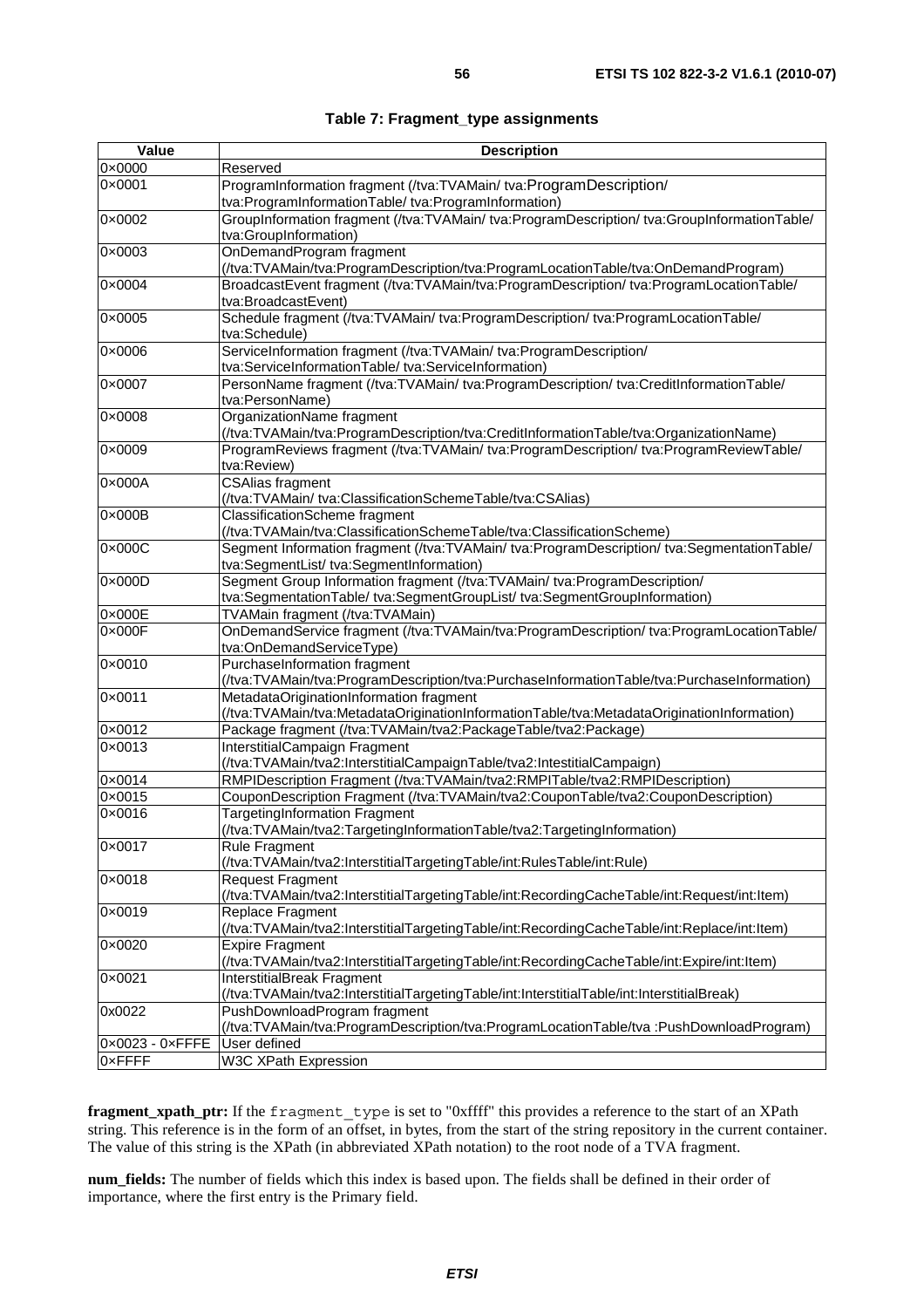| Value                           | <b>Description</b>                            |
|---------------------------------|-----------------------------------------------|
| $0 \times 0000$                 | Reserved                                      |
| $0 \times 0001 - 0 \times$ FFFE | User defined                                  |
| <b>OxFFFF</b>                   | Indicates use of a W3C XPath style expression |

### **Table 8: field\_identifier Assignments**

**field xpath ptr:** Reference to the start of the fields XPath string (in abbreviated XPath notation) within the string repository belonging to the current container. This reference is in the form of an offset, in bytes, from the start of the string repository in the current container. The value of this string is an XPath expression that is relative to the fragment types XPath, which identified the node that is used as one of the indexes key fields.

**field\_encoding:** Defines the encoding used to represent a key field value. This encoding determines how the "field value" within the multi field sub index, the low field value and high field value within the index, shall be interpreted.

The field encoding value has two purposes:

- It determines whether the content of the field value within the multi field sub index structure, the low field value and the high field value within the index structure, are inline or are found within a data repository structure (see table 4).
- It defines the encoding of the data held in the field-value within the multi field sub index structure, the low field value and the high field value within the index structure (see table 9).

| <b>Encoding value</b>           | value field interpretation                                          |
|---------------------------------|---------------------------------------------------------------------|
| 0×0000 - 0×00FF                 | Field is a 16-bit offset in bytes from the start of the string data |
|                                 | repository structure.                                               |
| 0x0100 - 0x01FF                 | Field contains an inline 2-byte value.                              |
| 0×0200 - 0×0201                 | Field contains an inline 4-byte value.                              |
| 0×0300                          |                                                                     |
| 0×0401                          |                                                                     |
| 0×0204 - 0×0206                 | Field contains an inline 1-byte value.                              |
| 0×0202 - 0×0203                 | Field is a 16 bit offset in bytes from the start of the             |
|                                 | binary_data_repository structure                                    |
| 0×0302                          | Field contains an inline 8-byte value.                              |
| 0×0400                          |                                                                     |
| 0x0204 - 0x02FF                 | Undefined                                                           |
| 0x0402 - 0x04FF                 |                                                                     |
| $0 \times 0500 - 0 \times$ FFFF | Reserved for future use.                                            |

#### **Table 9: Encoding and interpretation of the field\_value, low\_field\_value and high\_field\_value field**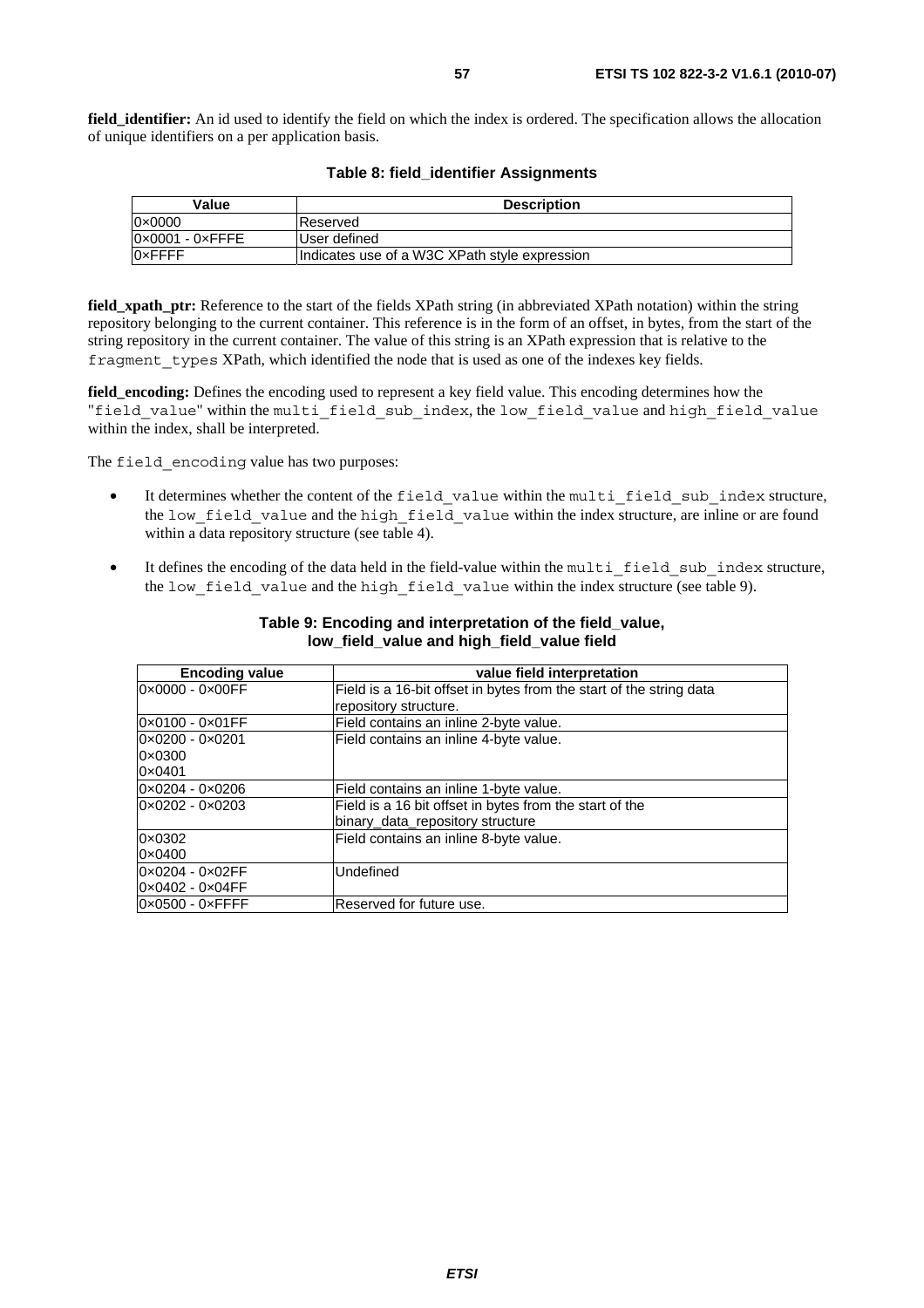| field_encoding  | <b>Description</b>                  | <b>Encoding</b>                          | <b>Number of bits</b>             |
|-----------------|-------------------------------------|------------------------------------------|-----------------------------------|
| 0×0000          | string type                         | Null-terminated string                   | variable $(8+)$                   |
| 0×0001 - 0×00FF | Reserved for custom                 |                                          |                                   |
|                 | string types                        |                                          |                                   |
| 0×0100          | signed short                        | two's complement - Big-Endian            | 16                                |
| 0×0101          | unsigned short                      | unsigned binary - Big-Endian             | 16                                |
| 0×0102 - 0×01FF | Reserved for custom                 |                                          | 16                                |
|                 | 2-byte types                        |                                          |                                   |
| 0×0200          | signed long                         | two's complement - Big-Endian            | 32                                |
| 0×0201          | unsigned long                       | unsigned binary - Big-Endian             | 32                                |
| 0×0202          | variable length signed              | one bit to indicate sign (0:             | $\overline{\text{variable}}$ (6+) |
|                 | integer                             | positive, 1: negative), followed by      |                                   |
|                 |                                     | abs(value) using vluimsbf5.              |                                   |
| 0×0203          | variable length unsigned<br>integer | vluimsbf8                                | variable $(8+)$                   |
| 0×0204          | boolean                             | 0:False 1:True                           | 8                                 |
| 0×0205          | signed byte                         | two's complement                         | 8                                 |
| 0×0206          | unsigned byte                       | unsigned binary                          | 8                                 |
| 0×0207 - 0×02FF | Reserved for custom                 |                                          |                                   |
|                 | integer types                       |                                          |                                   |
| 0×0300          | signed float                        | IEEE standard 754-1985 [3]               | 32                                |
|                 |                                     | Big-Endian                               |                                   |
| 0×0301          | Reserved                            |                                          |                                   |
| 0×0302          | signed double                       | IEEE standard 754-1985 [3]<br>Big-Endian | 64                                |
| 0×0303 - 0×03FF | Reserved for custom                 |                                          |                                   |
|                 | rational types                      |                                          |                                   |
| 0×0400          | dateTime                            | Modified Julian Date and                 | 64                                |
|                 |                                     | Milliseconds (TVA BiM codec,             |                                   |
|                 |                                     | clause 4.4.2.4.2)                        |                                   |
| 0×0401          | date                                | Modified Julian Date (TVA BiM            | 32                                |
|                 |                                     | codec, clause 4.4.2.4.3)                 |                                   |
| 0×0402 - 0×04FF | Reserved for custom                 |                                          |                                   |
|                 | binary fragments                    |                                          |                                   |
| 0×0500 - 0×FFFF | Reserved for future use             |                                          |                                   |

**index\_container:** The id of the container carrying the described index.

**index\_identifier:** This field identifies the relevant index structure within the identified container. To locate the correct index within the container (with  $id = index content$  container) the container header is searched for a structure of type "index" and with a structure\_id = index\_identifier.

### 4.8.5.4 Index

The index structure is the top level of an index. It provides a list of all sub-indices and the ranges of field values that those sub-indices carry. When considering a classic indexing system it is normal for there not to be any overlaps in the range of field values to be found within a given set of sub indexes. This is to minimize the amount of searching required to find a particular value.

Having overlapping sub-indices can lead to sequential searching of sub index structures, introducing an associated decrease in performance. However in some circumstances it may be desirable to allow this. For example where the indexed data is carried within the same container as the index and you wish to carousel the data out at different rates and the set of data to be carouseled would not typically form a single sub index without overlaps.

In the case of overlapping sub indexes they shall be declared within the index structure in descending order of search priority. Where the first declared sub index, which may contain the set of required field values has the highest priority.

### 4.8.5.4.1 Field Value Ordering

The ordering of index entries within an index is dependent on a field's primitive XML schema simple type. In the case of strings the order may be dependent on the selected language and not necessarily in alphanumeric order.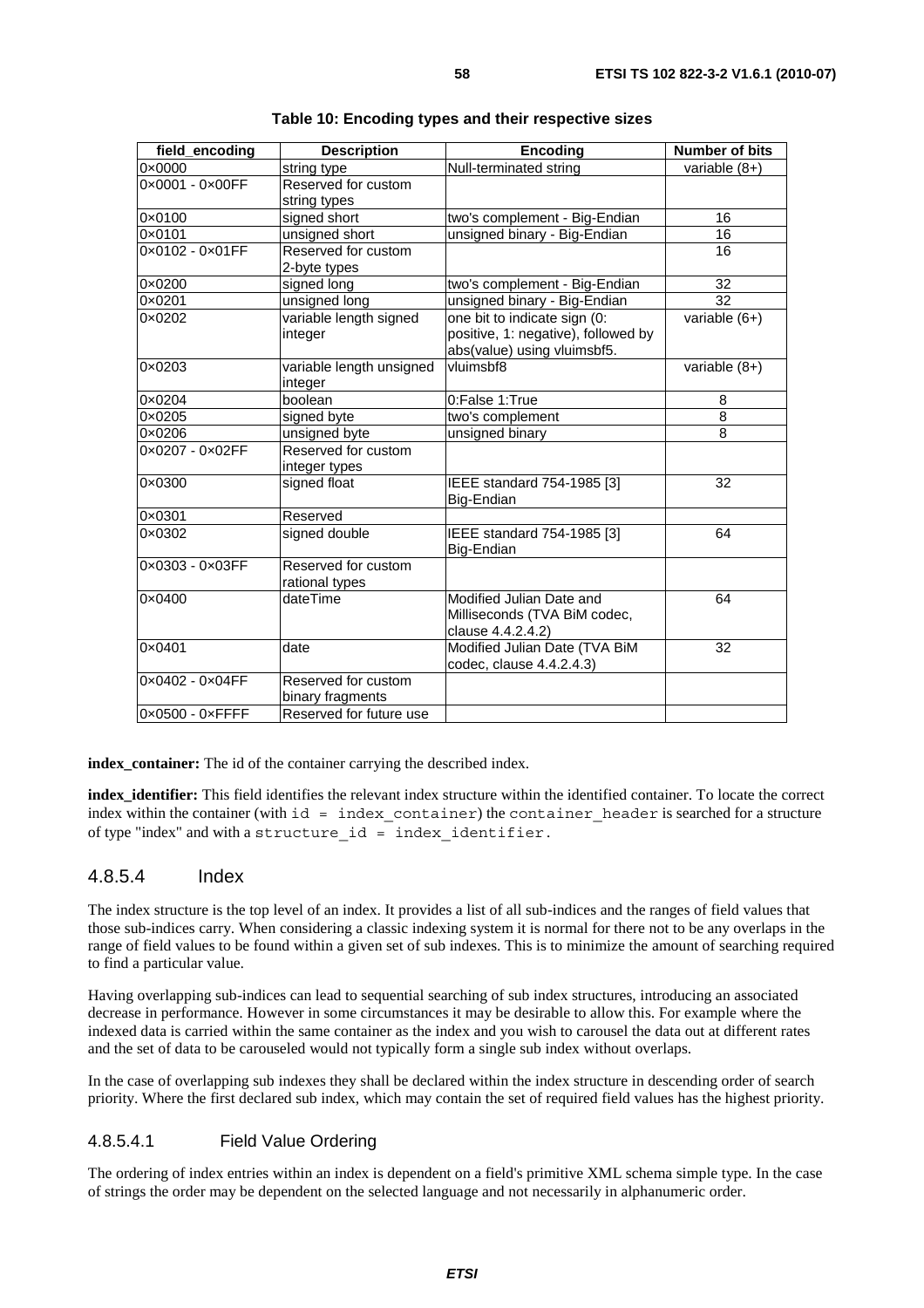| <b>Simple Type</b> | Ordering                                                         |  |
|--------------------|------------------------------------------------------------------|--|
| string             | All string shall be ordered in increasing Lexicographical order. |  |
|                    | Lexicographical ordering is language dependent and may not be    |  |
|                    | alphanumeric.                                                    |  |
| anyURI             | Increasing alphanumeric order.                                   |  |
| boolean            | "False" precedes "True".                                         |  |
| <b>NMTOKEN</b>     | Increasing binary representation order.                          |  |
| gYear              | Increasing numeric value.                                        |  |
| integer            | Increasing numeric value with negative values first.             |  |
| date               | Increasing date value.                                           |  |
| nonNegativeInteger | Increasing numeric (binary) value.                               |  |
| positiveInteger    | Increasing numeric (binary) value.                               |  |
| dateTime           | Increasing dateTime (binary) value.                              |  |
| duration           | Increasing duration (binary).                                    |  |
| float              | Increasing numeric value (negative values first).                |  |
| double             | Increasing numeric value (negative values first).                |  |

**Table 11: Defined index order for primitive simple types** 

| <b>Syntax</b>                             | <b>No. of Bits</b> | <b>Mnemonic</b> |
|-------------------------------------------|--------------------|-----------------|
| index()                                   |                    |                 |
| overlapping_subindexes                    |                    | bslbf           |
| single layer sub index                    |                    | bslbf           |
| reserved                                  | 6                  | bslbf           |
| fragment_locator_format                   | 8                  | uimsbf          |
| for $(i=0; j<$ num_sub_indexes, $j++$ ) { |                    |                 |
| for( $k=0$ ; $k<$ num_fields; $k++$ ) {   |                    |                 |
| if (overlapping_subindices == $'1'$ ) {   |                    |                 |
| low_field_value                           | field encoding     | uimsbf          |
|                                           | dependent          |                 |
|                                           |                    |                 |
| high_field_value                          | field encoding     | uimsbf          |
|                                           | dependent          |                 |
|                                           |                    |                 |
| sub_index_container                       | 16                 | uimsbf          |
| sub_index_identifier                      | 8                  | uimsbf          |
|                                           |                    |                 |
|                                           |                    |                 |

Given high\_field\_values,  $(a_1, a_2, ..., a_n)$  and  $(b_1, b_2, ..., b_n)$ , of two arbitrary sub-indexes among the sub-indices list, The sorting of sub-indices is determined as follows:

```
(a_1, a_2, \ldots, a_n) is larger than (b_1, b_2, \ldots, b_n) if and only if there exists an integer
i (0 ≤ i ≤ n - 1) such that for every j (0 ≤ j ≤ i - 1), a_j = b_j and a_j > b_j.
(a_1, a_2, \ldots, a_n) is smaller than (b_1, b_2, \ldots, b_n) if and only if there exists an
integer i (0 ≤ i ≤ n - 1) such that for every j(0 ≤ j ≤ i - 1), aj = bj and ai < bi. 
(a_1, a_2, \ldots, a_n) is equal to (b_1, b_2, \ldots, b_n) if and only if for every i(1 \leq i \leq n), a_i= bi. 
Specifically, within the index() structure, if there is no overlapping between 
subindices, for all j between 0 and num sub indexes-1 (high field value[j,0], …,
high_field_value[j,k]) is smaller than (high_field_value[j+1,0], …,
high\overline{field}value[j+1,k])"j" is the sub_index 
  "k" is the field
This function high field value[j,k] takes its value according to the loop defined in the
index() table.
```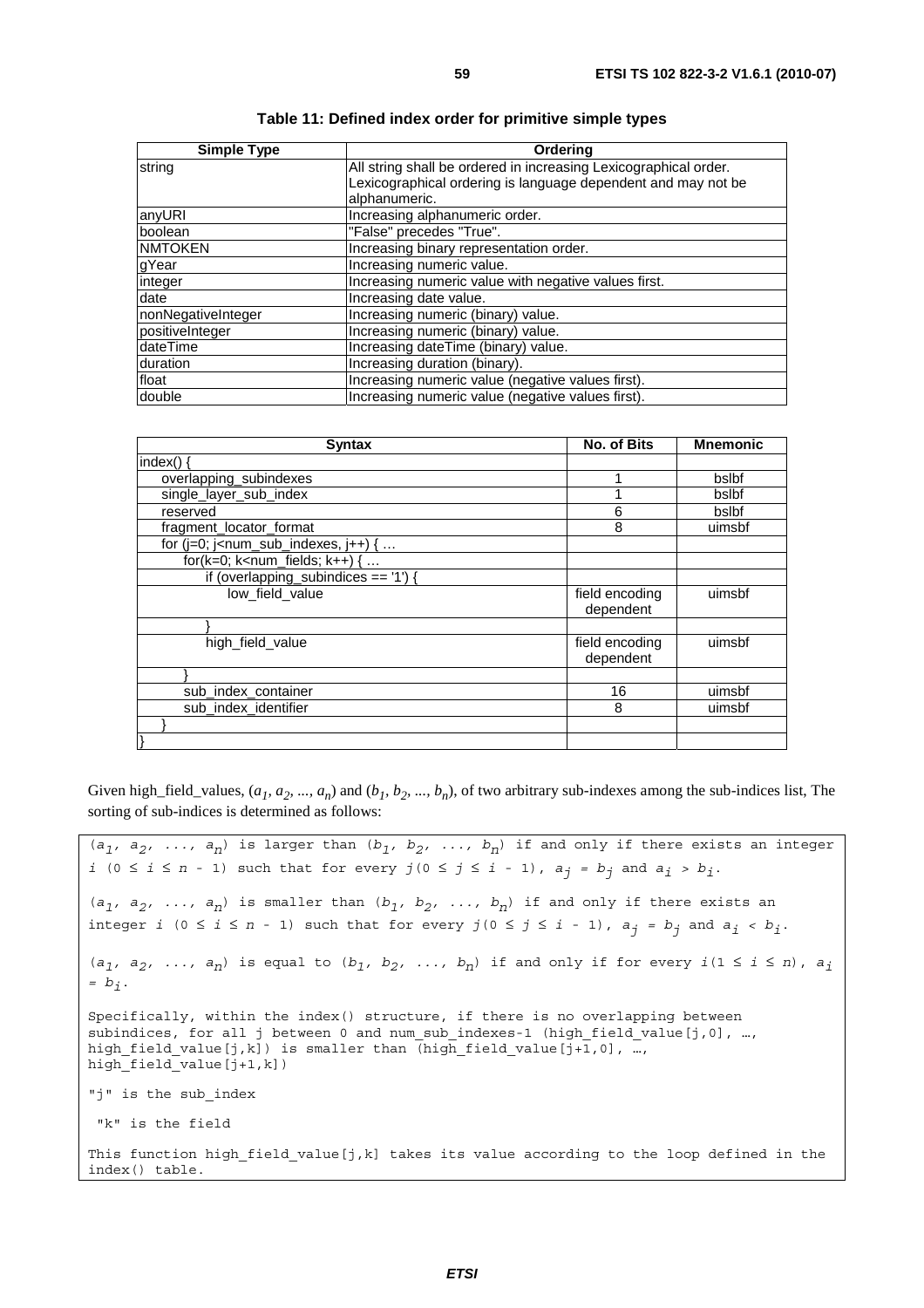**overlapping** subindexes: When set to "1", indicates that one or more of the sub indices which form this index, overlap with respect to the range of values found within the sub index. Where sub indices overlap, the sub indices are declared in descending order of search priority. When set to "0", indicates that the sub indices do not overlap and the declared sub indices are ordered in ascending order.

**single layer sub index:** This field is used to indicate the syntax used within the corresponding multi field sub index structures to represent indexes with multiple key fields. When set to "1" it indicates that all fields for a given index entry are declared together in a single multi field sub index structure. When set to "0" it indicates that each key field is contained within a separate multi\_field\_sub\_index structure.

**fragment\_locator\_format:** Identifies the format and interpretation of the fragment locator field used within the multi field sub index (leaf field) to reference a TVA fragment.

| Value        | Meaning                                        |  |
|--------------|------------------------------------------------|--|
| 0x00         | llocal fragment locator (see clause 4.8.5.7.2) |  |
| 0x01         | remote_fragment_locator (see clause 4.8.5.7.1) |  |
| 0x02 - 0xE0  | ITVA Reserved                                  |  |
| l0xE1 - 0xFF | User defined                                   |  |

#### **Table 12: Fragment reference types**

**low\_field\_value:** The lowest field value that can be found within the sub-index. The meaning of this field depends on the value of the field\_encoding member of the index list structure. The lowest value of the field expressed may not be the lowest field value actually present in the given fragment, it merely indicates that the referenced sub index structure may contain entries with fields values in the given range. The type of encoding used and the interpretation of the low field value are defined by the field encoding within the index list structure.

**high\_field\_value:** The highest field value that can be found within the sub-index. The meaning of this field depends on the value of the field\_encoding member of the relevant index list structure (see clause 4.8.5.3). The highest value of the field expressed may not be the highest field value actually present in the given fragment, it merely indicates that the referenced sub index structure may contain entries for key field values in the given range. The type of encoding used and the interpretation of the high field value are defined by field encoding within the index list structure.

It should be noted that the high field value for all but the first field may be lower than the previous high field value sub index entry. This is caused when there is a change in the value of the parent field.

For example if we have an index keyed on channel and event time fields, we could have a set of sub indexes with the following ranges:

- Sub index 1 channel high field value = "3", event time high field value = "12:00".
- Sub index 2 channel high field value = "4" event time high field value = "09:00".

Where the index uses multiple fields, the declaration order of the high field values shall match that defined for the index within the index\_list structure.

When defining the range of values that a particular sub index shall cover, sufficient space should be left to enable the addition of further index entries without unduly impacting other sub indices. For example if a sub-index can hold a maximum of say 64K entries, it is recommended that the range of current entries should equal around half to two thirds the space. This leaves sufficient room for additional entries without having to changing the way in which the index is split into sub index structures.

sub\_index\_container: The id of the container carrying the described multi field sub index.

sub index identifier: This field identifies the multi field sub index structure instance containing the described sub index. To locate the sub index within the container (with  $id = sub$  index container) the container header is searched, for a structure of type "multi field sub index" with a structure id equal to the sub\_index\_identifier.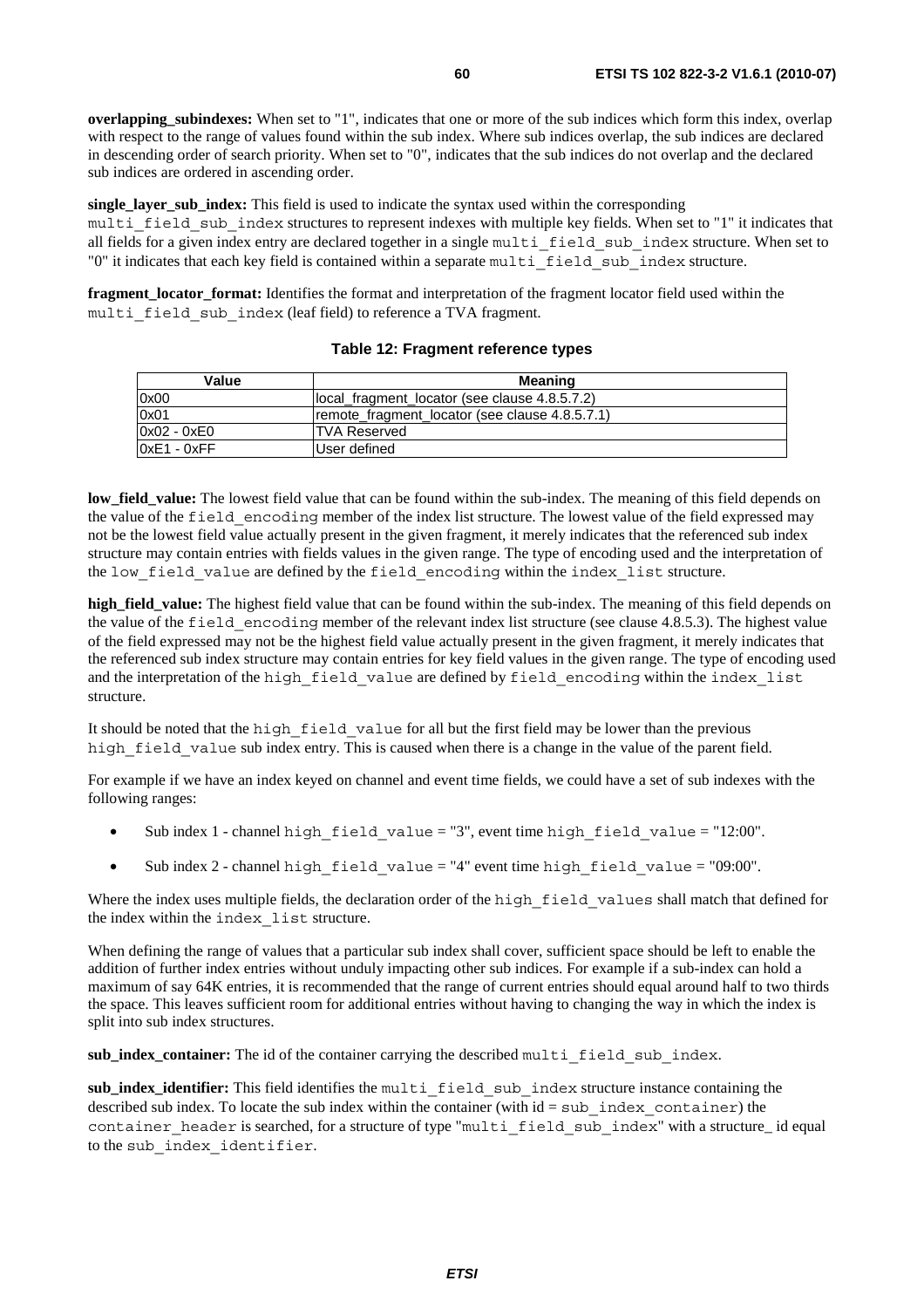### 4.8.5.5 Multi field sub\_index

A multi field sub index provides references to TVA fragments, which contain field values within the range specified for this sub index. The structure supports indexes with both single and multiple key fields. In the case of indices with multiple key fields, the syntax provides two methods:

- Single Layer All key fields defined together within a single multi field sub index.
- Multi Layer Each multi field sub index defines a single field of a key.

### 4.8.5.5.1 Single Layer Structures

Single Layer Structures provide a simple mechanism for describing multiple key field indices. As each entry in the structure can be decoded one by one in a straightforward manner, this structure would be preferred in a situation where the received index data need to be reorganized in the PDR before its use. Note that the index data can be restructured inside the PDR according to its own storage method and query processing policy. For example, a PDR may want to reorganize one of the received indices in its own B-tree index.

In addition, the Single Layer Structure provides an efficient mechanism for representing multiple key field indexes, where there is typically a one to one mapping e.g.  $\leq$ surname, givenname.

#### 4.8.5.5.2 Multi Layer Structures

Multi Layer Structures provide an efficient mechanism for describing multiple field indices with common key field values. This is achieved with the use of multiple multilaged sub-index structures (see figure 33), where each structure is used to describe one layer of a multi field sub index, (layer is equal to a key field of a multi field index).

Each index entry, within the multi\_field\_sub\_index, points to further multi\_field\_sub\_index structures (except for the leaf field), which contain index entries having the declared field value.

The multi field sub index structure is formed of two parts:

- multi\_field\_header.
- multi\_field\_index\_entries.

The multi field header defines how the multi field index entries sub structure should be interpreted and indirectly defines the size of each index entry.

All entries within the multi field index entries sub structure are ordered in ascending order.

All entries are of a fixed size, which enables the sub structure to be efficiently searched using a binary search algorithm.

The number of entries within the structure is not explicitly defined, but can be inferred as follows:

```
num entries = (structure length -
sizeof(multi field header))/sizeof(multi field index entry)
```
It should be noted that the syntax used within multi\_field\_sub\_index structures is not always common across all sub indices. Therefore the header of each multi field sub index should be parsed to infer the syntax used within a given instance.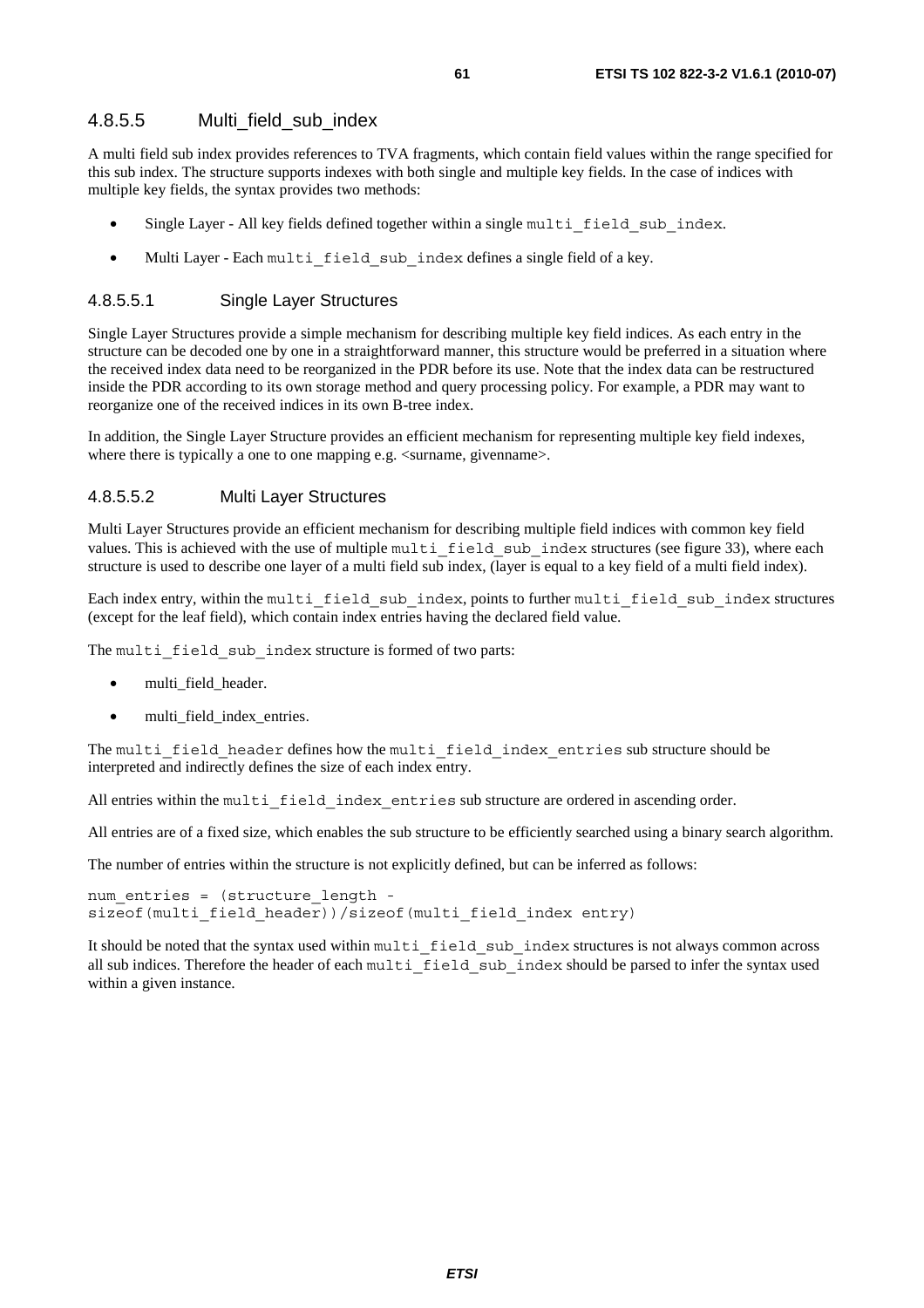| <b>Syntax</b>                        | <b>No. of Bits</b> | <b>Identifier</b> |
|--------------------------------------|--------------------|-------------------|
| multi_field_sub_index() {            |                    |                   |
| multi field header {                 |                    |                   |
| leaf field                           |                    | bslbf             |
| multiple_locators                    |                    | bslbf             |
| reserved                             | 6                  | bslbf             |
|                                      |                    |                   |
| if(single_layer_sub_index == $'0'$ ) |                    |                   |
| multi_layer_sub_index_structure()    |                    |                   |
| else                                 |                    |                   |
| single_layer_sub_index_structure()   |                    |                   |
|                                      |                    |                   |
|                                      |                    |                   |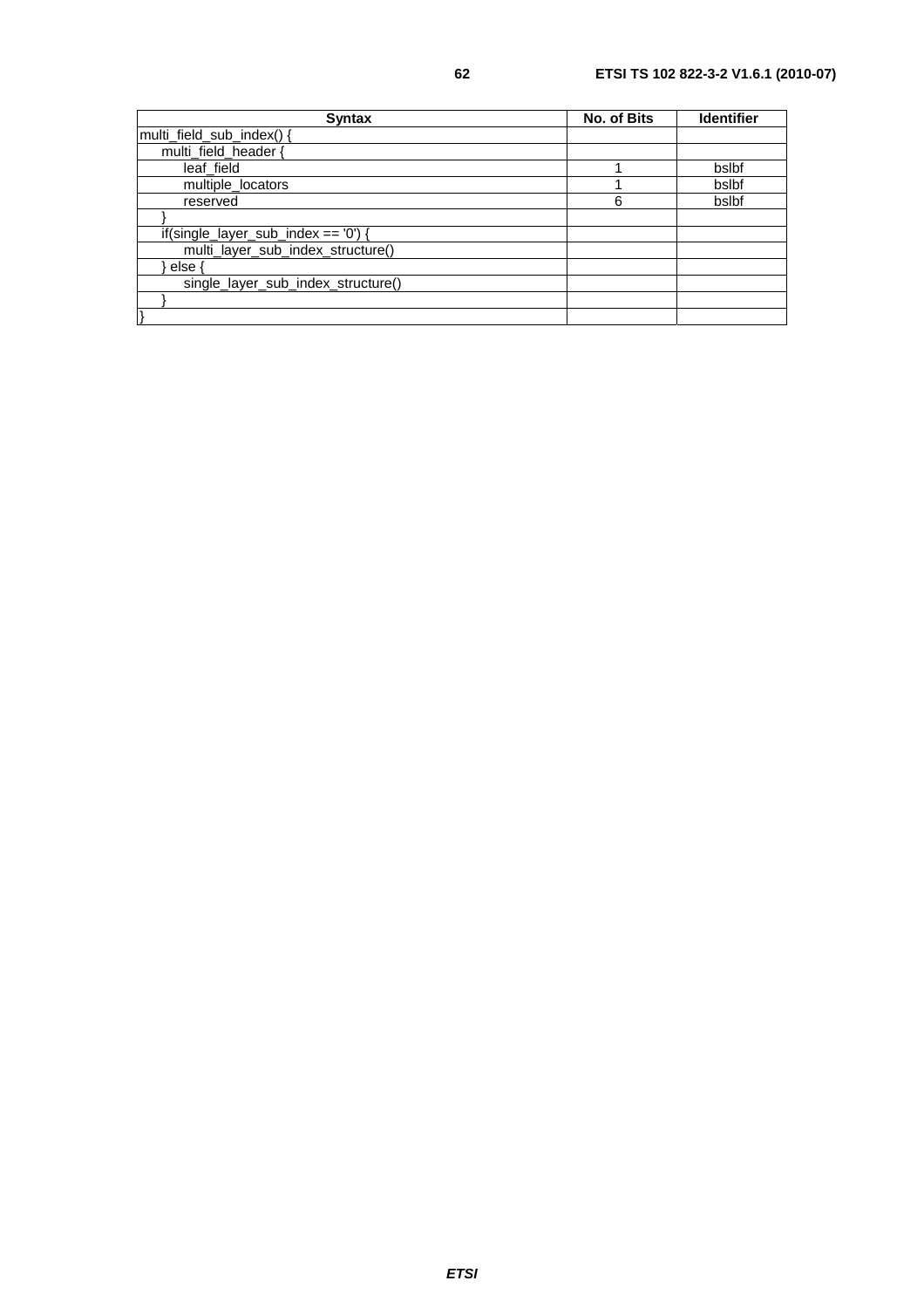

**63**

**Figure 33: Example multi\_field\_sub\_index structure (using multi-layer syntax) for an index with three key fields (Genre, Language and Title)**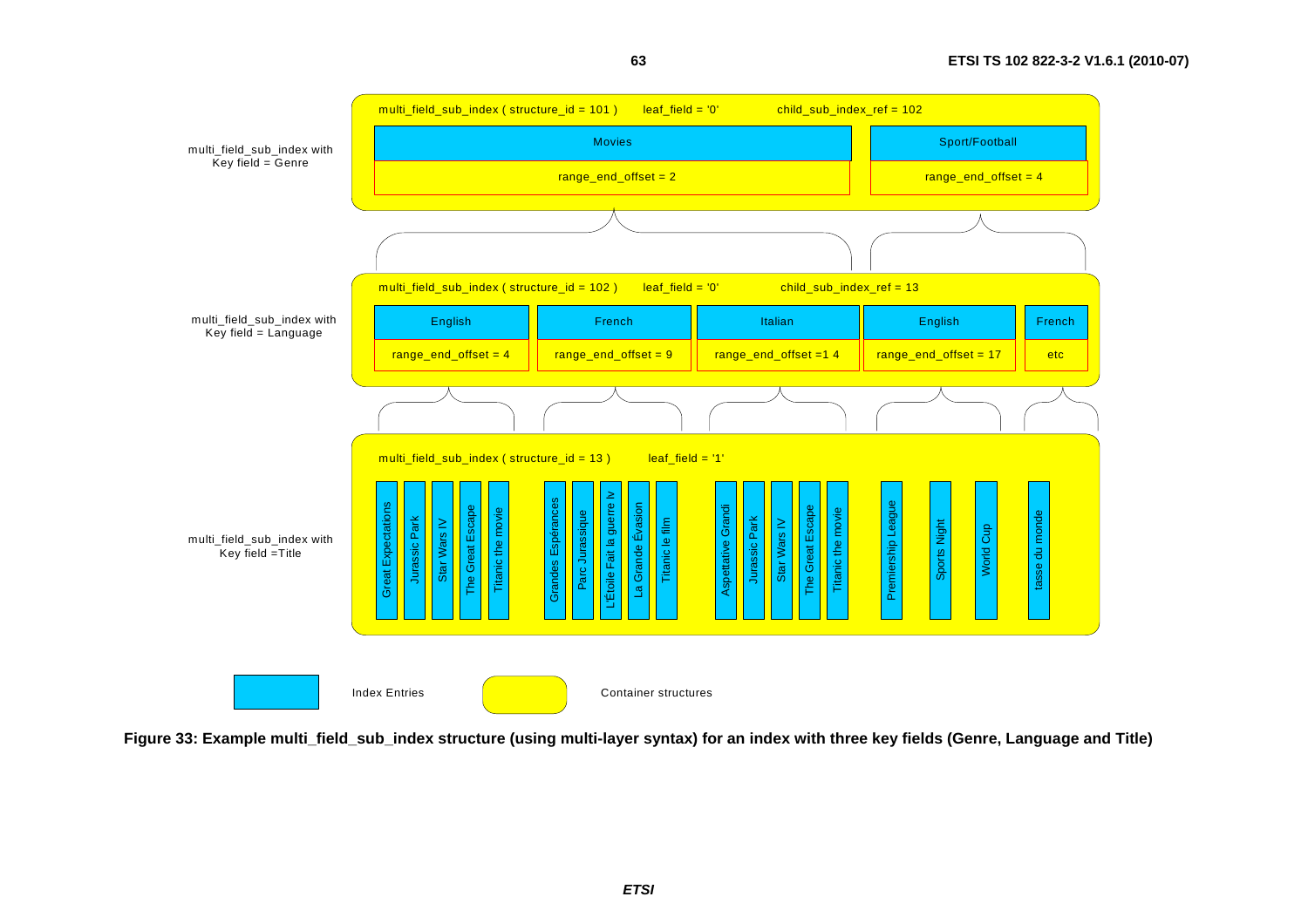Given field\_values,  $(a_1, a_2, ..., a_n)$  and  $(b_1, b_2, ..., b_n)$ , of two multi\_field entries, the order between the two entries is determined as follows:

 $(a_1, a_2, ..., a_n)$  is larger than  $(b_1, b_2, ..., b_n)$  if and only if there exists an integer *i*  $(0 \le i \le n - 1)$  such that for every *j*(0 ≤ *j* ≤ *i* − 1), *a<sub>j</sub>* = *b<sub>j</sub>* and *a<sub>j</sub>* > *b<sub>j</sub>.* 

 $(a_1, a_2, ..., a_n)$  is smaller than  $(b_1, b_2, ..., b_n)$  if and only if there exists an integer *i*  $(0 \le i \le n - 1)$  such that for every *j*(0 ≤ *j* ≤ *i* − 1), *a<sub>j</sub>* = *b<sub>j</sub>* and *a<sub>j</sub>* < *b<sub>j</sub>*.

 $(a_1, a_2, ..., a_n)$  is equal to  $(b_1, b_2, ..., b_n)$  if and only if for every *i*(1 ≤ *i* ≤ *n*),  $a_j$  =  $b_j$ .

Specifically, within the multi\_field\_sub\_index() structure, for all j between 0 and num\_entries-1 (field value[j,0], …, field value[j,k]) is smaller than (field value[j+1,0], …, field value[j+1,k])

leaf\_field: This shall be set to "1" when the multi field sub index carries the leaf field of an index (last indexed field). Which indicates that the structure contains references to fragments and not to further multi field sub index structures. This field is only used within multi layer sub indexes. When a single layer sub index is being described this flag shall be ignored.

**multiple** locators: A flag which when set to "1" indicates that there are potentially multiple referenced fragments which have the same set of key field values. This provides a more bandwidth efficient mechanism, when multiple fragments have the same set of key values. The actual fragment locators are carried in a separate structure within the container and an offset is used to reference the set of relevant locators within the structure. When the flag is set to "0" it indicates that fragment\_locators are defined inline.

| <b>Syntax</b>                                                   | No. of Bits                 | <b>Mnemonic</b> |
|-----------------------------------------------------------------|-----------------------------|-----------------|
| single_layer_sub_index_structure () {                           |                             |                 |
| multi_field_index_entries {                                     |                             |                 |
| for ( $j=0$ ; $j$ <num_entries; <math="">j++) { </num_entries;> |                             |                 |
| for(f=0; f <num_fields; <math="">f++) {</num_fields;>           |                             |                 |
| field_value                                                     | field encoding<br>dependent | uimsbf          |
|                                                                 |                             |                 |
| if(multiple_locators == $'1'$ ) {                               |                             |                 |
| locator end offset                                              | 16                          | uimsbf          |
|                                                                 |                             |                 |
| else                                                            |                             |                 |
| fragment locator()                                              |                             |                 |
|                                                                 |                             |                 |
|                                                                 |                             |                 |
|                                                                 |                             |                 |

**field\_value:** The value of the key field of the referenced fragment. The meaning of this field depends on the value of the field encoding member of the relevant index list structure (see clause 4.8.5.4). Only values of the key field within the range given for this sub index structure, by the relevant index structure are allowed (see clause 4.8.5.4).

**fragment\_locator:** When the multiple\_locators flag is set to "0" in the multi\_field\_header this field is used to reference a fragment, having the set of specified key field values. The format of this locator is dependent on the fragment\_locator\_format defined for this index within the index\_list structure. For an explanation of the various defined locator formats please refer to clause 4.8.5.7.

**locator\_end\_offset:** When the multiple\_locators flag is set to "1" in the multi\_field\_header this field is used to indicate the inclusive end offset within the fragment\_locators structure where the set of valid locators can be found. The format of these locators is defined by the fragment locator format declared within the index\_list structure. The fragment\_locator structure instance in which the locators can be found is the fragment\_locator structure with the same structure\_id value as that of this sub index structure.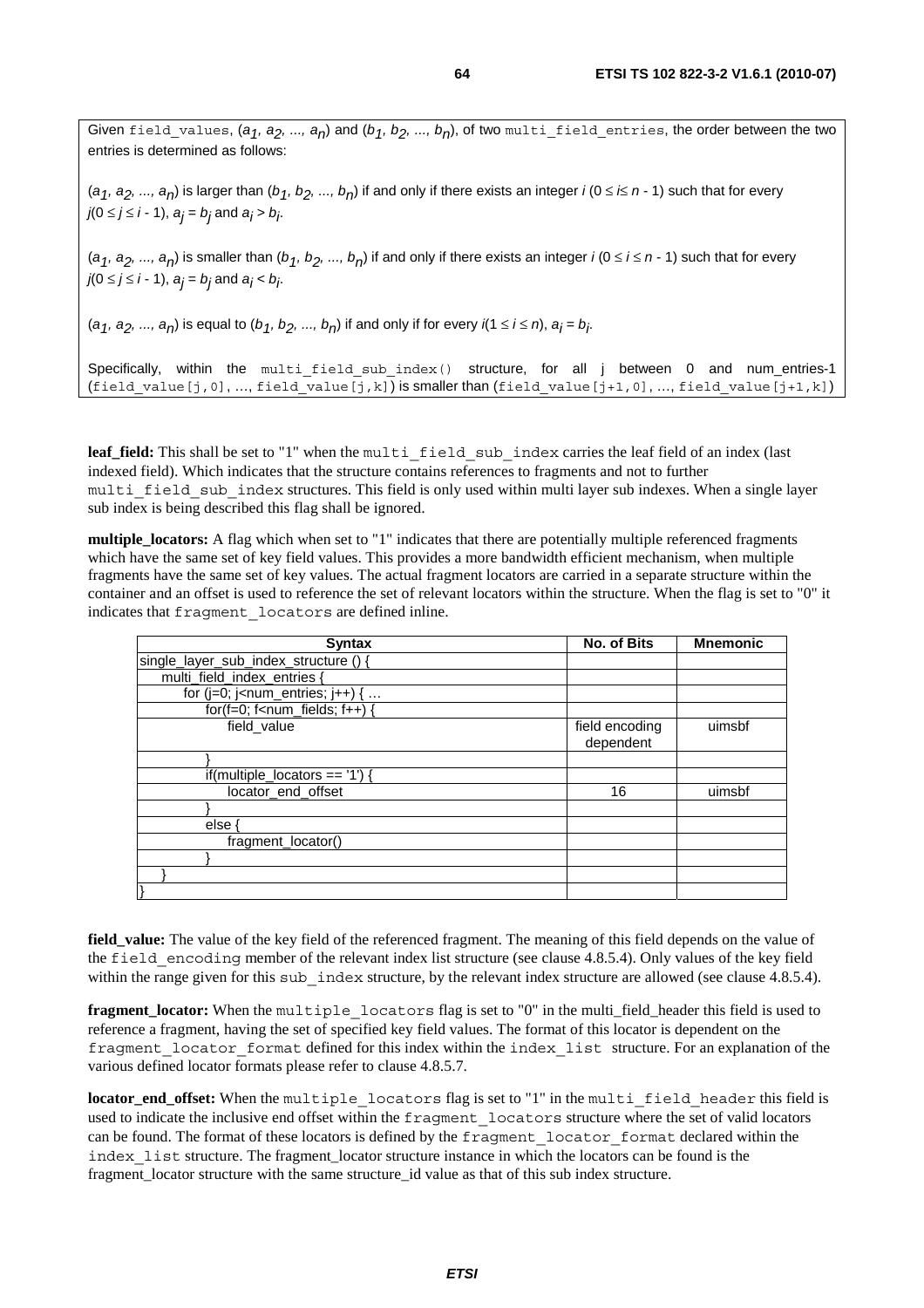The locator start offset is implicit from the previous entry within the multi field sub index, as follows:

- If it is the first entry within the multi\_field\_index\_entries then locator\_start\_offset shall equal 0.
- If it is not the first entry, the previous entries locator end offset + 1 shall be used as the current entries inclusive locator\_start\_offset.

```
if (current index != 0) { 
   locator start offset = multi field index entries[current index-1].locator end offset
+ 1; 
  }else { 
   locator start offset = 0;}
```
It should be noted that these references are based on fragment locator entries and not byte offsets. The actual byte offset within the fragment locators structure is calculated as follows:

```
byte offset = locator end offset * sizeof(fragment locator);
```

| <b>Syntax</b>                                                   | <b>No. of Bits</b>          | <b>Mnemonic</b> |
|-----------------------------------------------------------------|-----------------------------|-----------------|
| multi_layer_sub_index_structure ()                              |                             |                 |
| if (leaf_field='0') {                                           |                             |                 |
| child_sub_index_ref                                             | 8                           | uimsbf          |
|                                                                 |                             |                 |
| multi_field_index_entries {                                     |                             |                 |
| for ( $j=0$ ; $j$ <num_entries; <math="">j++) { </num_entries;> |                             |                 |
| field_value                                                     | field encoding<br>dependent | uimsbf          |
| if(leaf_field == '1') {                                         |                             |                 |
| if(multiple_locators == $'1'$ ) {                               |                             |                 |
| locator_end_offset                                              | 16                          | uimsbf          |
|                                                                 |                             |                 |
| else (                                                          |                             |                 |
| fragment_locator()                                              |                             |                 |
|                                                                 |                             |                 |
|                                                                 |                             |                 |
| else                                                            |                             |                 |
| range end offset                                                | 16                          | uimsbf          |
|                                                                 |                             |                 |
|                                                                 |                             |                 |
|                                                                 |                             |                 |
|                                                                 |                             |                 |

For all fields not described, please refer to the semantics for the single\_layer\_sub\_index\_structure fields found above.

**child\_sub\_index\_ref:** This value identifies a further multi\_field\_sub\_index structure within the current container which holds index entries having a field value equal to that defined within this sub index. The combination of this value and the range\_end\_offset enables you to locate a set of index entries, which have a specific key field value.

**range\_end\_offset:** This field defines the set of entries within the referenced multi\_field\_sub\_index (a multi field sub index with its structure\_ id equal to child sub index ref) having a key field value equal to that defined by the field\_value.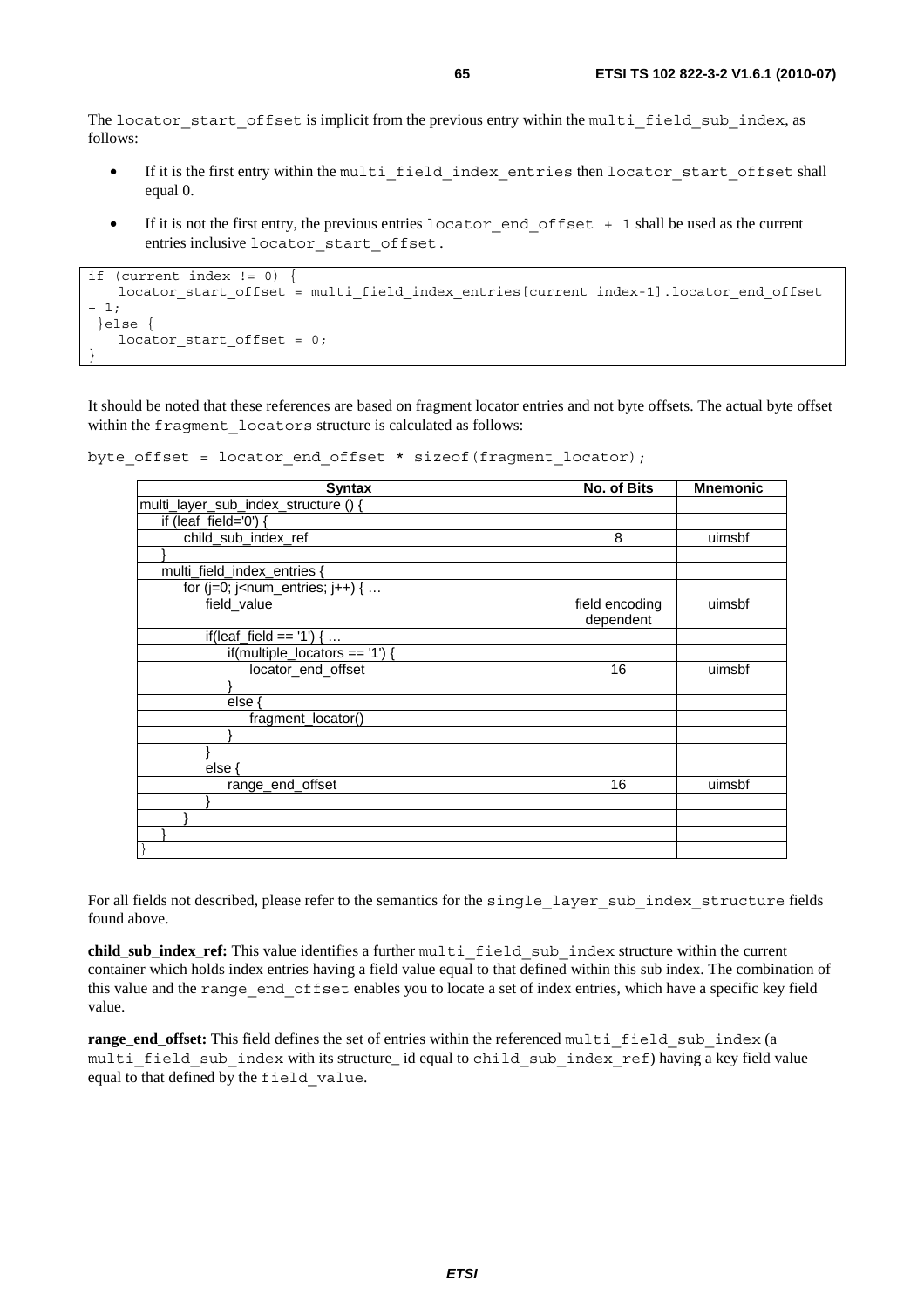The value is an inclusive offset from the start of the multi\_field\_index\_entries of the target multi field sub index, where the end offset for the set of entries that have the declared value can be found. The range start offset is implicit from the previous, entry within the multi field sub index, as follows:

- If it is the first entry within the multi field index entries then start offset shall equal 0.
- If it is not the first entry, the previous entries range end  $offset + 1$  shall be used as the current entries inclusive range\_start\_offset.

```
if (current index != 0) { 
    range start offset = multi field index entries[current index-1].range end offset +
1; 
  }else { 
     range_start_offset = 0; 
}
```
It should be noted that these references are based on index entries and not byte offsets. So the actual byte offset within the structure is calculated as follows:

```
byte_offset = (range_end_offset * sizeof(multi_field_index_entry)) + 
sizeof(multi field header)
```
## 4.8.5.6 Fragment locators structure

The fragment locators structure is used to carry fragment locators, where there are multiple fragments with the same set of key field values. This structure is referenced by the multi\_field\_sub\_index structure.

There can be multiple fragment locators structures within a single container and the structure id is used to identify an instance. The structure id shall be set to the same structure id value to that of the associated sub index structure. So for example if the sub index has a structure id of "0 $\times$ 03" then the corresponding fragment locators structure will have a structure id of " $0\times03$ ".

| <b>Syntax</b>                                                    | No. of Bits | <b>Mnemonic</b> |
|------------------------------------------------------------------|-------------|-----------------|
| fragment_locators() {                                            |             |                 |
| for(int i=0; i <num <math="" i++)="" locators;="">\{ \dots</num> |             |                 |
| fragment locator()                                               |             |                 |
|                                                                  |             |                 |
|                                                                  |             |                 |

**num\_locators:** This value is inferred from the size of the structure which is declared within the containers container\_header.

I.e. num\_locators = structure\_length/sizeof(fragment\_locator).

**fragment\_locator:** This field is used to convey a reference to a TVA fragment. The format of this locator is dependent on the fragment locator format defined for this index within the index list structure. For an explanation of the various defined locator formats please refer to clause 4.8.5.7.

### 4.8.5.7 Fragment locator formats

There are a number of defined fragment locator formats to enable the referencing of fragments from an index entry.

#### 4.8.5.7.1 Referencing fragments in another container

When a data structure becomes quite large, or it is a requirement to be able to carousel the index at a different rate to that of the data, it is advantageous to split the index and data across independent containers. This format provides a mechanism for an index entry to reference a TVA fragment within another container.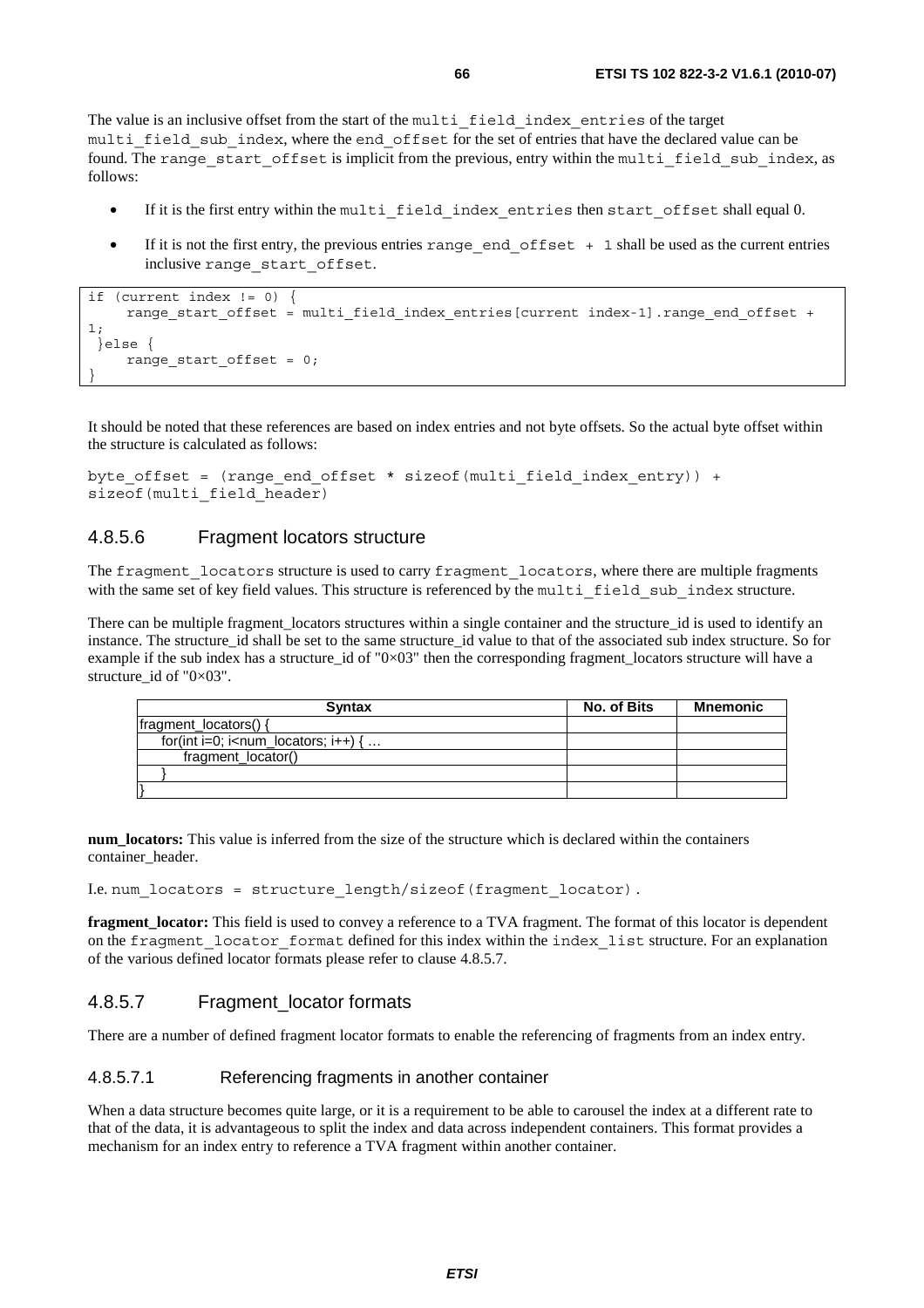| <b>Syntax</b>                   | No. of Bits | Mnemonic |
|---------------------------------|-------------|----------|
| $ $ remote fragment locator() { |             |          |
| target container                | 16          | uimsbf   |
| target fragment                 | 24          | uimsbf   |
|                                 |             |          |

**target\_container:** The container ID of the container holding the encapsulation structure for the target fragment.

**target fragment:** A 24 bit identifier which uniquely identifies a fragment within the target container. To locate the actual fragment, the appropriate container should be loaded and the encapsulation structure searched to find a matching fragment id. Once the fragment id has been located the appropriate TVA fragment can be found.

#### 4.8.5.7.2 Referencing a fragment within the same container

It is quite possible to use the above method for referencing fragments within the same container, however it is not the most efficient way. Therefore the following method is supported.

| <b>Syntax</b>            | No. of Bits | <b>Mnemonic</b> |
|--------------------------|-------------|-----------------|
| local fragment locator() |             |                 |
| fragment offset          | 16          | uimsbf          |
|                          |             |                 |

**fragment\_offset:** The offset within the encapsulation structure, where the fragment can be found. It should be noted that the offset is an index into the encapsulation structure and not a byte offset. The byte offset can be calculated as follows:

```
byte offset = (sizeof(encapsulation entry) * fragment offset) +
encapsulation header.<sup>2</sup>
```
# 4.8.6 Binary representation of Simple Types

Within the Index list structure it is a requirement to define the encoding used to represent each of an index's key fields. The following is a list of XML Schema defined primitive simple types used within the *TV-Anytime* schema and how they should be encoded, when used within the context of an index.

| <b>SimpleType</b>  | field_encoding value | <b>Encoding</b>                                |
|--------------------|----------------------|------------------------------------------------|
| string             | $0 \times 0000$      | String                                         |
| anyURI             | $0 \times 0000$      | String                                         |
| boolean            | $0 \times 0204$      | unsigned byte with false = $"0 \times 00"$ and |
|                    |                      | true = Non zero value e.g. 0 $xf$              |
| <b>NMTOKEN</b>     | $0 \times 0000$      | String                                         |
| gYear              | 0×0101               | unsigned binary - Big-Endian                   |
| date               | $0 \times 0401$      | Modified Julian Date (TVA BiM codec            |
|                    |                      | clause 4.4.2.4.3)                              |
| <b>dateTime</b>    | $0 \times 0400$      | Modified Julian Date and Milliseconds          |
|                    |                      | (TVA BiM codec, clause 4.4.2.4.2)              |
| duration           | $0 \times 0400$      | Modified Julian Date and Milliseconds          |
|                    |                      | (TVA BiM codec, clause 4.4.2.4.2)              |
| integer            | 0×0202               | one bit to indicate sign (0:positive,          |
|                    |                      | 1: negative), followed by abs(value) using     |
|                    |                      | vluimsbf5.                                     |
| unsignedShort      | 0×0101               | unsigned binary - Big-Endian                   |
| unsignedLong       | $0 \times 0203$      | vluimsbf8                                      |
| unsignedInt        | $0 \times 0201$      | unsigned binary - Big-Endian                   |
| nonNegativeInteger | $0 \times 0203$      | vluimsbf8                                      |
| positiveInteger    | $0 \times 0203$      | vluimsbf8                                      |
| float              | 0×0300               | signed float                                   |
| double             | $0 \times 0302$      | signed double                                  |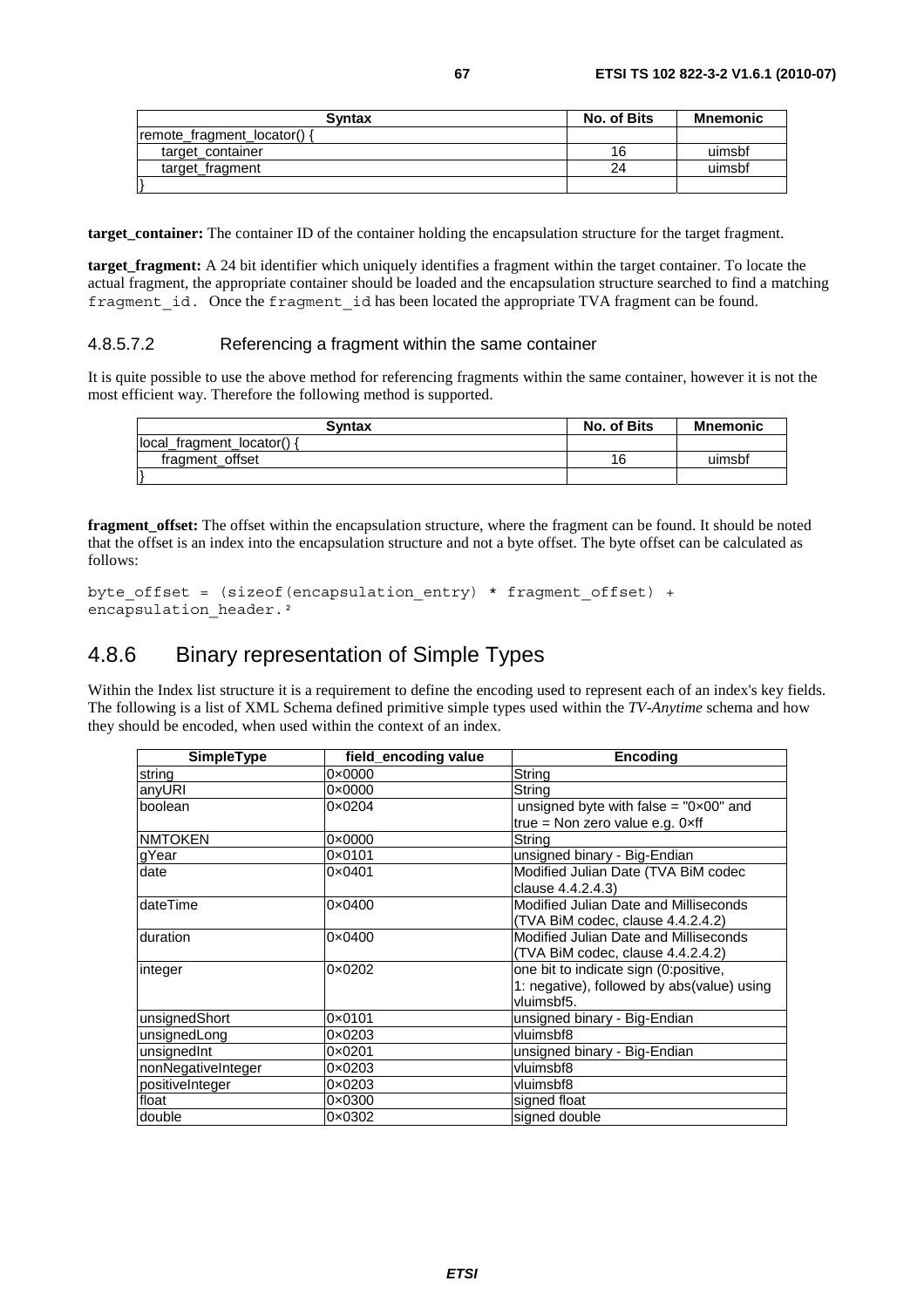# 4.8.7 Indexes based on Classification Schemes

When creating an index based on a Classification Scheme it is recommended that the key field used is the href attribute within the ControlledTermType and that its value is a full de-referenced URI i.e. not an Alias.

It is also recommended that all entries within the index use a single classification scheme. The indexing solution can support the use of mixed classification schemes but it may present problems to an application, which wishes to search the index. For example, there may be more than one reference value for genre "Sport".

# 4.9 Notion of Validation

*TV-Anytime* deals with metadata and in particular with large and highly structured metadata.

An XML Schema document is called a schema. The TVA schema is thus an XML schema document, namely the data model defining the rules to be respected to edit "valid" TVA metadata description. This includes information about default values, element types, attributes types and type hierarchies.

The validation process ensures that the descriptions transmitted to the application respect all the rules defined in the associated schema and thus that it is conformant to the standard having specified this schema. The nature (i.e. the type) of each description item (element or attributes) are also determined and controlled during this process. Validation is the way to make data more explicit to an application. It is a transformation from raw un-typed well-formed (syntactically correct according to the schema definitions) information into typed useful information. The generic nature of the validation process is spelled out by W3C in the XML schema specification in [2].

Because the *TV-Anytime* encoding mechanism produces by nature only valid encoded metadata description and due to the design of the *TV-Anytime* schema and of the associated fragmentation mechanism, each partial description shall be valid according to the TVA schema, first, after the decoding of the TVAMain fragments and, afterwards, of any of its associated TVA fragments.

# 4.10 Extensibility of the *TV-Anytime* schema

## 4.10.1 Introduction

A TVA metadata system includes a common core set of metadata as defined in TS 102 822-3-1 [9] to ensure a minimum level of interoperability. When performing extensions to the *TV-Anytime* schema it is desirable to maintain both backwards and forwards compatibility, however it is recognized that this is not always possible due to constraints within the schema language use and the impact that using standard schema extensions mechanisms have on the readability of the resulting schema.

# 4.10.2 Receiver support for non backwards and forwards compatible versions

In the case where it is not practical to support both backwards and forwards compatibility within a new version of the *TV-Anytime* metadata schema, specific actions must be taken when migrating to the new version within the delivery system. The operator has the following options:

- Download new code to all receivers which are able to interpret both the old and new version of the *TV-Anytime* metadata schema. When all receivers have been updated, the metadata service may be switched to use the new *TV-Anytime* metadata schema.
- Simulcast metadata services for both the old and new version of the *TV-Anytime* metadata schema. New receivers will be able to receive the metadata service using the new *TV-Anytime* schema, whilst the old receivers can continue to receive the metadata service using the old *TV-Anytime* schema.

The actual migration path taken will depend very much on the operators ability to upgrade code on the deployed receiver population.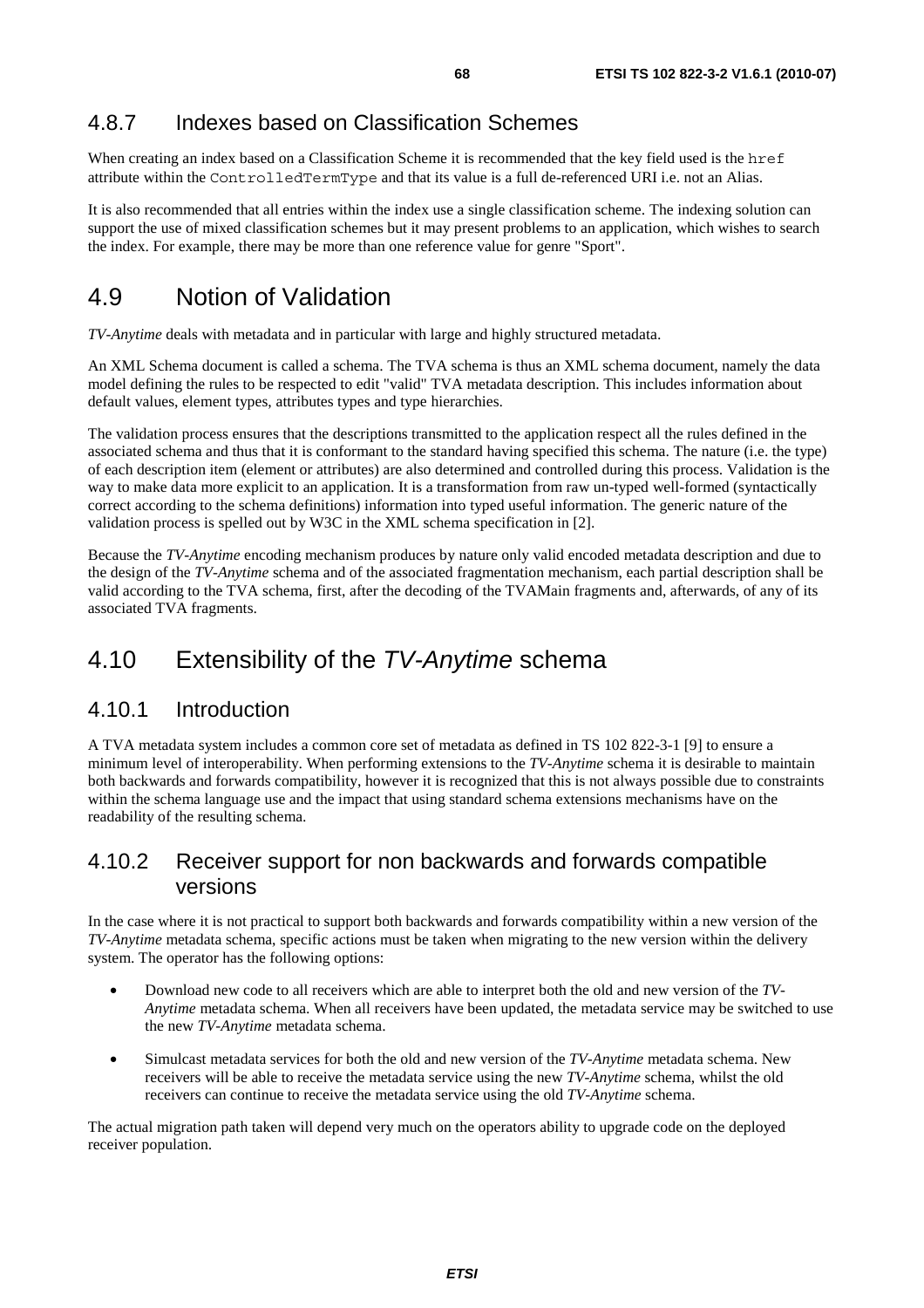# 4.10.3 Extensibility mechanisms supporting forwards and Backwards **Compatibility**

The MPEG-7 Definition Description Language (DDL) that is used as the *TV-Anytime* representation language for metadata is the main instrument for this extensibility.

As shown in figure 34, mechanisms need to be defined to allow the extension of the specification with new *TV-Anytime* definitions, or for private extensions.



**Figure 34: Representation of a** *TV-Anytime* **extension** 

The associated TVA extensibility rules are presented in the following clause.

# 4.10.4 Extensibility rules

The following clause defines rules to support specification and private extensions in a backward and forward compatible manner:

- Forward compatibility means a decoder that is only aware of a previous version of a schema is able to partially decode a description conformant to an updated version of that schema.
- Backward compatibility means a decoder that is only aware of a new version of the schema is able to partially decode a description conformant to a previous version of that schema.

With BIM, backward compatibility is provided by the unique reference of the used schema in the DecoderInit. Forward compatibility is ensured by a specific syntax defined in MPEG-7 Specification [1] clauses 7 and 8. Its main principle is to use the namespace of the schema. The binary format allows one to keep parts of a description related to different schemas in separate chunks of the binary description stream, so that parts related to an unknown schema may be skipped by the decoder. The Decoder Initialization identifies schema versions with which compatibility is preserved by listing their Schema URIs. A decoder that knows at least one of the Schema URIs will be able to decode at least part of the binary description stream.

The following rules shall be applied so as to define a valid extension of the standard, in particular to allow the compatibility mechanisms described above. They constrain the extensibility of *TV-Anytime* schemas:

- Extension must be defined using the TVA schema representation language (i.e. MPEG-7 DDL). The way these extended schemas are transmitted is out of the scope of the present document.
- The module definition must have a prose definition that describes the syntactic and semantic requirements of the elements, attributes and/or content models that it declares.
- Existing element names should never be re-used. New elements names should be defined under their own namespace (e.g. for another version of the TVA specification or for private extensions).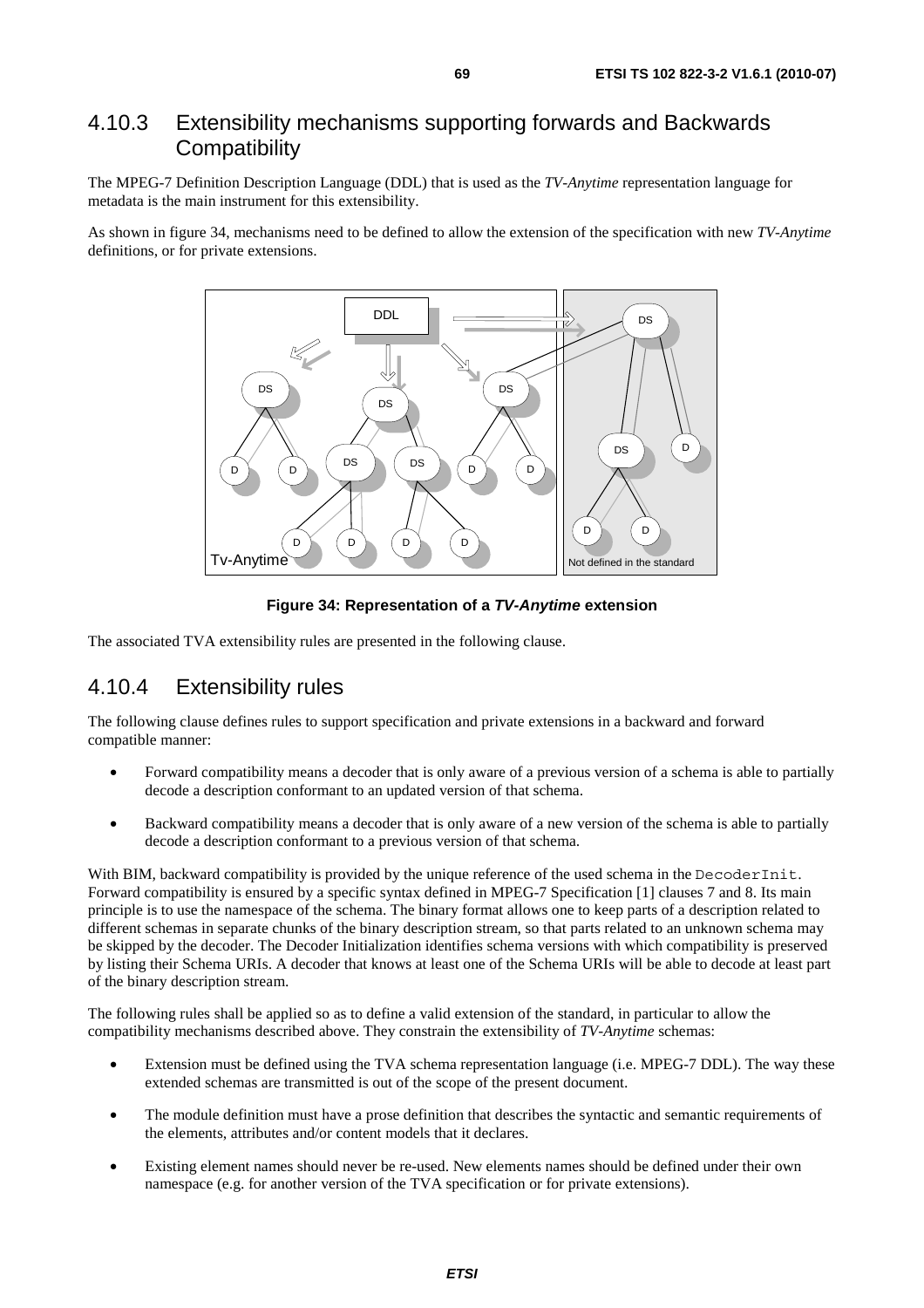- The module definition's elements and attributes must be part of an XML namespace. If the module is defined by an organization other than TVA and MPEG (for imported MPEG datatypes and description schemes), this namespace must NOT be the same as the namespace in which other TVA and MPEG standards are defined.
- The namespace under which extensions are defined will need to be clearly identified.
- Any extensions to existing schema should not obscure existing functionality. Thus existing functionality should not be contained within a new element that an earlier decoder will not understand.
- Wherever possible, an extended schema should only add functionality and not replace existing functionality. This will allow a version 1 decoder to maximally understand a version 2 document.
- An application should ignore any elements or attributes they do not need, do not understand or cannot use.

Table 13 provides the list of conditions under which the extensions of *TV-Anytime* metadata definitions are supported or not.

#### **Table 13: Types of extension permitted in future versions of** *TV-Anytime*

| Condition/Type of extension of TV-Anytime metadata<br>definitions                  | <b>Status</b>                            |
|------------------------------------------------------------------------------------|------------------------------------------|
| Condition 1: A new global element of existing type                                 | <b>NOT PERMITTED</b>                     |
| Condition 2: A new global attributes added to existing type                        | <b>PERMITTED</b>                         |
| new type (simple or complex - but see below for limitations<br>on derivation, etc) | <b>PERMITTED</b>                         |
| Polymorphism of existing type by Inheritance with restriction                      | PERMITTED (But see rules above)          |
| Polymorphism of existing type by Inheritance with extension                        | PERMITTED (But see rules above)          |
| Polymorphism of existing type by Redefining types during<br>import                 | <b>NOT PERMITTED</b>                     |
| Substitution Groups                                                                | NOT PERMITTED.                           |
|                                                                                    | Instead of using substitution groups,    |
|                                                                                    | explicit derivation can be used. This is |
|                                                                                    | safer for future extensions.             |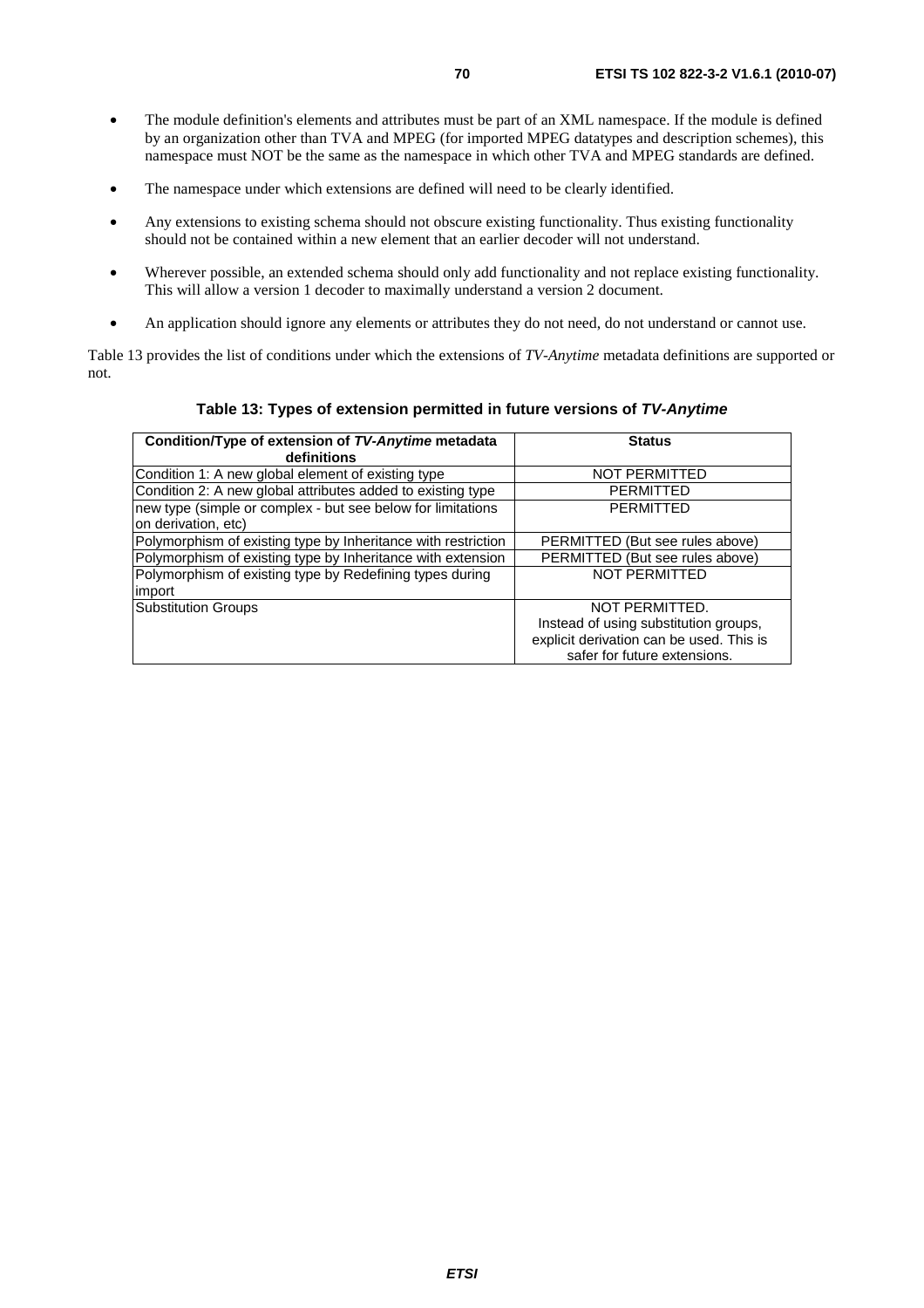# Annex A (informative): Bibliography

• XML Path Language, W3C Recommendation, 16 November 1999.

NOTE: Available at: [http://www.w3.org/TR/xpath.html.](http://www.w3.org/TR/xpath.html)

• Namespaces in XML, W3C Recommendation, 14 January 1999.

NOTE 1: Available at: [http://www.w3.org/TR/REC-xml-names/.](http://www.w3.org/TR/REC-xml-names/)

NOTE 2: These documents are maintained by the W3C [\(http://www.w3.org](http://www.w3.org/))

- IETF RFC 3986: "Uniform Resource Identifier (URI): Generic Syntax".
- XML, Extensible Markup Language (XML) 1.0 second edition, October 2000.

NOTE: Available at: [http://www.w3.org/TR/2000/REC-xml-20001006.](http://www.w3.org/TR/2000/REC-xml-20001006)

- IETF RFC 3629: "UTF-8, a transformation format of ISO/IEC 10646 (2003)".
- NOTE: Available at [http://www.ietf.org/rfc/rfc3629.txt.](http://www.ietf.org/rfc/rfc3629.txt)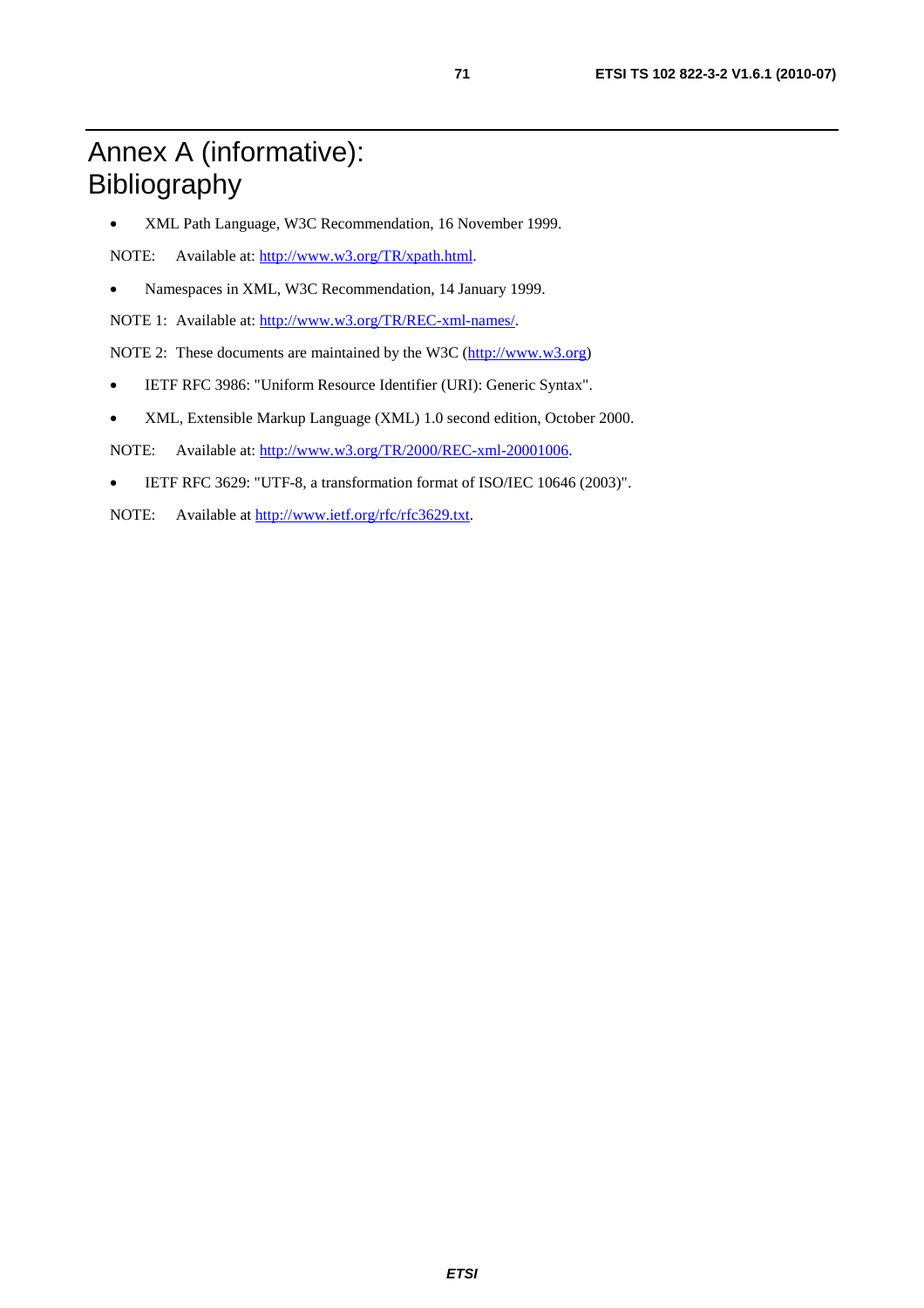# List of figures

| Figure 26: UML - like representation of the ContentListType used by the following fragments 31          |  |
|---------------------------------------------------------------------------------------------------------|--|
|                                                                                                         |  |
|                                                                                                         |  |
|                                                                                                         |  |
|                                                                                                         |  |
| Figure 31: Schematic representation of interrelationship between Index containers and Data containers50 |  |
|                                                                                                         |  |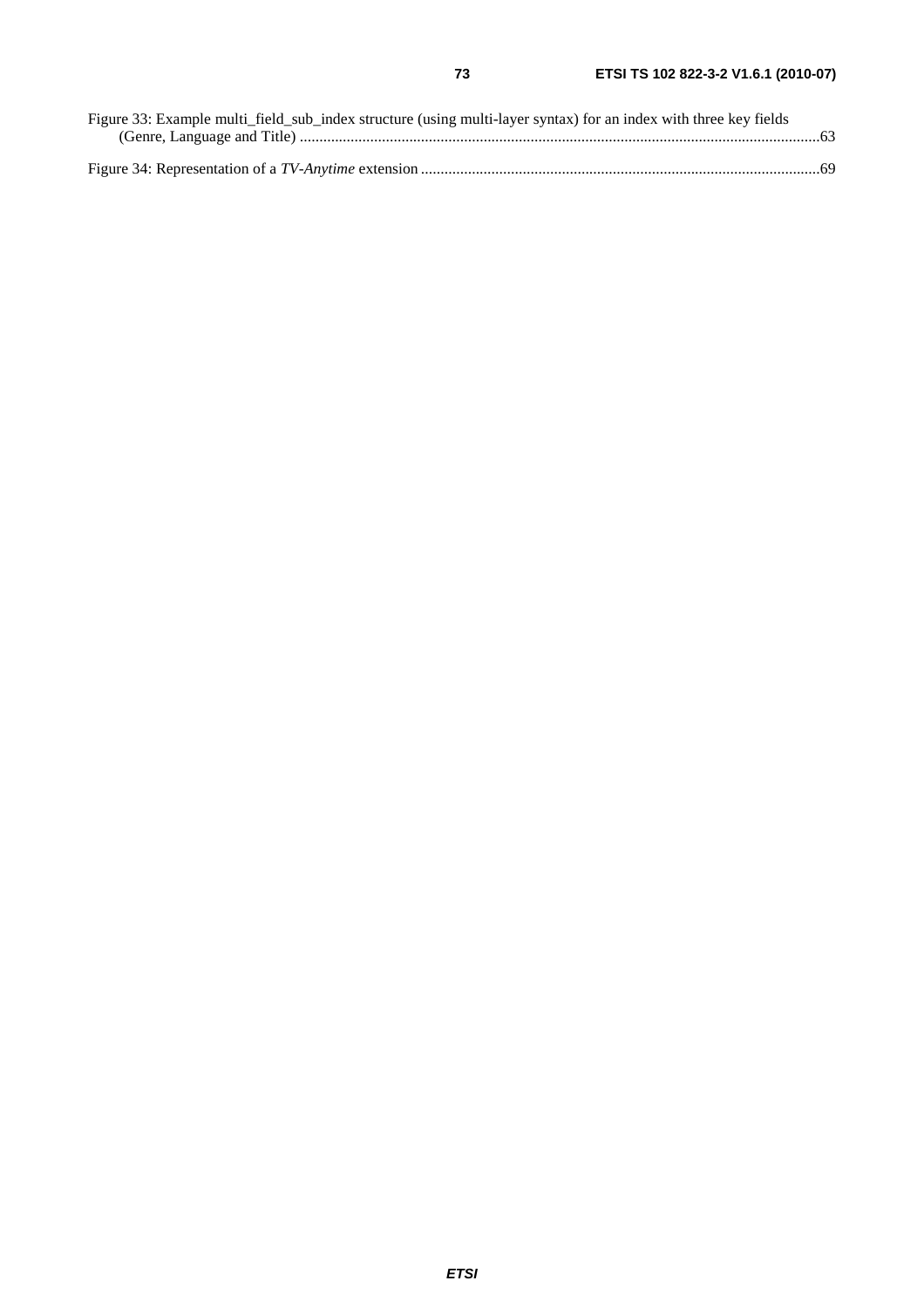## List of tables

| Table 9: Encoding and interpretation of the field_value, low_field_value and high_field_value field57 |  |
|-------------------------------------------------------------------------------------------------------|--|
|                                                                                                       |  |
|                                                                                                       |  |
|                                                                                                       |  |
|                                                                                                       |  |